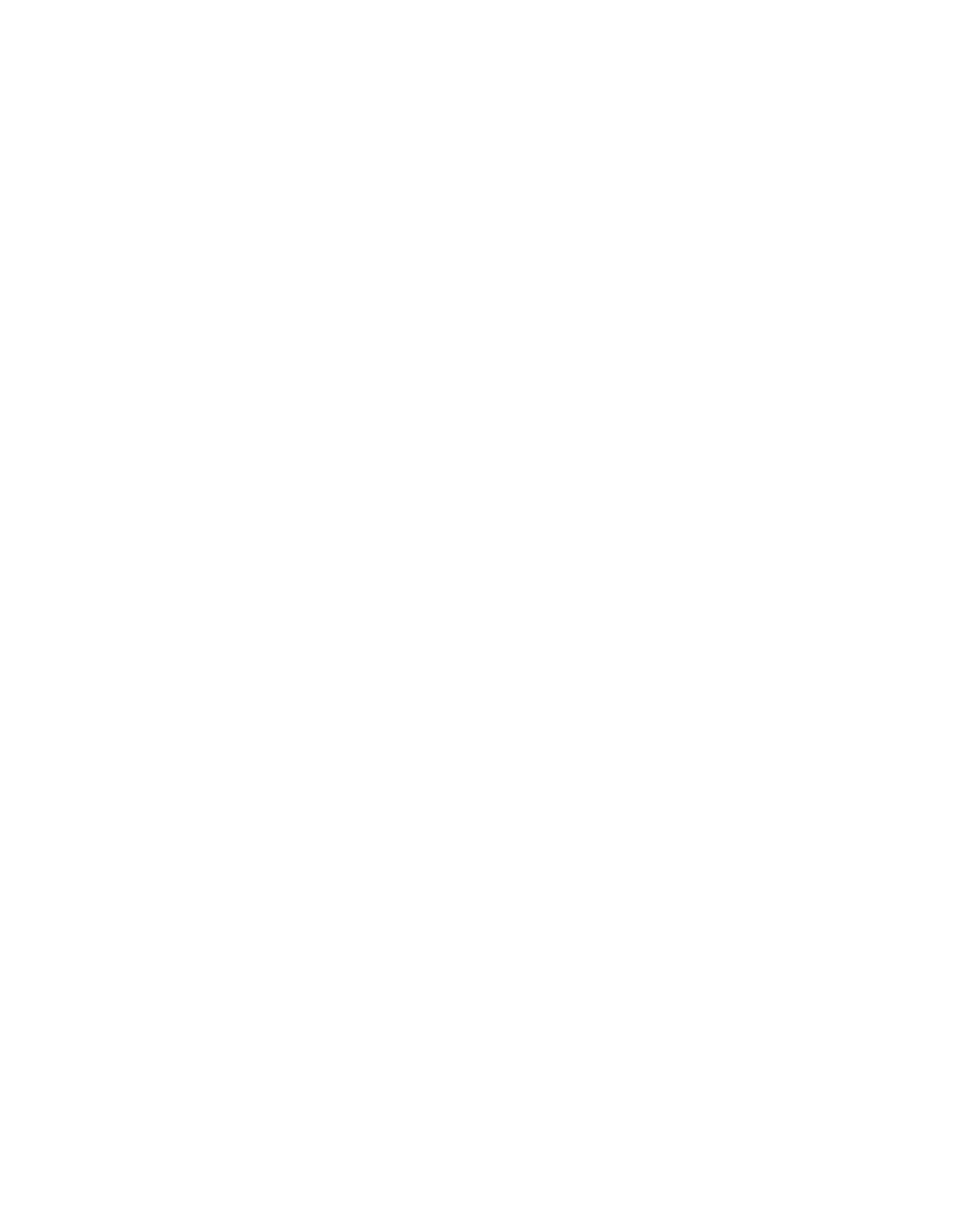## Contents

| 1        |            | $\bf 5$<br>Introduction                                                                                                          |
|----------|------------|----------------------------------------------------------------------------------------------------------------------------------|
|          | $1.1\,$    | $\bf 5$                                                                                                                          |
|          | 1.2        | $\,6$                                                                                                                            |
|          |            | $\,6$<br>1.2.1                                                                                                                   |
|          |            | $\,8\,$<br>1.2.2<br>Horizon problem $\ldots \ldots \ldots \ldots \ldots \ldots \ldots \ldots \ldots \ldots \ldots \ldots \ldots$ |
|          |            | 1.2.3<br>10                                                                                                                      |
|          |            | 1.2.4<br>11                                                                                                                      |
|          | 1.3        | 12                                                                                                                               |
|          |            |                                                                                                                                  |
| $\bf{2}$ |            | Inflation with a single scalar field<br>14                                                                                       |
|          | 2.1        | 14                                                                                                                               |
|          | 2.2        | 16                                                                                                                               |
|          | 2.3        | 16                                                                                                                               |
|          | 2.4        | 17                                                                                                                               |
|          |            | Basic recalls on quantization of a free scalar field in flat space-time<br>17<br>2.4.1                                           |
|          |            | 2.4.2<br>18                                                                                                                      |
|          |            | 18<br>2.4.3                                                                                                                      |
|          |            | 2.4.4<br>19                                                                                                                      |
|          | 2.5        | 21                                                                                                                               |
|          |            | 2.5.1<br>21                                                                                                                      |
|          |            | 22<br>2.5.2                                                                                                                      |
|          |            | 22<br>2.5.3<br>Long-wavelength solution during and after inflation $\dots \dots \dots \dots \dots \dots$                         |
|          |            | 2.5.4<br>23                                                                                                                      |
|          | 2.6        | 23                                                                                                                               |
|          |            | 2.6.1<br>23                                                                                                                      |
|          |            | 2.6.2<br>24                                                                                                                      |
|          |            | 2.6.3<br>Long-wavelength solution during and after inflation $\dots \dots \dots \dots \dots \dots$<br>25                         |
|          |            | 2.6.4<br>26                                                                                                                      |
|          | 2.7        | 27                                                                                                                               |
|          | 2.8        | Computing Broken Scale Invariance spectra with analytical/numerical methods<br>29                                                |
| 3        |            | Current constraints from observations<br>31                                                                                      |
|          | 3.1        | Relating the primordial spectra to CMB and LSS observables<br>31                                                                 |
|          | 3.2        | Overall agreement between observations and inflationary predictions<br>34                                                        |
|          |            | 34<br>3.2.1                                                                                                                      |
|          |            | 3.2.2<br>34                                                                                                                      |
|          |            | 35<br>3.2.3                                                                                                                      |
|          |            | 35<br>3.2.4<br>Coherence                                                                                                         |
|          | 3.3        | 36                                                                                                                               |
|          | 3.4        | 38                                                                                                                               |
|          |            | 38<br>3.4.1                                                                                                                      |
|          |            | 3.4.2<br>38                                                                                                                      |
|          |            | $39\,$<br>3.4.3                                                                                                                  |
|          |            | 3.4.4<br>41                                                                                                                      |
|          |            | 45                                                                                                                               |
| 4        |            | Connection with high-energy physics                                                                                              |
|          | 4.1<br>4.2 | 45                                                                                                                               |
|          |            | 46                                                                                                                               |
|          | 4.3        | 49                                                                                                                               |
|          | 4.4        | 50                                                                                                                               |
|          | 4.5        | $51\,$                                                                                                                           |
|          | 4.6        | Prospects for observations and theoretical developments $\hfill\ldots\ldots\ldots\ldots\ldots\ldots\ldots\ldots$<br>$52\,$       |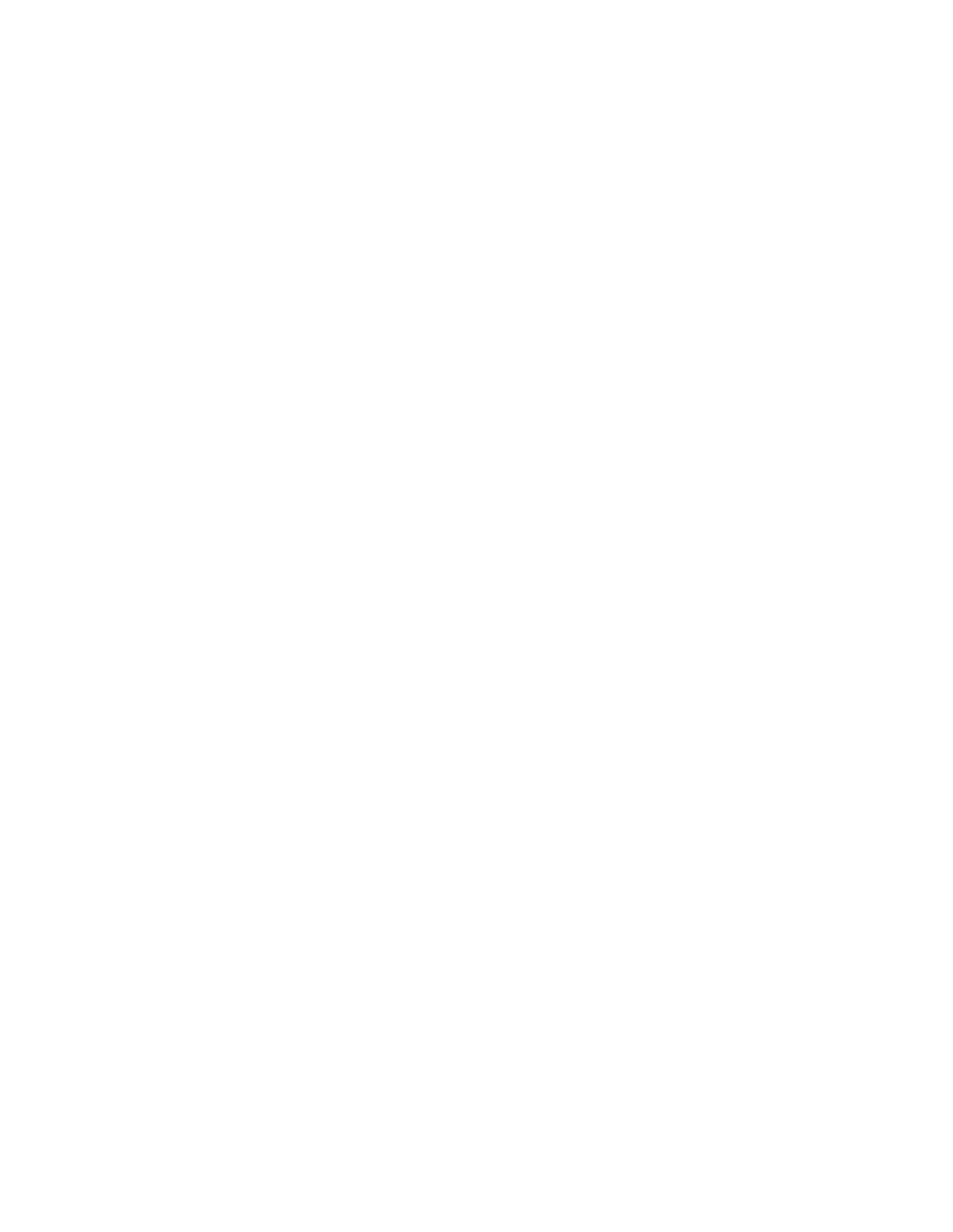## 1 Introduction

## 1.1 Basic recalls on the standard cosmological model

In the standard cosmological model and at the level of background quantities (i.e., averaging over spatial fluctuations), the universe is described by the Friedmann-Lemaître-Robertson-Walker metric

$$
ds^{2} = dt^{2} - a(t)^{2} \left[ \frac{dr^{2}}{1 - kr^{2}} + r^{2} (d\theta^{2} + \sin^{2} \theta d\varphi^{2}) \right]
$$
 (1)

where  $k$  is a constant related to the spatial curvature (positive for closed models, negative for open ones, zero for a flat universe) and  $t$  is the proper time measured by a free-falling observer, that we will call cosmological time. Throughout this course, we adopt units such that  $c = \hbar = 1$ .

The Einstein equation relates curvature to matter. In the case of a homogeneous, isotropic universe, described by the Friedmann metric, the Einstein equation yields the Friedmann equation, which relates the total energy density  $\rho$  to the space-time curvature: on the one hand, the spatial curvature radius  $R_k \equiv a |k|^{-1/2}$ , and on the other hand the Hubble radius  $R_H \equiv H^{-1} = a/\dot{a}$ . The Friedmann equation reads

$$
\frac{3}{R_H^2} \pm \frac{3}{R_k^2} = 8\pi \mathcal{G}\rho \tag{2}
$$

where  $G$  is the Newton constant. The Friedmann equation is more commonly written as

$$
\left(\frac{\dot{a}}{a}\right)^2 + \frac{k}{a^2} = \frac{8\pi\mathcal{G}}{3}\rho\;.
$$
 (3)

The Einstein equations also lead, through Bianchi identities, to the energy conservation equation

$$
\dot{\rho} = -3\frac{\dot{a}}{a}(\rho + p) \tag{4}
$$

which applies to the total cosmological density  $\rho$  and pressure p (actually, this conservation equation can be derived by variation of the action for each individual homogeneous component in the universe).

Non-relativistic matter has vanishing pressure and gets diluted according to  $\rho_m \propto a^{-3}$ , while ultrarelativistic matter has  $p_r = \frac{1}{3}\rho_r$  and follows  $\rho_r \propto a^{-4}$ . These dilution laws can be derived more intuitively by considering a comoving sphere of fixed comobile radius. The number of particles (ultra-relativistic or non-relativistic) is conserved inside the sphere (although non-relativistic particles are still in the comobile coordinate frame, while ultra-relativistic particles flow in and out). The individual energy  $E \simeq m$  of a non-relativistic particle is independent of the expansion. Instead the energy of a photon is inversely proportional to its wavelength and is redshifted like  $a^{-1}$ . The volume of the sphere scales like  $a^3$ . Altogether these arguments lead to the above dilution laws. The curvature of the universe contributes to the expansion in the same way as an effective curvature density

$$
\rho_k^{eff} \equiv -\frac{3}{8\pi \mathcal{G}} \frac{k}{a^2} \tag{5}
$$

which scales like  $a^{-2}$ . Finally, the vacuum energy can never dilute,  $\rho_v = 0$  and  $p_v = -\rho_v$ . This is valid for the energy of a quantum scalar field in its fundamental state, as well as for a classical field in a state of equilibrium (its energy density density  $\rho_v$  is then given by the scalar potential  $V(\varphi)$  at the equilibrium point). The vacuum energy is formally equivalent to a cosmological constant  $\Lambda$  which can be added to the Einstein equation without altering the covariance of the theory,

$$
G^{\nu}_{\mu} + \Lambda \delta^{\nu}_{\mu} = 8\pi \mathcal{G} T^{\nu}_{\mu} , \qquad (6)
$$

with the identification  $\rho_v = -p_v = \Lambda/(8\pi \mathcal{G})$ . The critical density is defined for any given value of the Hubble parameter  $H = \dot{a}/a$  as the total energy density that would be present in the universe if the spatial curvature was null,

$$
H^2 = \frac{8\pi\mathcal{G}}{3}\rho_{\text{crit}}\ .\tag{7}
$$

With such a definition, the Friedmann equation reads

$$
\rho_{crit} - \rho_k^{eff} = \rho_{tot} \tag{8}
$$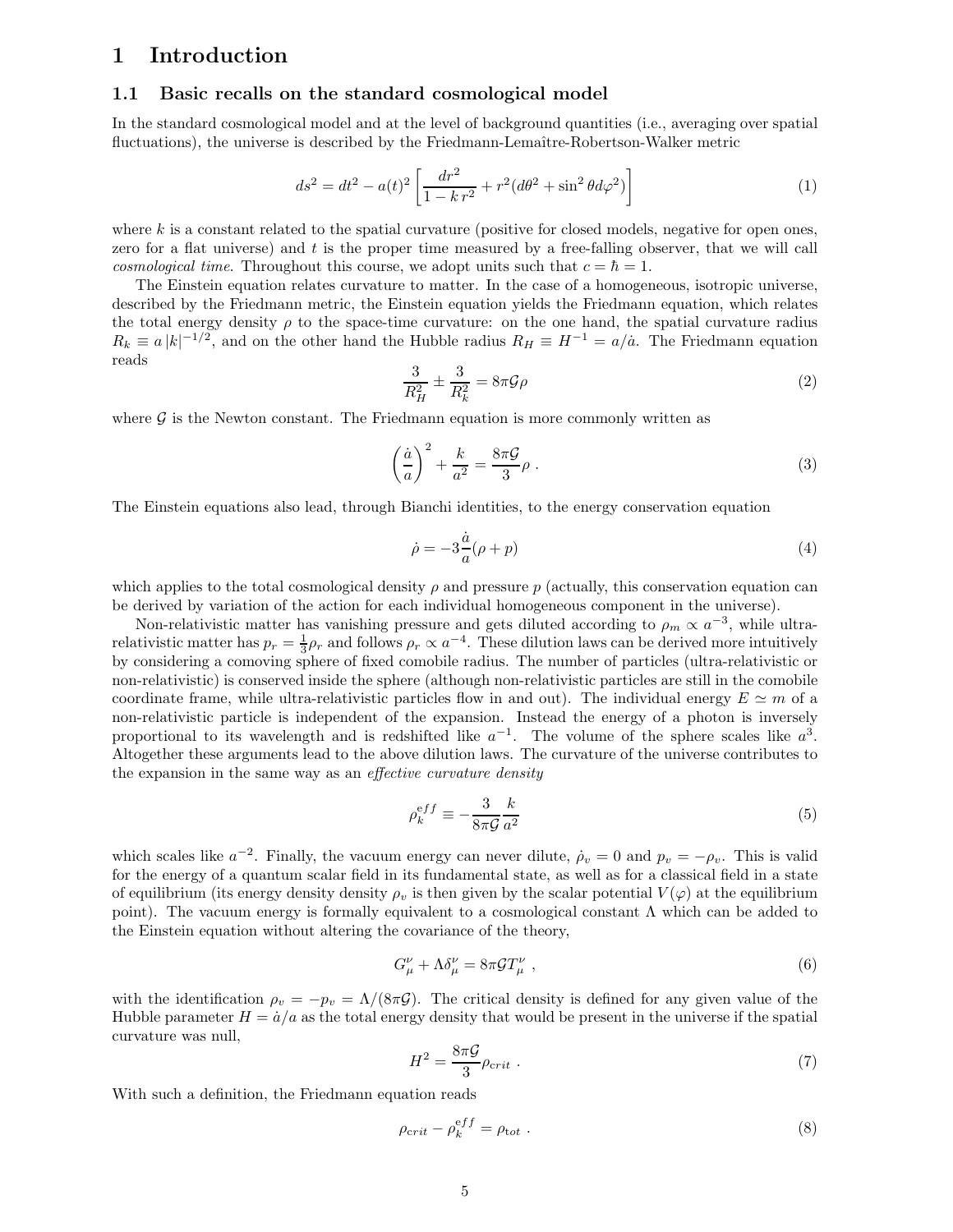The contribution of spatial curvature to the expansion of the universe is parametrized by

$$
\Omega_k \equiv \frac{\rho_k^{eff}}{\rho_{crit}} = -\frac{k}{(aH)^2} = \frac{R_H^2}{R_k^2} \,. \tag{9}
$$

Whenever  $|\Omega_k| \ll 1$ , the universe can be seen as effectively flat.

Let us summarize very briefly how the cosmological model was built step by step:

- Einstein first proposed a solution for a static universe with  $R_H = 0$ , based on a non-zero cosmological constant, which was proved later to be unstable. The idea of a static (or even stationary) universe was then abandoned in favor of a nearly homogeneous, isotropic, expanding universe, corresponding in first approximation to the Friedmann-Lemaître-Robertson-Walker metric. This picture was sustained by the discovery of the homogeneous expansion by Hubble in 1929.
- the minimal assumption concerning the composition of the universe is that its energy density is dominated by the constituent of visible objects like stars, planets and inter-galactic gas: namely, non-relativistic matter. This is the Cold Big Bang scenario, in which the Friedmann equation

$$
H^2 = \frac{8\pi\mathcal{G}}{3}\rho_{\rm m} \propto a^{-3} \tag{10}
$$

describes the expansion between some initial singularity  $(a \to 0)$  and now, caused by non-relativistic, pressureless matter ("cold matter") at a rate  $a \propto t^{2/3}$ . Gamow, Zel'dovitch, Peebles and others worked on scenarios for Nucleosynthesis in the Cold Big Bang scenario, and concluded that it was ruled out by the fact that the universe contains a significant amount of hydrogen.

- the next level of complexity is to assume that a radiation component (ultra-relativistic photons and neutrinos) dominated the universe expansion at early times. Nucleosynthesis taking place during radiation domination, when  $a \propto t^{1/2}$ , is in agreement with observations. Structure formation started after the time of equality between radiation and matter, when  $\rho_r = \rho_m$ . The detection of the Cosmic microwave background by Penzias and Wilson in the lated 60's beautifully confirmed this scenario cold the Hot Big Bang, due to the role of ultra-relativistic matter ("hot matter") after the initial singularity.
- for many years, people wondered whether this scenario should be completed with a recent stage of curvature and/or vacuum domination, starting after most structure have formed. It is now established that the current curvature fraction  $\Omega_k$  should be very small, so the present universe is exactly or at least nearly flat. In addition, various recent experiments (and in particular supernovae observations) have settled since 1998 that a form of vacuum energy recently took over the matter density. Today, the ratio  $\Omega_v \equiv \rho_v/\rho_{crit} \simeq \rho_v/(\rho_v + \rho_m)$  is measured to be close to 0.7.
- finally, some pioneers like Starobinsky and Guth suggested around 1979 that this scenario should be completed with a stage of early vacuum domination taking place much before Nucleosynthesis. After some time, this vacuum would decay mainly into ultra-relativistic particles, and the universe would enter into the radiation dominated phase. The purpose of this course is to explain this scenario, called inflation, and to review its motivations, its most important mechanisms and its observable consequences. As we shall see, the existence of inflation is established nowadays on a rather firm basis.

## 1.2 Motivations for inflation

#### 1.2.1 Flatness problem

Today,  $\Omega_k$  is measured to be at most of order 10<sup>-2</sup>, possibly much smaller, while  $\Omega_r \equiv \rho_r/\rho_{crit} \simeq$  $\rho_r/(\rho_v + \rho_m)$  is of order 10<sup>-4</sup>. Since  $\rho_k^{eff}$  scales like  $a^{-2}$ , while radiation scales like  $a^{-4}$ , the hierarchy between  $\rho_r$  and  $\rho_k^{eff}$  increases as we go back in time. If  $t_i$  is some initial time,  $t_0$  is the time today, and we assume for simplicity that the ratio  $\rho_k^{eff}/\rho_r$  is at most equal to one today, we obtain

$$
\frac{\rho_k^{eff}(t_i)}{\rho_r(t_i)} \le \left(\frac{a(t_i)}{a(t_0)}\right)^2 = \left(\frac{\rho_r(t_0)}{\rho_r(t_i)}\right)^{1/2}.
$$
\n(11)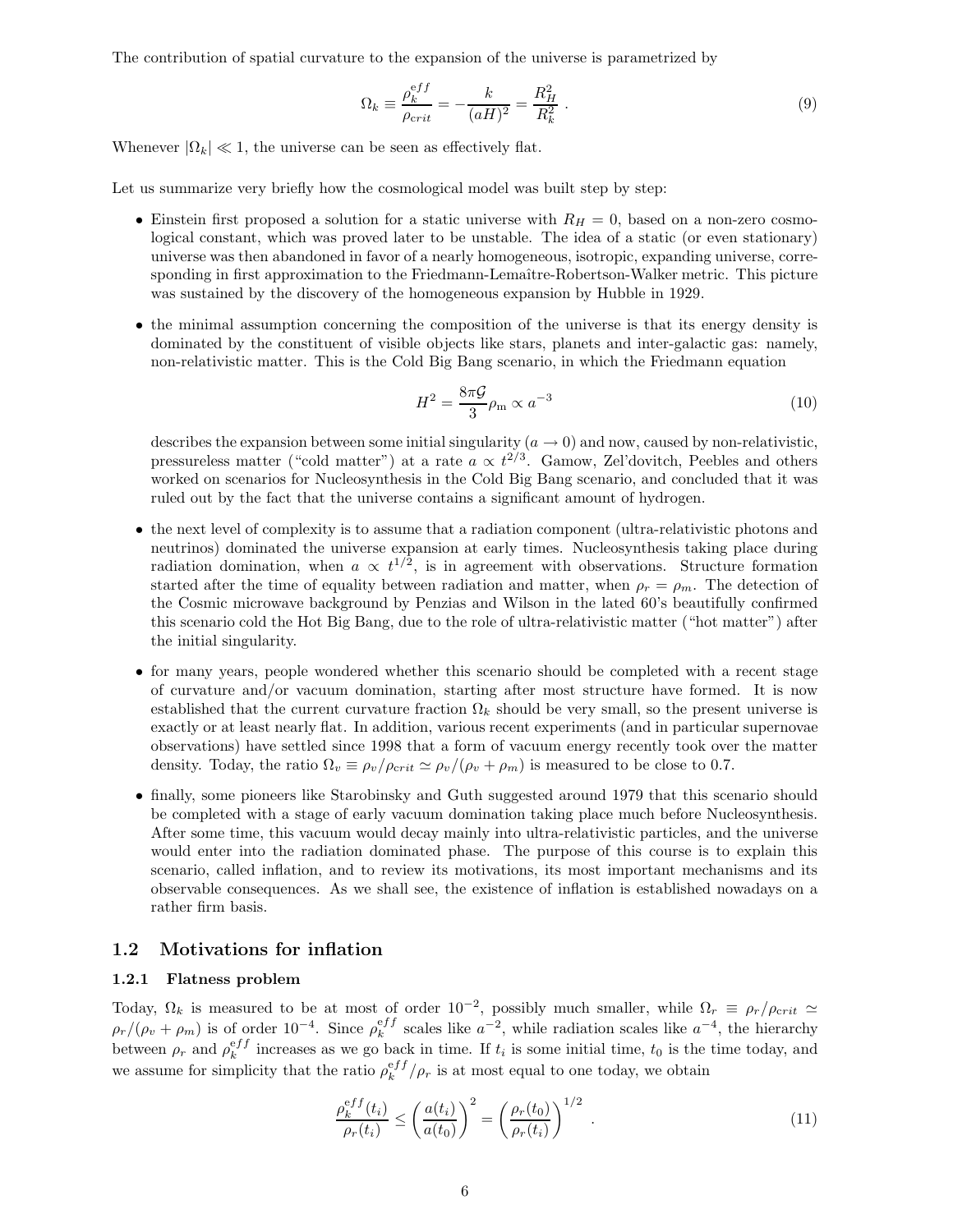Today, the radiation energy density  $\rho_r(t_0)$  is of the order of  $(10^{-4}$ eV $)^4$ . If the early universe reached the order of the Planck density  $(10^{18} \text{GeV})^4$  at the Planck time  $t_P$ , then at that time the ratio was

$$
\frac{\rho_k^{eff}(t_P)}{\rho_r(t_P)} = \frac{(10^{-4} \text{eV})^2}{(10^{18} \text{GeV})^2} \sim 10^{-62} \ . \tag{12}
$$

Even if the universe never reached such an energy, the hierarchy was already huge when  $\rho_r$  was of order, for instance, of  $(1 \text{ TeV})^4$ .

If we try to build a mechanism for the birth of the classical universe (when it emerges from a quantum gravity phase), we will be confronted to the problem of predicting an initial order of magnitude for the various terms in the Friedmann equation: matter, spatial curvature and expansion rate. The Friedmann equation gives a relation between the three, but the question of the relative amplitude of the spatial curvature with respect to the total matter energy density, i.e. of the hierarchy between  $\rho_k^{eff}$  and  $\rho_r$ , is an open question. We could argue that the most natural assumption is to start from contributions sharing the same order of magnitude; this is actually what one would expect from random initial conditions at the end of a quantum gravity stage. The flatness problem can therefore be formulated as: why should we start from initial conditions in the very early universe such that  $\rho_k^{eff}$  should be fine-tuned to a fraction  $10^{-62}$  of the total energy density in the universe?

The whole problem comes from the fact that the ratio  $\rho_k^{eff}/\rho_r$  (or more generally  $\Omega_k \equiv \rho_k^{eff}/\rho_{crit}$ ) increases with time: i.e., a flat universe is an unstable solution of the Friedmann equation. Is this a fatality, or can we choose a framework in which the flat universe would become an attractor solution? The answer to this question is yes, even in the context of ordinary general relativity. We noticed earlier that  $|\Omega_k|$  is proportional to  $(aH)^{-2}$ , i.e. to  $a^{-2}$ . So, as long as the expansion is decelerated,  $\dot{a}$  decreases and  $|\Omega_k|$  increases. If instead the expansion is accelerated, *a* increases and  $|\Omega_k|$  decreases: the curvature is diluted and the universe becomes asymptotically flat.

Inflation is precisely defined as an initial stage during which the expansion is accelerated. One of the motivations for inflation is simply that if this stage is long enough,  $|\Omega_k|$  will be driven extremely close to zero, in such way that the evolution between the end of inflation and today does not allow to reach again  $|\Omega_k| \sim 1$ .

We can search for the *minimal quantity of inflation* needed for solving the flatness problem. For addressing this issue, we should study a cosmological scenario where inflation takes place between times  $t_i$  and  $t_f$  such that  $|\Omega_k| \sim 1$  at  $t_i$ , and  $|\Omega_k| \sim 1$  again today at  $t_0$ . Let us compute the duration of inflation in this model. This will give us an absolute lower bound on the needed amount of inflation in the general case. Indeed, we could assume  $|\Omega_k| \gg 1$  at  $t_i$  (since there could be a long stage of decelerated expansion before inflation); this would just require more inflation. Similarly, we could assume  $|\Omega_k| \ll 1$ today at  $t_0$ , requiring again more inflation.

So, we assume that between  $t_i$  and  $t_f$  the scale factor grows from  $a_i$  to  $a_f$ , and for simplicity we will assume that the expansion is exactly De Sitter (i.e., exponential) with a constant Hubble rate  $H_i$ , so that the total density  $\rho_v$  is constant between  $t_i$  and  $t_f$ . We assume that at the end of inflation all the energy  $\rho_v$  is converted into a radiation energy  $\rho_r$ , which decreases like  $a^{-4}$  between  $t_f$  and  $t_0$ . Finally, we assume that  $\rho_k^{eff}$  (which scales like  $a^{-2}$ ) is equal to  $\rho_v$  at  $t_i$  and to  $\rho_r$  at  $t_0$ . With such assumptions, we can write

$$
\frac{\rho_k^{eff}(a_0)}{\rho_k^{eff}(a_i)} = \left(\frac{a_i}{a_0}\right)^2 = \frac{\rho_r(a_0)}{\rho_v(a_i)} = \frac{\rho_r(a_0)}{\rho_v(a_f)} = \frac{\rho_r(a_0)}{\rho_r(a_f)} = \left(\frac{a_f}{a_0}\right)^4 \tag{13}
$$

and we finally obtain the relation

$$
\frac{a_f}{a_i} = \frac{a_0}{a_f} \tag{14}
$$

In the general case, the condition becomes

$$
\frac{a_f}{a_i} \ge \frac{a_0}{a_f} \,,\tag{15}
$$

which can be summarized in one sentence: there should be as much expansion during inflation as after inflation. A convenient measure of expansion is the so-called  $e$ -fold number defined as

$$
N \equiv \ln a \tag{16}
$$

The scale factor is physically meaningful up to a normalization constant, so the e-fold number is defined modulo a choice of origin. The amount of expansion between two times  $t_1$  and  $t_2$  is specified by the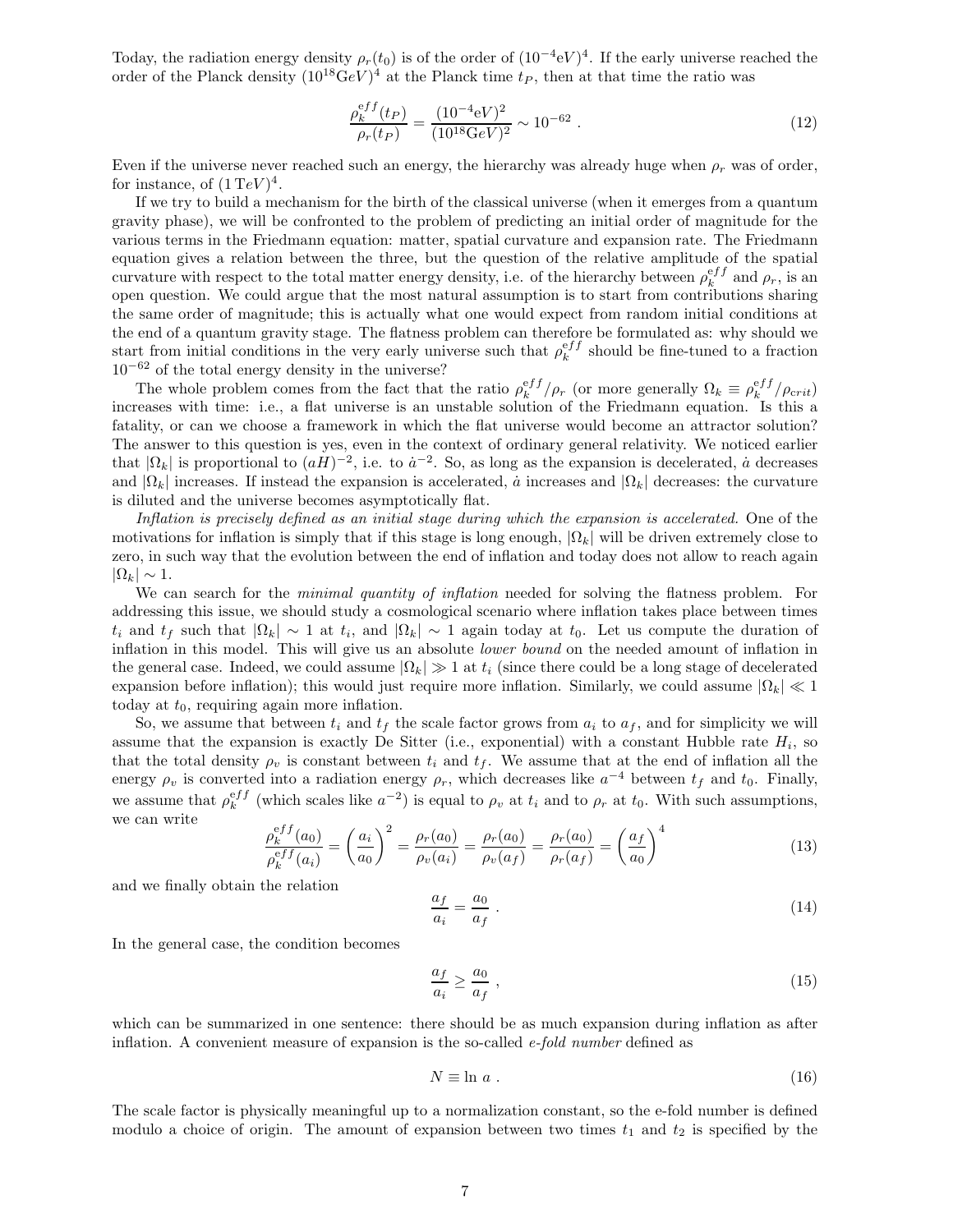number of e-folds  $\delta N = N_2 - N_1 = \ln(a_2/a_1)$ . So, the condition on the absolute minimal duration of inflation reads

$$
(N_f - N_i) \ge (N_0 - N_f) \tag{17}
$$

i.e., the number of inflationary e-folds should greater or equal to the number of post-inflationary e-folds  $\Delta N \equiv N_0 - N_f$ . There is no upper bound on  $(N_f - N_i)$ : for solving the flatness problem, inflation could be arbitrarily long.

It is easy to compute  $\Delta N$  as is a function of the energy density at the end of inflation,  $\rho_r(a_f)$ . We know that today  $\rho_r(a_0)$  is of the order of  $(10^{-4} \text{eV})^4$ , and we will see in subsection 3.3 that the inflationary energy scale is at most of the order of  $(10^{16} \text{GeV})^4$ , otherwise current observations of CMB anisotropies would have detected primordial gravitational waves. This gives

$$
\Delta N = \ln \frac{a_0}{a_f} = \ln \left( \frac{\rho_r(a_f)}{\rho_r(a_0)} \right)^{1/4} \le \ln 10^{29} \sim 67 \ . \tag{18}
$$

We conclude that if inflation takes place around the  $10^{16}$ GeV scale, it should last for a minimum of 67 e-folds. If it takes place at lower energy, the condition is weaker. The lowest scale for inflation considered in the literature (in order not to disturb too much the predictions of the standard inflationary scenario) is of the order of 1 TeV. In this extreme case, the number of post-inflationary e-folds would be reduced to

$$
\Delta N \sim \ln 10^{16} \sim 37\tag{19}
$$

and the flatness problem can be solved with only 37 e-folds of inflation.

#### 1.2.2 Horizon problem

The horizon  $d_H(t_1, t_2)$  is defined as the physical distance at time  $t_2$  between two particles emitted at the same point but in opposite directions at time  $t_1$ , and traveling at the speed of light. If the origin of spherical comobile coordinates is chosen to coincide with the point of emission, the physical distance at time  $t_2$  can be computed by integrating over small distance elements dl between the origin and the position  $r_2$  of one particle, and multiplying by two,

$$
d_H(t_1, t_2) = 2 \int_0^{r_2} dl = 2 \int_0^{r_2} a(t_2) \frac{dr}{\sqrt{1 - k r^2}}.
$$
 (20)

In addition, the geodesic equation for ultra-relativistic particles gives  $ds = 0$ , i.e.,  $dt = a(t)dr/\sqrt{1 - k r^2}$ , which can be integrated along the trajectory of the particles,

$$
\int_{t_1}^{t_2} \frac{dt}{a(t)} = \int_0^{r_2} \frac{dr}{\sqrt{1 - k r^2}} \,. \tag{21}
$$

We can now replace in the expression of  $d_H$  and get

$$
d_H(t_1, t_2) = 2a(t_2) \int_{t_1}^{t_2} \frac{dt}{a(t)} .
$$
 (22)

Usually, the result is presented in this form. However, for the following discussion, it is be particularly useful to eliminate the time from the integral by noticing that  $dt = da/(aH)$ ,

$$
d_H(a_1, a_2) = 2a_2 \int_{a_1}^{a_2} \frac{da}{a^2 H(a)},
$$
\n(23)

where the Hubble parameter is seen now as a function of a. Let us assume that  $t_1$  and  $t_2$  are two times during Radiation Domination (RD). We know from the Friedmann equation that during RD on has  $H \propto a^{-2}$ , so we can parametrize the Hubble rate as  $H(a) = H_2 (a_2/a)^2$ . We obtain

$$
d_H(a_1, a_2) = 2a_2 \int_{a_1}^{a_2} \frac{da}{a_2^2 H_2} = \frac{2}{H_2} \frac{(a_2 - a_1)}{a_2} . \tag{24}
$$

If the time  $t_2$  is much after  $t_1$  so that  $a_2 \gg a_1$ , the expression for the horizon does not depend on  $a_1$ ,

$$
d_H(a_1, a_2) \simeq \frac{2}{H_2} \,. \tag{25}
$$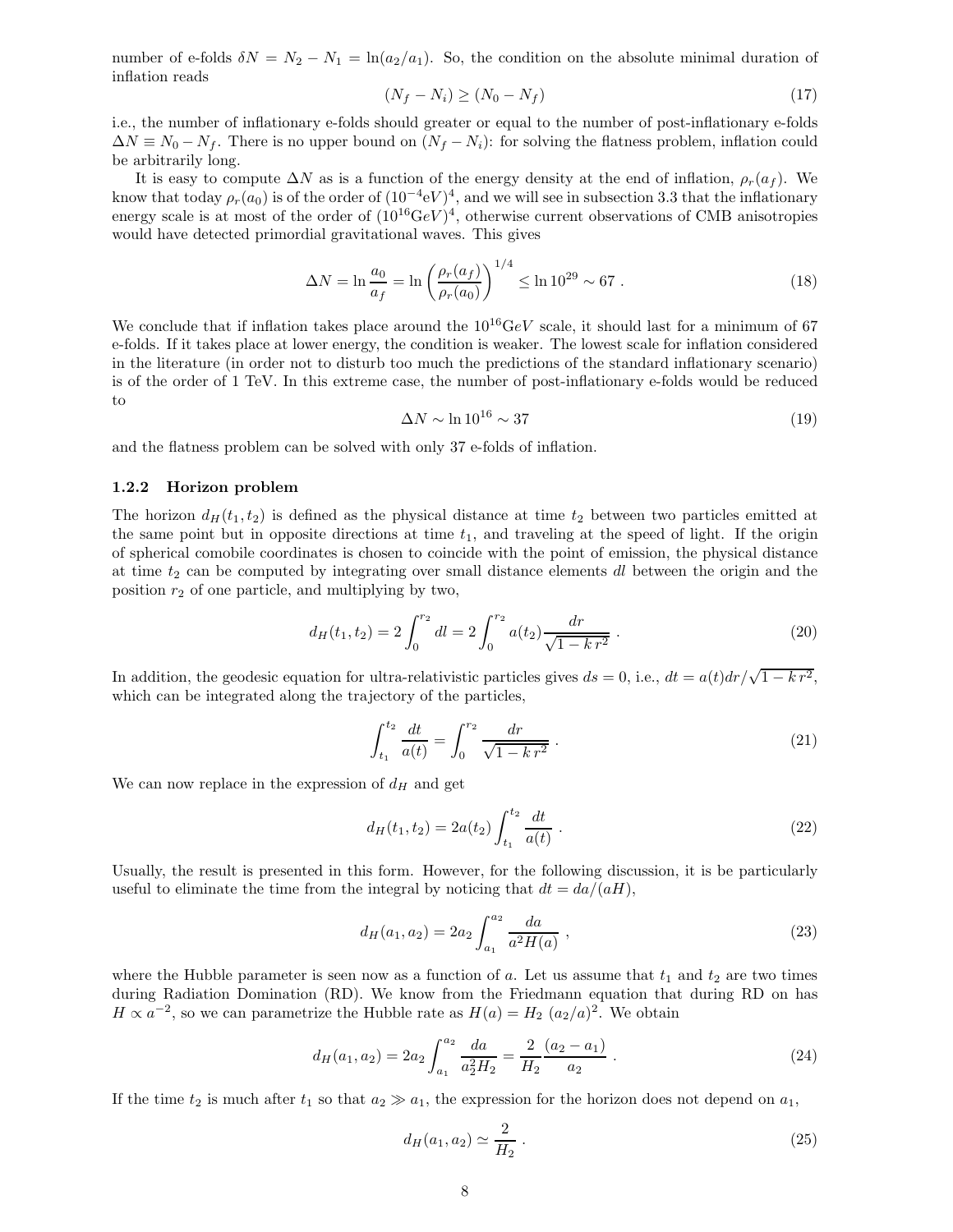So, the horizon equals twice the Hubble radius at time  $t_2$ ,

$$
d_H(t_1, t_2) = 2R_H(t_2) \tag{26}
$$

The horizon represents the causal distance in the universe. Suppose that a physical mechanism is turned on at time  $t_1$ . Since no information can travel faster than light, the physical mechanism cannot affect distances larger than  $d_H(t_1, t_2)$  at time  $t_2$ . So, the horizon provides the *coherence scale* of a given mechanism. For instance, if a phase transition creates bubbles or patches containing a given vacuum phase, the scale of homogeneity (i.e., the maximum size of the bubble, or the scale on which a patch is nearly homogeneous) is given by  $d_H(t_1, t_2)$  where  $t_1$  is the time at the beginning of the transition.

Before photon decoupling, the Planck temperature of photons at a given point depends on their local density. A priori, we can expect that the universe will emerge from a quantum gravity stage with random values of the local density. The coherence length, or characteristic scale on which the density is nearly homogeneous, is given by  $d_H(t_1, t_2)$ . We have seen that if  $t_1$  and  $t_2$  are two times during radiation domination, this quantity cannot exceed  $2R_H(t_2)$ , even in the most favorable limit in which  $t_1$  is chosen to be infinitely close to the initial singularity. We conclude that at time  $t_2$ , the photon temperature should not be homogeneous on scales larger than  $2R_H(t_2)$ .

CMB experiments map the photon temperature on our last-scattering-surface at the time of photon decoupling, which roughly coincides with the time of equality between radiation and matter (actually decoupling takes place a bit after equality, but this is unimportant for our purpose). So, we expect CMB maps to be nearly homogeneous on a characteristic scale  $2R_H(t_{dec})$ . This scale is very easy to compute: knowing that  $H(t_0)$  is of the order of  $(h/3000)$  Mpc<sup>-1</sup> with  $h \approx 0.7$ , we can extrapolate  $H(t)$  back to the time of equality, and find that the distance  $2R_H(t_{\text{dec}})$  subtends an angle of order of a few degrees in the sky - instead of encompassing the diameter of the last scattering surface. So, it seems that the last scattering surface is composed of several thousands causally disconnected patches. However, the CMB temperature anisotropies are only of the order of 10<sup>−</sup><sup>5</sup> : in other words, the full last scattering surface is extremely homogeneous. This appears as completely paradoxical in the framework of the Hot Big Bang scenario.

What is the origin of this problem? When we computed the horizon, we integrated  $(a^2H)^{-1}$  over da and found that the integral was converging with respect to the boundary  $a_1$ : so, even by choosing the initial time to be infinitely early, the horizon is bounded by a function of  $a_2$ . If the integral was instead divergent, we could obtain an infinitely large horizon at time  $t_2$  simply by choosing  $a_1$  to be small enough. The convergence of the integral

$$
\int_{a_1}^{a_2} \frac{da}{a^2 H(a)} = \int_{a_1}^{a_2} \frac{da}{a\dot{a}} \tag{27}
$$

with respect to  $a_1 \rightarrow 0$  depends precisely on the fact that the expansion is accelerated or decelerated. For linear expansion, the integrand is  $1/a$ , the limiting case between convergence and divergence. If it is decelerated,  $\dot{a}$  decreases and the integral converges. If it is accelerated,  $\dot{a}$  increases and the integral diverges in the limit  $a_1 \rightarrow 0$ .

So, if the radiation dominated phase is preceded by an infinite stage of accelerated expansion, one can reach an arbitrarily large value for the horizon at the time of decoupling. In fact, in order to explain the homogeneity of the last scattering surface, we only need to boost the horizon by a factor of  $\sim 10^3$  with respect to the Hubble radius at that time. This can be fulfilled with a rather small amount of accelerated expansion.

In order to determine the minimum number of inflationary e-folds, we assume a cosmological scenario in which two photons are emitted at a time  $t_i$  which coincides with the beginning of inflation. We then assume that the expansion is exactly exponential (i.e., with a constant Hubble parameter  $H_i$ ) until  $t_f$ , and then we switch back to radiation domination. During inflation, the horizon will grow like

$$
d_H(t_i, t_f) = 2a_f \int_{a_1}^{a_2} \frac{da}{a^2 H_i} = \frac{2}{H_i} \left( \frac{a_f}{a_i} - 1 \right) , \qquad (28)
$$

and later on it goes on increasing as we already computed before in Eqs. (24,25), so that

$$
d_H(t_i, t) = d_H(t_i, t_f) + 2R_H(t) \tag{29}
$$

The horizon problem can be solved if the *comoving scale* (i.e. the physical scale divided by a) corresponding to the horizon at the end of inflation is at least equal to the *comoving scale* corresponding to the diameter of the last scattering surface. This will ensure that the last scattering surface is entirely in causal contact. What is the physical diameter of the last scattering surface, or in other words, of the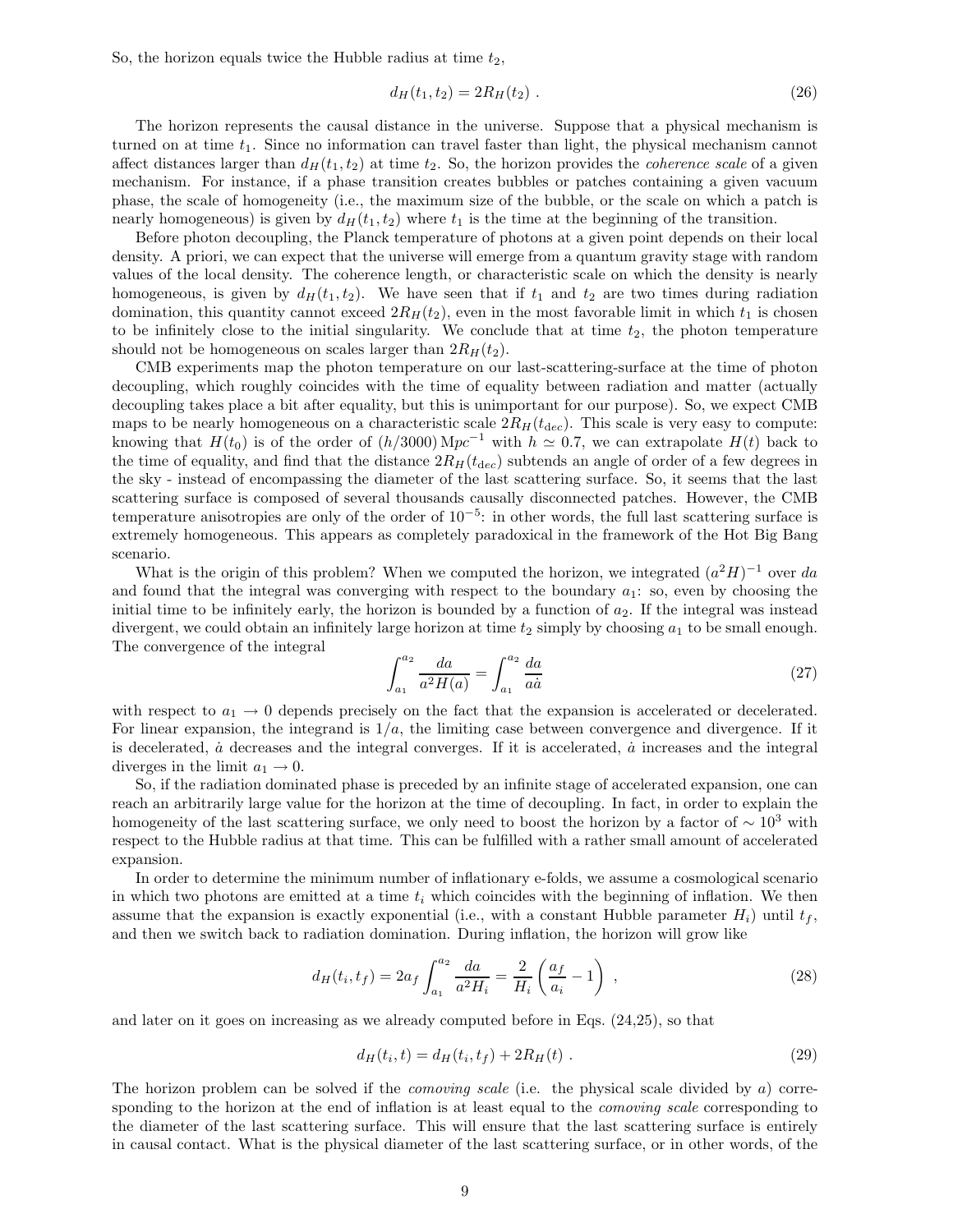largest wavelength that we can observe today? In order to compute it, we must assume that two photons are emitted at the decoupling time  $t_{dec}$ , both in the direction of earth, but from opposite directions; we then assume that they reach us today. If the origin of comobile coordinates is chosen to coincide with our position, the goal is simply to compute the comobile coordinate  $r_{\text{dec}}$  of the photons at the time of emission and to express the comobile distance  $2r_{\text{dec}}$  in physical units today. This calculation is similar to that of  $d_H(t_1, t_2)$  in Eqs. (20-22), excepted that the integral in r space is performed between  $r_{\text{dec}}$  and 0, the time integral between  $t_{\text{dec}}$  and  $t_0$ , and dr is replaced by  $(-dr)$  in the equation of propagation of photons. So, the physical diameter of the last scattering surface (expressed in the units of today) is nothing but  $d_H(t_{dec}, t_0)$ . If we neglect the recent stage of cosmological constant (or dark energy) domination, we can integrate  $d_H(t_{\text{dec}}, t_0)$  using the fact that  $a \propto t^{2/3}$  during matter domination, and find that  $d_H(t_{\text{dec}}, t_0) \sim R_H(t_0)$  modulo a numerical factor of order one. Even if we were taking into account the recent Dark Energy (DE) domination, we would not find a significant difference between  $d_H(t_{dec}, t_0)$  and  $R_H(t_0)$ . So, the current value of the Hubble radius provides the order of magnitude of the largest scale observable today, i.e. the diameter of the last scattering surface expressed in units of today.

We just showed that the horizon problem can be solved if the comoving horizon at the end of inflation is at least equal to the comoving diameter of the last scattering surface. We can now write this as

$$
\frac{d_H(t_i, t_f)}{a_f} \ge \frac{R_H(t_0)}{a_0} \tag{30}
$$

Using the fact that  $H_i = H_f$  (the Hubble parameter is still assumed to be constant during inflation), and omitting numerical factors, this condition reads

$$
\frac{1}{a_f H_f} \left( \frac{a_f}{a_i} - 1 \right) \ge \frac{1}{a_0 H_0} \tag{31}
$$

In the limit  $a_f \gg a_i$ , we obtain

$$
\frac{a_f}{a_i} \ge \frac{a_f H_f}{a_0 H_0} \tag{32}
$$

In order to evaluate the right hand-side, we can us the fact that during radiation domination  $(aH)$  scales like  $a^{-1}$ . This is not true anymore during matter and dark energy domination, but the number of e-folds during these two periods equals respectively seven and one, while we have seen that radiation domination lasts between thirty and sixty e-folds. So, we can neglect matter and DE domination and approximate the ratio  $(a_f H_f)/(a_0 H_0)$  by simply  $a_0/a_f$ . We finally obtain

$$
\frac{a_f}{a_i} \ge \frac{a_0}{a_f} \tag{33}
$$

This condition is the same as for the flatness problem: the number of inflationary e-fold should be at least equal to that of post-inflationary e-folds. If it is larger, then the size of the observable Universe is even smaller with respect to the causal horizon.

## 1.2.3 Origin of perturbations

Since our universe is inhomogeneous, one should find a physical mechanism explaining the origin of cosmological perturbations. Inhomogeneities can be expanded in comoving Fourier space. Their physical wavelength

$$
\lambda(t) = \frac{2\pi a(t)}{k} \tag{34}
$$

is stretched with the expansion of the universe. During radiation domination,  $a(t) \propto t^{1/2}$  and  $R_H(t) \propto t$ . So, the Hubble radius grows with time faster than the perturbation wavelengths. We conclude that observable perturbations were originally super-Hubble fluctuations (i.e.,  $\lambda > R_H \Leftrightarrow k < 2\pi aH$ ). Actually, the discussion of the horizon problem already showed that at decoupling the largest observable fluctuations are super-Hubble fluctuations. Even if we take a smaller scale, e.g. the typical size of a galaxy cluster  $\lambda(t_0) \sim 1$  Mpc, we find that the corresponding fluctuations were clearly super-Hubble fluctuations for instance at the time of Nucleosynthesis. We have seen that in the Hot Big Bang scenario (without inflation) the Hubble radius  $R_H(t_2)$  gives an upper bound on the causal horizon  $d_H(t_1, t_2)$  for whatever value of  $t_1$ . So, super-Hubble fluctuations are expected to be out of causal contact. The problem is that it is impossible to find a mechanism for generating coherent fluctuations on acausal scales. There are two possible solutions to this issue: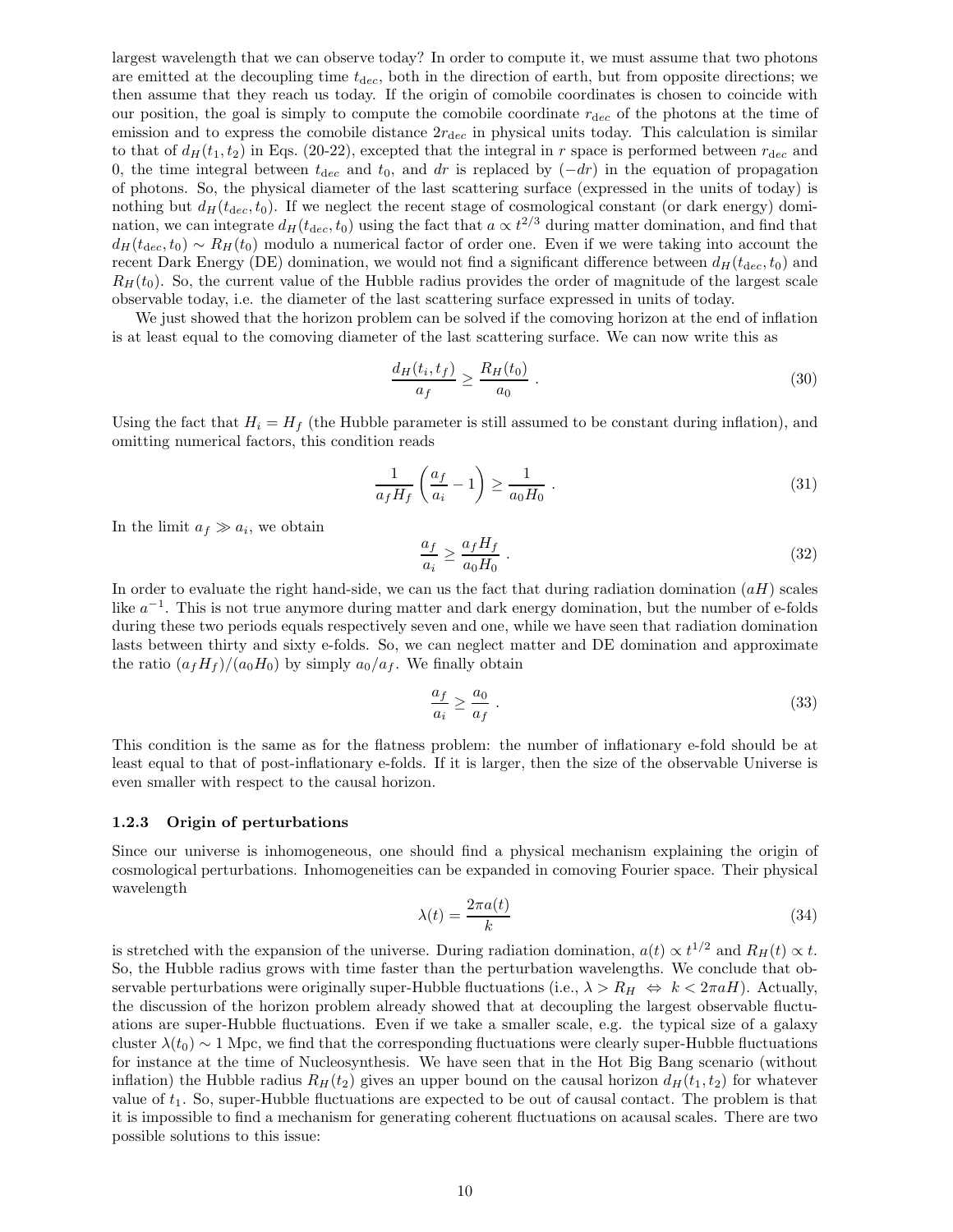- we can remain in the framework of the Hot Big Bang scenario and assume that perturbations are produced causally when a given wavelength enters into the horizon. In this case, there should be not coherent fluctuations on super-Hubble scales, i.e. the power spectrum of any kind of perturbation should fall like white noise in the limit  $k \ll aH$ . This is exactly what happens if cosmological fluctuations are assumed to be generated by topological defects (e.g. cosmic strings). This scenario is now ruled out for at least two reasons. First, the observation of CMB anisotropies on angular scales greater than one degree (i.e., super-Hubble scales at that time) is consistent with coherent fluctuations rather than white noise. Second, we shall see in subsection 3.2.4 that the observations of acoustic peaks in the power spectrum of CMB anisotropies is a clear proof that cosmological perturbations are generated much before Hubble crossing.
- we can modify the cosmological scenario in such way that all cosmological perturbations observable today were inside the causal horizon when they were generated at some early time (we will study a concrete generation mechanism in section 2).

So, our goal is to find a paradigm such that the largest wavelength observable today, which is  $\lambda_{max}(t_0) \sim$  $R_H(t_0)$  (see subsection 1.2.2), was already inside the causal horizon at some early time  $t_i$ . If before  $t_i$  the universe was in decelerated expansion, then the causal horizon at that time was of order  $R_H(t_i)$ . How can we have  $\lambda_{\text{max}} \leq R_H$  at  $t_i$  and  $\lambda_{\text{max}} \sim R_H$  today? If between  $t_i$  and  $t_0$  the Universe is dominated by radiation or matter, it is impossible since the Hubble radius grows faster than the physical wavelengths. However, in general,

$$
\frac{\lambda(t)}{R_H(t)} = \frac{2\pi a(t)}{k} \frac{\dot{a}(t)}{a(t)} = \frac{2\pi \dot{a}(t)}{k} ,\qquad (35)
$$

so that during accelerated expansion the physical wavelengths grow faster than the Hubble radius. So, if between some time  $t_i$  and  $t_f$  the universe experiences some inflationary stage, it is possible to have  $\lambda_{max}$  $R_H$  at  $t_i$ : the scale  $\lambda_{\text{max}}$  can then exit the Hubble radius during inflation and re-enter approximately today (see Figure 1).

In order to find a condition for the needed amount of inflation, let us assume that  $\lambda_{\text{max}} \sim R_H$  both at  $t_i$  and  $t_0$ . This will provide an estimate of the number of inflationary e-folds, which should be regarded as a lower bound. Indeed, if we were assuming instead that  $\lambda_{max}(t_i) < R_H(t_i)$ , we would find that more inflation is needed. So, we can write

$$
k_{\text{max}} = 2\pi a(t_i)/R_H(t_i) = 2\pi a(t_0)/R_H(t_0) \qquad \Leftrightarrow \qquad \frac{a_i}{a_0} = \frac{H_0}{H_i} \,, \tag{36}
$$

where  $k_{\text{max}}$  is the comoving wavenumber associated to  $\lambda_{\text{max}}$ . Now, let us assume that during  $t_i$  and  $t_f$  the universe experiences inflation, and for simplicity let us suppose again that the expansion is De Sitter (exponential) with a constant Hubble parameter. In this case we can notice that  $H_i = H_f$ , and that between  $t_f$  and  $t_0$  the Friedmann equation gives  $H \propto a^{-2}$  during radiation domination or  $H \propto a^{-3/2}$  during matter domination. Actually, if we want a rough estimate of  $H_0/H_f$ , we can do as if radiation domination was holding until today, since the universe experiences many more e-folds of radiation domination than matter (and dark energy) domination. So, we get  $(H_0/H_f) \sim (a_f/a_0)^2$  and equation (36) becomes

$$
\frac{a_i}{a_0} = \left(\frac{a_f}{a_0}\right)^2 \qquad \Leftrightarrow \qquad \frac{a_f}{a_i} = \frac{a_0}{a_f} \ . \tag{37}
$$

So, once again, we find that the number of inflationary e-folds should be at least equal to that of postinflationary e-folds.

One could argue that the argument on the origin of fluctuations is equivalent to that of the horizon problem, reformulated in a different way. Anyway, for understanding inflation it is good to be aware of the two arguments, even if they are not really independent from each other.

#### 1.2.4 Monopoles

We will not enter here into the details of the monopole problem. Just in a few words, some phase transitions in the early universe are expected to create "dangerous relics" like magnetic monopoles, with a very large density which would dominate the total density of the universe. These relics are typically non-relativistic, with an energy density decaying like  $a^{-3}$ : so, they are not diluted, and the domination of radiation and ordinary matter can never take place.

Inflation can solve the problem provided that it takes place after the creation of dangerous relics. During inflation, monopoles and other relics will decay like  $a^{-3}$   $(a^{-4}$  in the case of relativistic relics)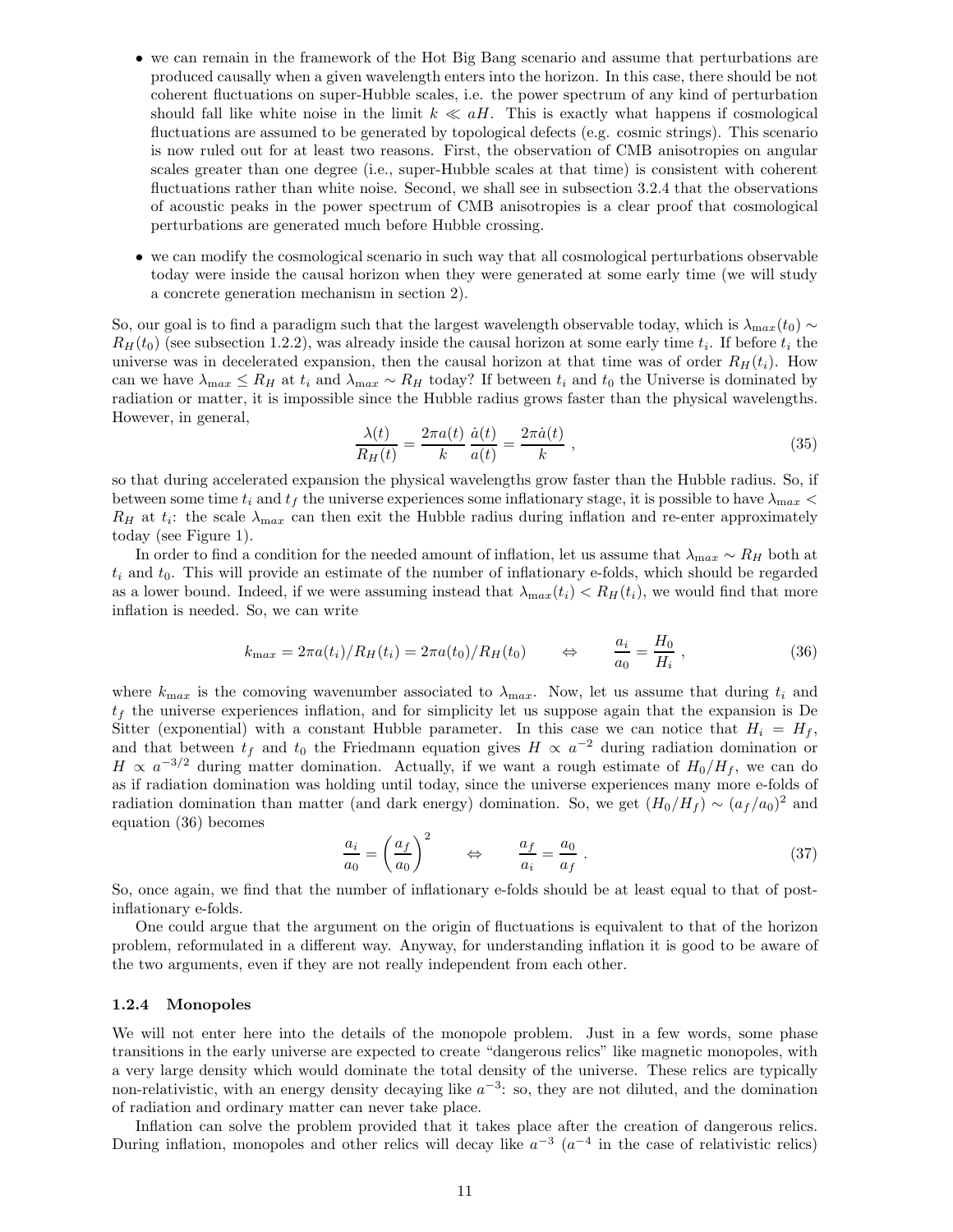while the leading vacuum energy is nearly constant: so, the energy density of the relics is considerably diluted, typically by a factor  $(a_f/a_i)^3$ , and today they are irrelevant. The condition on the needed amount of inflation is much weaker than the condition obtained for solving the flatness problem, since dangerous relics decay faster than the effective curvature density  $(\rho_k^{eff} \propto a^{-2})$ .

Let us conclude this section by a rather useless but fun discussion concerning the following question: should we summarize inflation as a mechanism producing more expansion or less expansion?

Usually people would say more expansion. The reason is that if we fix some initial conditions, and say that at time  $t_i$  the universe has given values of  $H_i$  and  $a_i$ , we can check that the universe will experience more expansion after  $t_i$  if the following stage is inflationary. This is obvious: the expansion rate will maintain itself to a nearly constant value instead of falling like  $H = n/t$  for  $a \propto t^n$ ; in the meantime the scale factor will accelerate, so at a given time  $t > t_i$  it will have a larger value if there is inflation than if expansion is decelerated.

However, one can easily argue that the opposite answer (less expansion) makes a lot of sense. In cosmology, what is fixed is not the initial condition but the current expansion rate: we do not measure any  $H_i$ , but we do measure  $H_0$ , and given this we try to extrapolate back in time. Without inflation, the extrapolation gives  $H(a) \propto a^{-2}$  when  $a \to 0$  (assuming radiation domination at early times). So, back in time, the expansion rate grows to infinity. With inflation, it stops at a nearly constant value  $H_i$ . In this sense, the early universe experiences less expansion. If we assume that between  $t_i$  and  $t_f$ the universe is experiencing either inflation or radiation domination, and if we pick up any time  $t < t_f$ , we can easily check that  $H(t)$  is smaller in the inflationary case, while  $a(t)$  (normalized today to some arbitrary value, e.g.  $a(t_0) = 1$  is larger. In other words, if we assume inflation, we see that our observable universe (corresponding to the comobile scale  $k_{\text{max}}$  equating the comobile Hubble radius today) is larger at early times if we assume inflation<sup>1</sup>. It is worth stressing this point, since many people have the opposite intuition.

## 1.3 Quick overview of scalar field inflation

We reviewed many cosmological problems which can be solved by an early stage of accelerated expansion. The Einstein equation should tell us which kind of matter can lead to such a stage. Let us start from the Friedmann equation in a flat universe, which can be written as

$$
\dot{a} = \sqrt{\frac{8\pi\mathcal{G}}{3}}a\rho^{1/2} \tag{38}
$$

Taking the time derivative of this equation and replacing  $\rho$  according to the energy conservation equation, we obtain

$$
\ddot{a} = -\sqrt{\frac{8\pi\mathcal{G}}{3}} \frac{\dot{a}}{2\rho^{1/2}} (\rho + 3p) . \tag{39}
$$

As long as the universe is expanding,  $\dot{a}$  is positive. So, the condition for accelerated expansion is simply

$$
\rho + 3p < 0 \tag{40}
$$

We conclude that during inflation the pressure should be negative and smaller than  $-\rho/3$ . Which type of matter could fulfill this requirement? A cosmological constant could do the job since it has  $p = -\rho$ . During a fully Λ-dominated stage, the Hubble parameter remains constant: one has De Sitter (exponential) inflation. The problem is that a cosmological constant never decays, so inflation will be indefinite. If we want inflation to end, "something must happen", so there must be an arrow of time. Therefore the type of matter responsible for inflation cannot be exactly in equilibrium. The most simple possibility is to consider a scalar field (called the inflaton) slow-rolling in a very flat valley. Because it is rolling, there is an arrow of time, and something can happen that will end inflation. But because the valley is very flat and the rolling is very slow, the field can be seen at any time as in an "instantaneous vacuum state" sharing almost the properties of a true vacuum state: in particular, the energy of the field is diluted very slowly, and the pressure is very close to  $-\rho$  (see subsection 2.1).

In the rest of this course, we will review this scenario, in which one can distinguish various interesting phases. The numbers below correspond to those of Figure 1, which summarizes in a sketchy way the evolution of perturbation wavelengths as a function of time in our universe.

<sup>&</sup>lt;sup>1</sup>However, it is also true that in presence of inflation our observable universe is initially very small in units of the Hubble radius.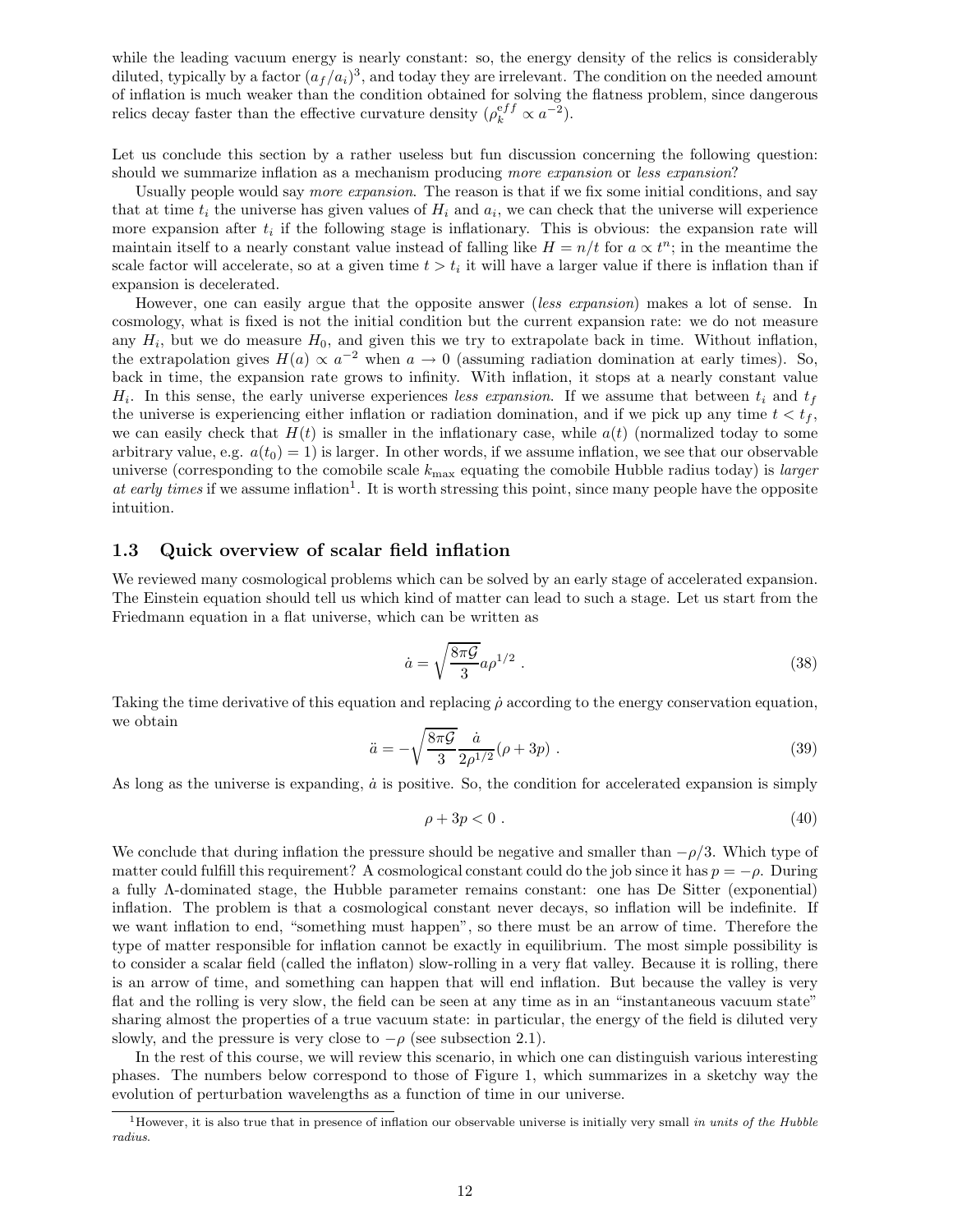

Figure 1: Evolution of a set of observable cosmological wavelengths as a function of time, during inflation, radiation domination, matter domination and cosmological constant (or dark energy) domination. The largest wavelength displayed is equal to the Hubble radius today, so it is the largest scale accessible to observations (it defines the size of the observable universe). We show at the end of subsection 1.3 that this scale exits the Hubble radius 37 to 67 e-folds before the end of inflation, depending on the inflationary energy scales. The numbers 1 to 5 refer to the five epochs described in subsection 1.3.

- 1. Inflation starts at some time  $t_i$  when the potential energy of a slow-rolling scalar field (the inflaton) starts to dominate the total energy density in the universe. At that time the curvature fraction  $\Omega_k$  is either of order one, or eventually larger (due to a stage of decelerated expansion between the quantum gravity epoch and inflation). In any case, the curvature gets rapidly diluted and after a few e-folds one has  $|\Omega_k| \ll 1$ . In the next section we will always start studying inflation after that time, so we will only employ the metric of a flat Friedmann-Lemaître universe.
- 2. Assuming that the previously derived constraints on the minimal number of inflationary e-folds are satisfied, there exists a time at which all observable cosmological wavelengths are inside the Hubble radius (see subsection 1.2.3). In particular, the scalar field and the metric have small quantum fluctuations which can be described like in flat space-time for wavelengths deep inside the Hubble radius (see subsection 2.4).
- 3. One after each other, and starting from the largest one, the perturbation wavelengths exit the Hubble radius. At that time, the quantum fluctuations of the scalar field and of the metric undergo a semi-classical transition (see subsection 2.4.4).
- 4. At the end of inflation, the scalar field decays into particles which are either the ones that we observe today (photons, neutrinos, baryons, cold dark matter) or some intermediate particles which will decay later on. This stage is called reheating, and its description is beyond the scope of this course. During reheating, the scalar field decays, so its large wavelength perturbations vanish. However, metric perturbation survive. In addition, metric perturbations with observable cosmological wavelengths have  $\lambda \gg R_H$  during reheating. As we shall see in subsections 2.5 and 2.6, this means that they are frozen, i.e. protected against the micro-physics taking place on much smaller scales.
- 5. after the decay of the scalar field, the universe is dominated by the energy of relativistic particles produced during reheating and enters into the usual radiation-dominated stage. The long-wavelength metric perturbations couple gravitationally to radiation and matter perturbations, which therefore inherit of the large wavelength perturbation spectrum generated during inflation. The evolution of all these perturbations during the radiation and matter dominated stages lead to the observed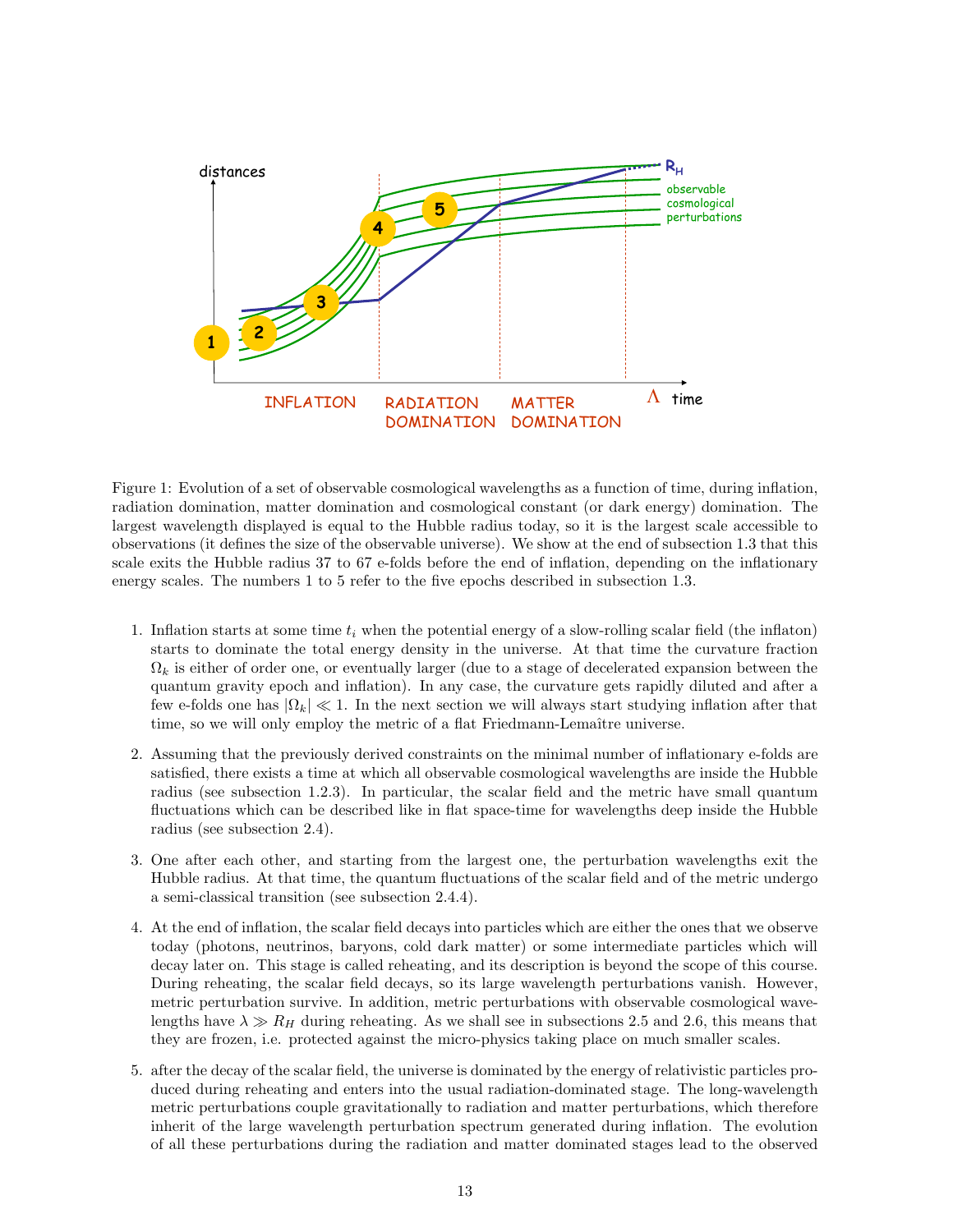CMB anisotropies and to the Large Scale Structure (LSS) of galaxies, clusters of galaxies, etc. A beautiful aspect of the inflationary paradigm is that these astrophysical observables are supposed to depend on the physics of quantum perturbations in the very early Universe!

The (linear) scales that we observe today in the CMB and LSS span roughly three decades in the space of comoving wavenumbers k. The largest observable wavelength  $\lambda_{\text{max}}$ , associated to the wavenumber  $k_{\text{max}}$ , corresponds to  $\lambda_{\text{max}}(t_0) \sim R_H(t_0)$  (see subsection 1.2.2). We have seen in 1.2.3 that this scale exits the Hubble radius when the number of e-folds  $\Delta N$  before the end of inflation is equal to that between the end of inflation and today. In subsection 1.2.1 we showed that  $\Delta N$  lies between 67 and 37, depending on the energy scale of inflation. We can conclude that observable cosmological wavelengths exit the Hubble radius typically 60 e-folds before the end of inflation for a maximum inflationary scale of  $10^{16}$  GeV, or typically 30 e-folds before the end of inflation for a minimum inflationary scale of 1 TeV (see subsection 1.2.1). This result plays an important role for comparing inflationary models with observations.

## 2 Inflation with a single scalar field

We recall that the general action for a scalar field in curved space-time

$$
S = -\int d^4x \sqrt{|g|} \left(\mathcal{L}_g + \mathcal{L}_\varphi\right) \tag{41}
$$

involves the Lagrangian of gravitation

$$
\mathcal{L}_g = \frac{R}{16\pi\mathcal{G}}\tag{42}
$$

and that of the scalar field

$$
\mathcal{L}_{\varphi} = \frac{1}{2} \partial_{\mu} \varphi \partial^{\mu} \varphi - V(\varphi) = \frac{1}{2} g^{\mu \nu} \partial_{\mu} \varphi \partial_{\nu} \varphi - V(\varphi) . \tag{43}
$$

The variation of the action with respect to  $g_{\mu\nu}$  enables to define the energy-momentum tensor

$$
T_{\mu\nu} = \partial_{\mu}\varphi \partial_{\nu}\varphi - \mathcal{L}_{\varphi}g_{\mu\nu} \tag{44}
$$

and the Einstein tensor  $G_{\mu\nu}$ , which are related through the Einstein equations

$$
G_{\mu\nu} = 8\pi \mathcal{G} T_{\mu\nu} \tag{45}
$$

Instead, the variation of the action with respect to  $\varphi$  gives Klein-Gordon equation

$$
\frac{1}{\sqrt{|g|}}\partial_{\mu}\left[\sqrt{|g|}\partial^{\mu}\varphi\right] + \frac{\partial V}{\partial\varphi} = 0.
$$
\n(46)

The same equation could have been obtained using a particular combination of the components of  $T_{\mu\nu}$ and their derivatives, which vanish by virtue of the Bianchi identities (in other word, the Klein-Gordon equation is contained in the Einstein equations).

## 2.1 Slow-roll conditions

We assume that the homogeneous Friedmann universe with flat metric

$$
g_{\mu\nu} = \text{diag}\left(1, -a(t)^2, -a(t)^2, -a(t)^2\right) \tag{47}
$$

is filled by a homogeneous classical scalar field  $\bar{\varphi}(t)$  (here  $x_0 = t$  is the proper time or cosmological time). *Exercise:* show that the corresponding energy-momentum tensor is diagonal,  $T^{\nu}_{\mu} = \text{diag}(\rho, -p, -p, -p)$ , with

$$
\rho = \frac{1}{2}\dot{\bar{\varphi}}^2 + V(\varphi) \tag{48}
$$

$$
p = \frac{1}{2}\dot{\bar{\varphi}}^2 - V(\varphi) \tag{49}
$$

The Friedmann equation reads

$$
G_0^0 = 3H^2 = 8\pi \mathcal{G}\,\rho\tag{50}
$$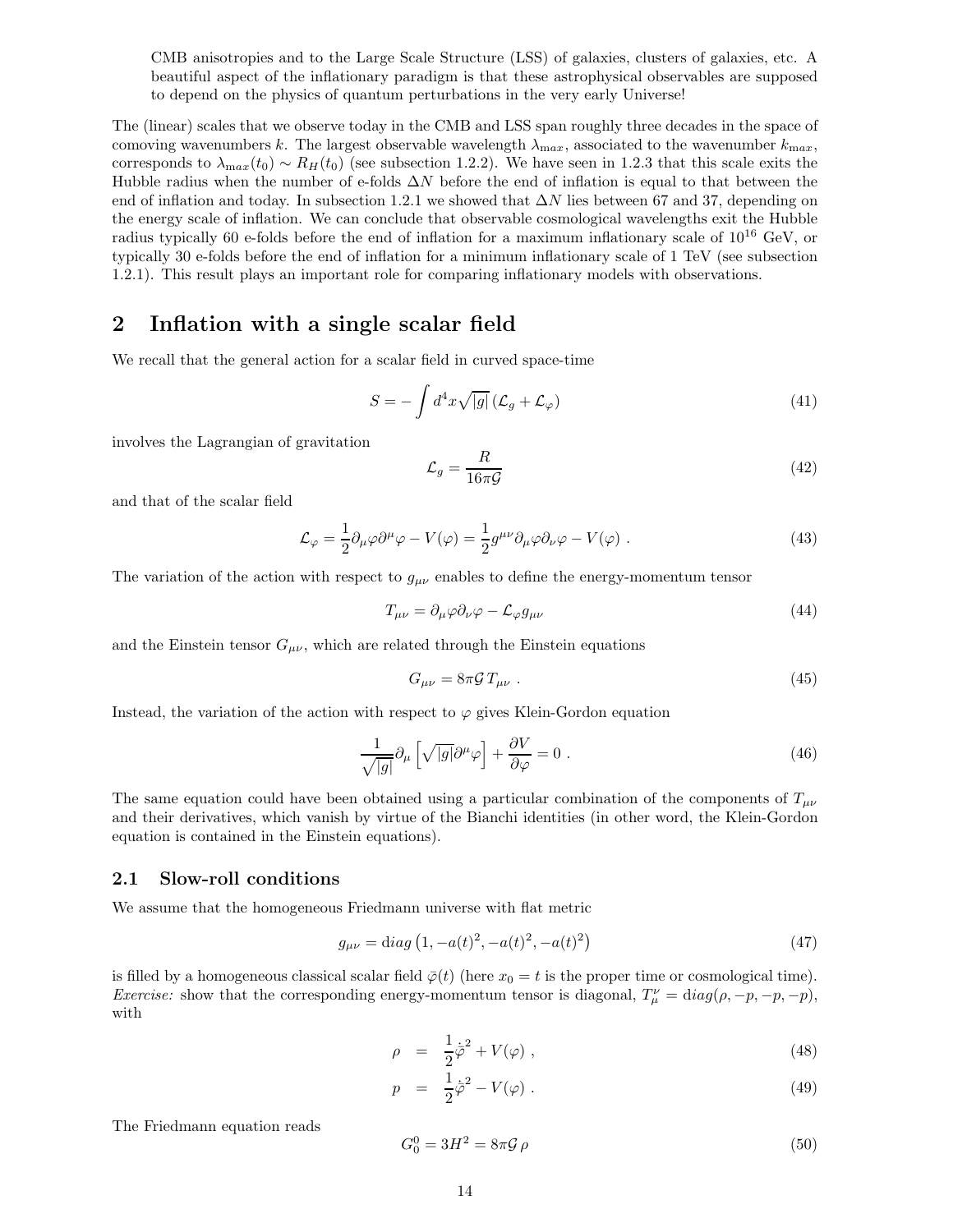and the Klein-Gordon equation

$$
\ddot{\bar{\varphi}} + 3H\dot{\bar{\varphi}} + \frac{\partial V}{\partial \varphi}(\bar{\varphi}) = 0.
$$
\n(51)

These two independent equations specify completely the evolution of the system. However it is worth mentioning that the full Einstein equations provide another relation

$$
G_i^i = \left(2\frac{\ddot{a}}{a} + \left(\frac{\dot{a}}{a}\right)^2\right) = -8\pi\mathcal{G}p\ .
$$
 (52)

The combination  $G_0^0 + 3H(G_0^0 - G_i^i)$  vanishes (it is one of the Bianchi identities), and gives a conservation equation  $\dot{\rho} + 3H(\rho + p) = 0$ , which is nothing but the Klein-Gordon equation. Finally, the combination  $G_i^i - G_0^0$  provides a very useful relation

$$
\dot{H} = -4\pi \mathcal{G}\,\dot{\bar{\varphi}}^2\tag{53}
$$

which is consistent with the fact that the Hubble parameter can only decrease (since  $\rho + p$  is positive, for the scalar field as for any kind of matter respecting the weak energy condition<sup>2</sup>).

The condition  $p < -\rho/3$  (see subsection 1.3) reads  $\dot{\bar{\varphi}}^2 < V$ : when the potential energy dominates over the kinetic energy, the universe expansion is accelerated. In the limit of zero kinetic energy, the energymomentum tensor would be that of a cosmological constant, and the expansion would be exponential (this is called "De Sitter expansion") and everlasting. For a long, finite stage of acceleration we must require that the first slow-roll condition

$$
\frac{1}{2}\dot{\bar{\varphi}}^2 \ll V(\bar{\varphi})\tag{54}
$$

holds over an extended period. Since the evolution of the scalar field is given by a second-order equation, the above condition could apply instantaneously but not for an extended stage, in particular in the case of oscillatory solutions. If we want the first slow-roll condition to hold over an extended period, we must impose that the time-derivative of this condition also holds (in absolute value). This gives the second slow-roll condition

$$
|\ddot{\varphi}| \ll \left| \frac{\partial V}{\partial \varphi} (\bar{\varphi}) \right| \tag{55}
$$

which can be rewritten, by virtue of the Klein-Gordon equation, as

$$
|\ddot{\overline{\varphi}}| \ll 3H |\dot{\overline{\varphi}}| \tag{56}
$$

When these two conditions hold, the Friedmann and Klein-Gordon equations become

$$
3H^2 \simeq 8\pi \mathcal{G} V(\bar{\varphi}) , \qquad (57)
$$

$$
\dot{\bar{\varphi}} \simeq -\frac{1}{3H} \frac{\partial V}{\partial \varphi}(\bar{\varphi}) . \tag{58}
$$

The two slow-roll conditions can be rewritten as conditions either on the slowness of the variation of  $H$ , or on the flatness of the potential.

Exercise: show that Eqs. (54, 56) are equivalent either to

$$
-\dot{H} \ll 3H^2 \ , \qquad |\ddot{H}| \ll -6H\dot{H} \ll 18H^3 \tag{59}
$$

or to

$$
\left(\frac{\partial V/\partial \varphi}{V}\right)^2 \ll 48\pi \mathcal{G} , \qquad \left|\frac{\partial^2 V/\partial \varphi^2}{V}\right| \ll 48\pi \mathcal{G} . \tag{60}
$$

Liddle and Lyth introduced the following dimensionless *slow-roll parameters* 

$$
\epsilon = \frac{1}{16\pi\mathcal{G}} \left( \frac{\partial V/\partial \varphi}{V} \right)^2 , \qquad \eta = \frac{1}{8\pi\mathcal{G}} \frac{\partial^2 V/\partial \varphi^2}{V} . \tag{61}
$$

We see from Eqs. (60) that the slow-roll conditions read

$$
\epsilon \ll 1 \;, \qquad |\eta| \ll 1 \;, \tag{62}
$$

with numerical factors are a bit different from those in Eqs.  $(54, 56, 60)$ .

<sup>2</sup>or at least the null energy condition.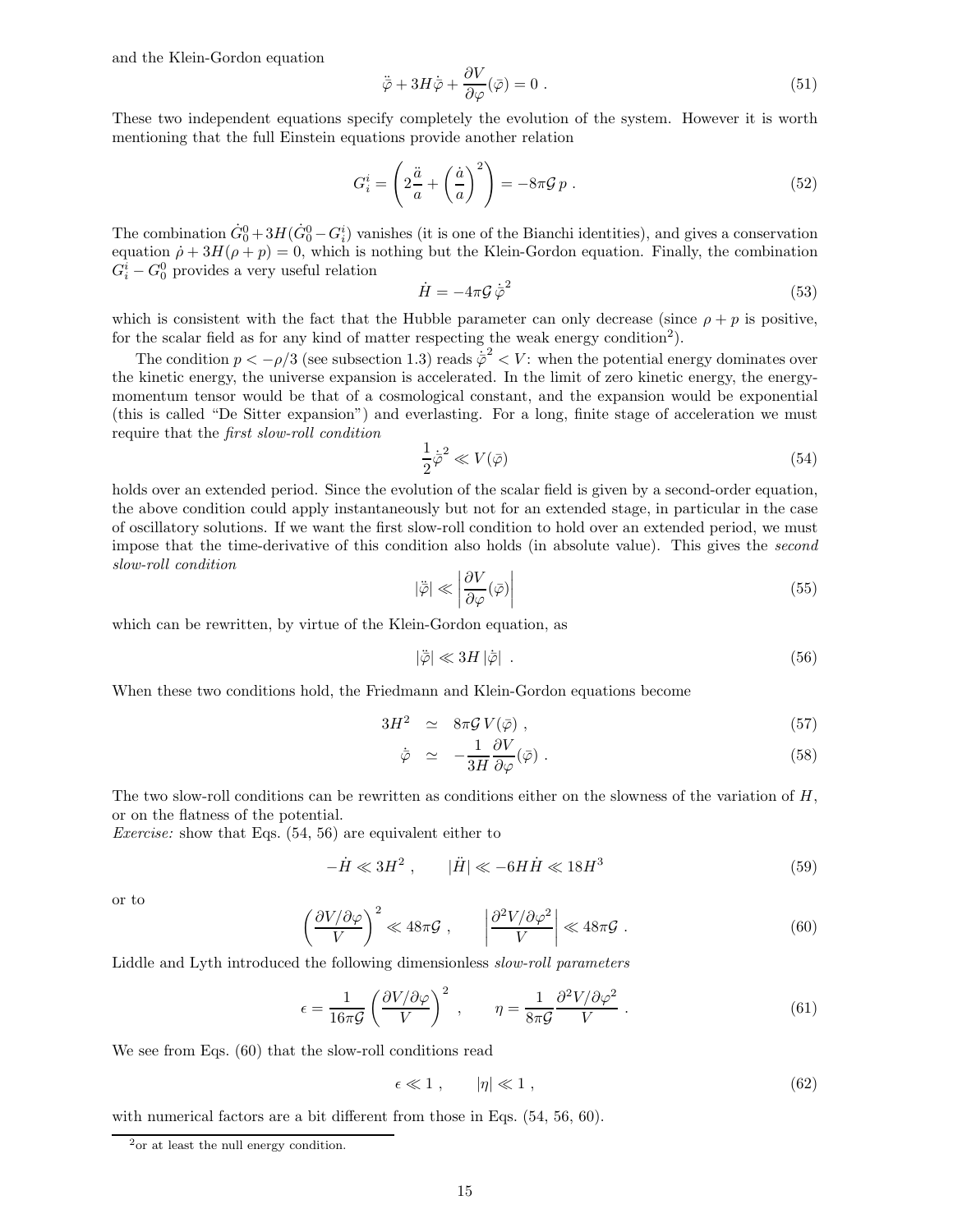## 2.2 Background evolution

The exact evolution of the background (the homogeneous field and the scale factor) can be found by solving the Friedmann and Klein-Gordon equations (50, 51). However, if we are sure that the slow-roll conditions are satisfied, we can solve simply the approximate first-order equation

$$
\dot{\bar{\varphi}} = -\frac{1}{3H} \frac{\partial V}{\partial \varphi} = -\frac{1}{\sqrt{24\pi \mathcal{G} V(\bar{\varphi})}} \frac{\partial V}{\partial \varphi} . \tag{63}
$$

It is necessary to check that the potential allows for a sufficient number of inflationary e-folds. By integrating over  $dN = d\ln a$  and making use of Eqs. (57, 58), it is straightforward to show that the number of e-folds between the time  $t_i$  and the time  $t_f$  is

$$
N = \int_{t_i}^{t_f} H dt = -8\pi \mathcal{G} \int_{\varphi_i}^{\varphi_f} \frac{V}{\partial V / \partial \varphi} d\varphi . \tag{64}
$$

For a particular form of the potential, one can compute the value of the field  $\varphi_f$  at the end of inflation (generally,  $\varphi_f$  is such that max[ $\epsilon$ ,  $|\eta|$ ] = 1). Then, the above relation provides a condition on the initial value  $\varphi_i$  in order to obtain a sufficient number of e-folds. We will employ this method for many concrete examples of potentials in section 3.4.

## 2.3 Perturbations and gauge freedom

We now decompose the metric and field into a homogeneous background plus spatial perturbations:

$$
g_{\mu\nu}(t,\mathbf{x}) = \bar{g}_{\mu\nu}(t) + \delta g_{\mu\nu}(t,\mathbf{x}) , \qquad \varphi(t,\mathbf{x}) = \bar{\varphi}(t) + \delta \varphi(t,\mathbf{x})
$$
(65)

where  $\bar{g}_{\mu\nu}$  is the Friedmann metric. In principle the symmetric  $4 \times 4$  tensor  $\delta g_{\mu\nu}(t, \mathbf{x})$  has ten degrees of freedom. They can be classified according to their behavior under (three-dimensional) spatial rotations as scalars, vectors and tensors. There are four scalar degrees of freedom describing the generalization of Newtonian gravity; four vector degrees of freedom describing gravito-magnetism; and two tensor degrees of freedom describing gravitational waves. At first order in perturbation theory, these three sectors are uncoupled and governed by independent equations of motion. The scalar metric perturbations couple with the scalar field perturbation  $\delta\varphi$ . The vector modes have only decaying solutions: so, they can be neglected in the present context. The tensor perturbations are uncoupled with the field but their equations of motion have non-decaying solutions: so, we will include them in our study.

There are more degrees of freedom in the metric than physical modes: some solutions of the equations of motion are gauge artifacts, which cannot be observed. This subtlety comes from the fact that there is not a unique way of defining the perturbations at a given point. Let us consider a perturbed quantity  $\rho(t, \mathbf{x})$ . Such a quantity is perfectly defined. A change of coordinates will re-map the field  $\rho$  but not change it. This is not true for the perturbation  $\delta \rho(t, \mathbf{x}) = \rho(t, \mathbf{x}) - \langle \rho(t, \mathbf{x}) \rangle_x$  (here  $\langle \rho(t, \mathbf{x}) \rangle_{\mathbf{x}}$  is the spatial average at time  $t$ ). The definition of the perturbation is non-local since the average is performed along the hypersurface of simultaneity at time t. If the change of coordinate  $x_{\mu} \mapsto x'_{\mu}$  changes the hypersurfaces of simultaneity, the new quantity  $\delta \rho(t',\mathbf{x}')$  will be defined by comparing the local value  $\rho(t',\mathbf{x}')$  with different physical points on a different hypersurface of simultaneity. In particular, it is possible that in one coordinate system  $\delta \rho(t, \mathbf{x})$  is null everywhere in space-time, while in another system it is not.

Let us assume that the universe is slightly perturbed, i.e. that there exists one choice of coordinates such that all perturbations are small with respect to the actual inhomogeneous quantities. There is an infinite number of gauges, i.e. of ways to define the hypersurfaces of simultaneity, such that the perturbations remain small. Therefore, the metric perturbations can be changed by a group of gauge transformation, i.e. coordinate changes mixing space and time but keeping the perturbations small. Gauge transformations have four degrees of freedom (since there are four space-time coordinates). As a consequence the number of physical degrees of freedom in metric perturbations is equal to  $10 - 4 = 6$ : two scalars, two vectors and two tensors (tensors appear to be gauge-invariant).

One way to perform computations is to define gauge-invariant quantities obeying to gauge-invariant equations of motion. This is rather complicated and not strictly necessary. In fact, physically observable quantities are always gauge-invariant. So, one can simply fix a gauge, i.e. impose a prescription leading to a unique slicing of space-time into hypersurfaces of simultaneity. Then, the variables are not gaugeinvariant, but at least their equation of motion have the correct number of independent solutions. In the Friedmann universe and for the scalar sector, we will use one of these prescriptions which amounts in requiring that the perturbed metric is diagonal:

$$
g_{\mu\nu} = \text{diag}\left( (1 + 2\phi), -a^2(1 - 2\psi), -a^2(1 - 2\psi), -a^2(1 - 2\psi) \right) \tag{66}
$$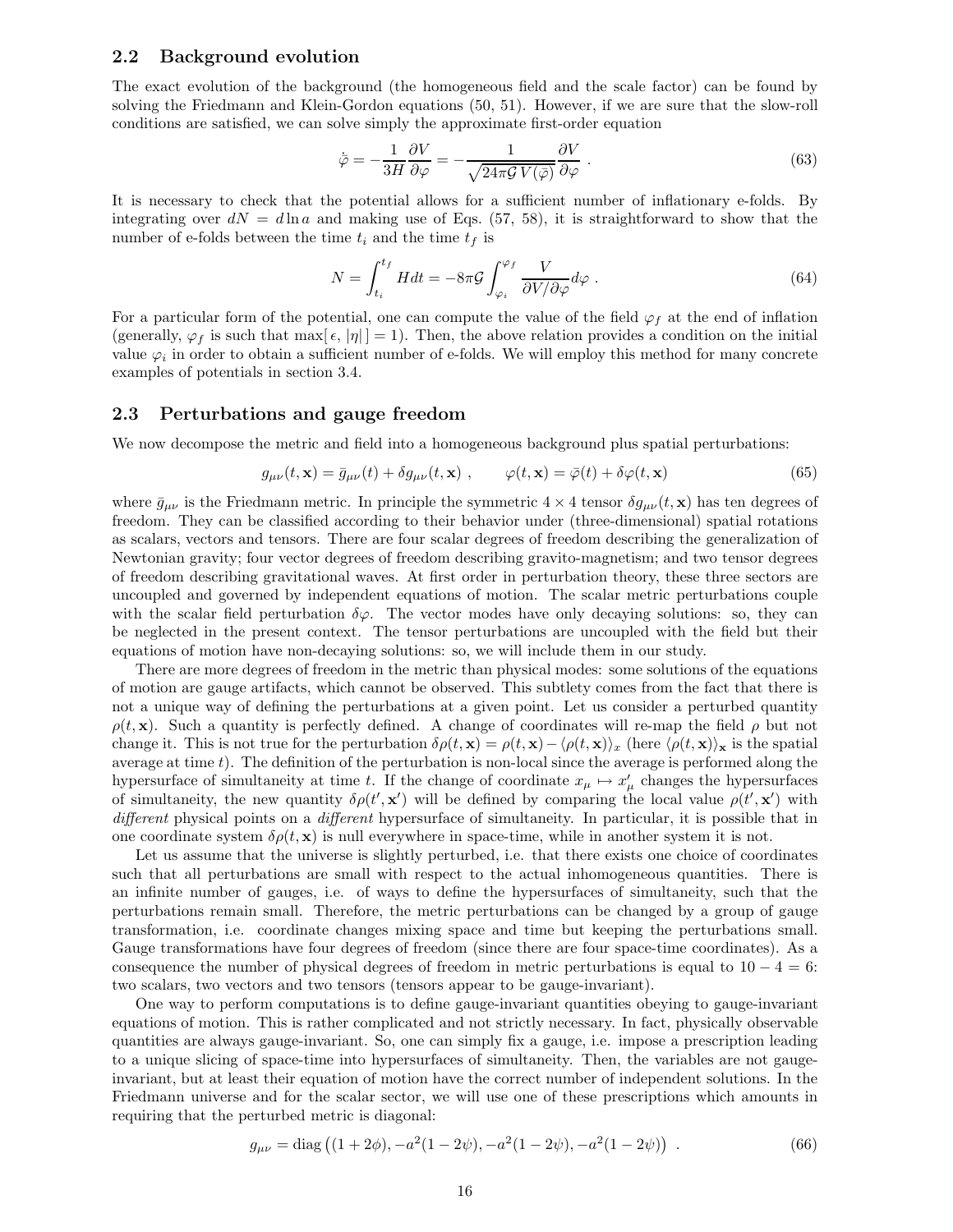This gauge is called the Newtonian or longitudinal gauge. Tensor perturbations are gauge-invariant, and the gravitational waves are usually defined as the two independent components (or degrees of polarization) of the traceless transverse  $3 \times 3$  tensor  $h_{ij}$  such that

$$
\delta g_{ij} = -a(t)^2 h_{ij} \tag{67}
$$

where by definition  $h_i^i = 0$  and  $\forall j$ ,  $\partial_i h_j^i = 0$ . It is possible to decompose this tensor as

$$
h_{ij} = h_1 e_{ij}^1 + h_2 e_{ij}^2
$$
\n(68)

where  $h_1$  and  $h_2$  are two independent functions of space and time (the two degrees of polarization of gravitational waves) and  $e_{ij}^1$ ,  $e_{ij}^2$  are two orthogonal traceless transverse tensors of norm  $1/2$  each, so that

$$
\sum_{ij\lambda} e_{ij}^{\lambda} e_{ij}^{\lambda} = 1/2 + 1/2 = 1
$$
\n<sup>(69)</sup>

(attention: some authors use an orthonormal basis in which  $\sum_{ij\lambda} e_{ij}^{\lambda} e_{ij}^{\lambda} = 1 + 1 = 2$ , and some of the intermediate results of subsection 2.5 read differently in that case).

## 2.4 Quantization and semi-classical transition

## 2.4.1 Basic recalls on quantization of a free scalar field in flat space-time

Let us recall that for a quantum harmonic oscillator with equation of motion  $\ddot{x} + \omega^2 x = 0$ , the wave function of the fundamental state is a Gaussian of variance  $\omega^{-1/2}$ ,

$$
\Psi_0(x) = \mathcal{N}e^{-\frac{1}{2}\omega x^2} \tag{70}
$$

So, the probability  $\mathcal{P}(x) = |\Psi_0(x)|^2$  to find the system in a position x is a Gaussian of variance

$$
\sigma = \sqrt{\frac{1}{2\omega}}\tag{71}
$$

We know that a free massless real scalar field in flat space-time –i.e. with the Minkowski metric  $g_{\mu\nu}$  =  $diag(1, -1, -1, -1)$ – can be easily quantized, since each Fourier mode is analogous to the above harmonic oscillator. The Lagrangian

$$
\mathcal{L} = \frac{1}{2} \partial_{\mu} \chi \partial^{\mu} \chi \tag{72}
$$

leads to the Euler equation

$$
\ddot{\chi} + \partial_i \partial^i \chi = 0 \tag{73}
$$

to the definition of the conjugate momentum

$$
p = \frac{\partial \mathcal{L}}{\partial \dot{\chi}} = \dot{\chi} \tag{74}
$$

and to the Hamiltonian

$$
H = \frac{1}{2} \int d^3x \left[ \dot{\chi}^2 + \partial_i \chi \partial^i \chi \right] \ . \tag{75}
$$

The real field  $\chi$  can be Fourier transformed to the complex field  $\chi_k = \chi_{-k}^*$ . In Fourier space the Euler equation reads

$$
\ddot{\chi}_k + k^2 \chi_k = 0 \tag{76}
$$

and the Hamiltonian becomes

$$
H = \frac{1}{2} \int d^3k \left[ \dot{\chi}_k \dot{\chi}_k^* + k^2 \chi_k \chi_k^* \right] \ . \tag{77}
$$

So, each Fourier mode is a harmonic oscillator, and in the fundamental state the wave functional of a given mode is

$$
\Psi_0(\chi_k) = \mathcal{N}e^{-\frac{1}{2}k|\chi_k|^2} \tag{78}
$$

So, the probability  $P(\chi_k) = |\Psi_0(\chi_k)|^2$  that a Fourier mode of wavenumber k has an amplitude  $\chi_k$  is a Gaussian of variance

$$
\sigma = \sqrt{\frac{1}{2k}} \tag{79}
$$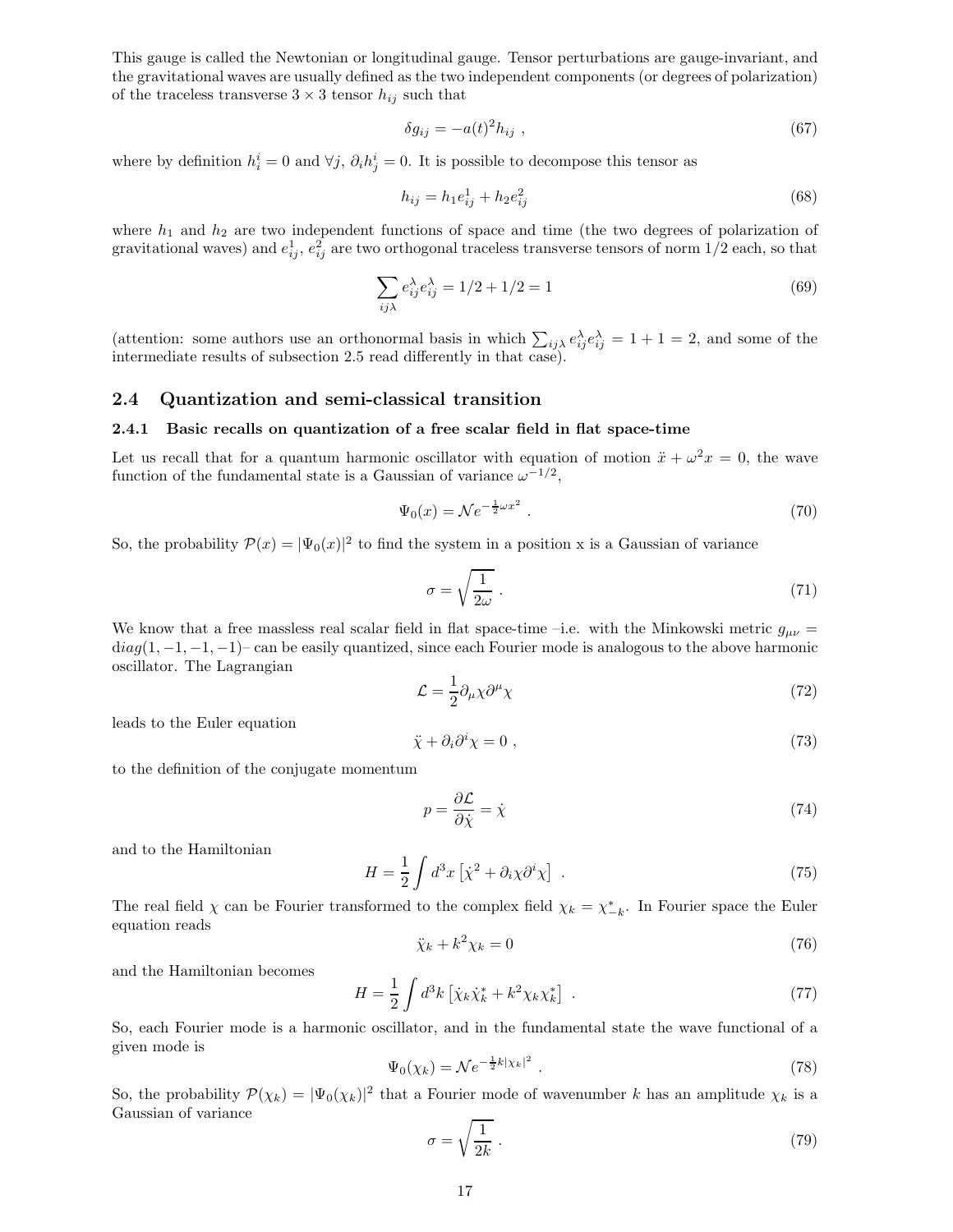This picture becomes much more complicated either when one considers non-quadratic self-coupling terms (due to renormalization issues) or when one goes to curved space-time. In the context of inflation, the first complication does not appear, because instead of quantizing the field itself one quantizes its small perturbations. For such perturbations, non-quadratic self-coupling terms are always negligible (they vanish at first order in perturbation theory). However the curvature of space-time does play a crucial role.

## 2.4.2 Definition of the mode function

Quantum field theory (in flat or curved space-time) can be explained and understood in various formalisms: Heisenberg, Schrödinger, etc. For the purpose of inflation, it is extremely useful to rely on one particular quantity: the mode function. Let us recall its definition, first for a free scalar field in flat space-time. Any solution of the Euler equation

$$
\ddot{\chi}_k + k^2 \chi_k = 0 \tag{80}
$$

represents a particular classical solution or classical trajectory (in Fourier space). These solutions can be parametrized as

$$
\chi_k = A_k e^{-ikt} + B_k e^{ikt} \tag{81}
$$

In quantum field theory (in flat-space time), there is no ambiguity in the definition of time because the metric is invariant under time translations: then one says that  $(\partial/\partial t)$  is a Killing vector. Eigenfunctions of this Killing vector obeying to  $(\partial/\partial t)f_k = -ikf_k$  with  $k > 0$  are called positive frequency solutions, and are the only physical solutions. In the previous equation, the positive frequency solutions are those with  $B_k = 0$ . Among all possible positive frequency solutions, one plays a particular role, because it is normalized according to the commutation relation  $[x, p] = [\chi, \dot{\chi}] = i$  (remember that we are using units with  $\hbar = 1$ ). In Fourier space this relation gives

$$
\chi_k \dot{\chi}_k^* - \dot{\chi}_k \chi_k^* = i \tag{82}
$$

The quantity on the left hand side is the Wronskian, which is always a conserved quantity for a solution of a second-order differential equation. This normalization condition gives in our case

$$
ik|A_k|^2 - (-ik|A_k|^2) = i , \t\t(83)
$$

and up to an arbitrary phase one finds

$$
A_k = \sqrt{\frac{1}{2k}} \tag{84}
$$

The positive frequency solution of the classical equation of motion, normalized to the commutation relation, is called the mode function. It represents a typical solution, i.e. a classical solution corresponding to one standard deviation for the quantum system in its fundamental state. We can check it explicitly. We found that for the free field in flat space-time the mode function reads

$$
\chi_k = \sqrt{\frac{1}{2k}} e^{-ikt} \tag{85}
$$

The modulus of this function is equal to  $(2k)^{-1/2}$ , i.e. according to Eq. (79) to one standard deviation for the probability  $\mathcal{P}(\chi_k)$ .

#### 2.4.3 Free field in curved space-time

In curved space-time, the time derivative is not anymore a Killing vector. It is impossible to build positive-frequency solutions. The Euler equation and Hamiltonian for each Fourier mode are those of a harmonic oscillator with a mass explicitly depending on time. At a given time, it is possible to build annihilation/creation operators and to define an "instantaneous fundamental state" and "instantaneous N-particle states". However this construction of a Fock space is not invariant with time. The annihilation/creation operators evolve according to the Bogolioubov transformations, and a state corresponding to the fundamental state at time  $t_1$  will be an excited state at time  $t_2$ . As a consequence, quantization in curved space-time is generally ambiguous.

For the purpose of quantizing inflationary perturbations, we can avoid such ambiguities. There is a simple physical explanation for that. Today, in laboratory experiments, we can treat all quantum fields as if they where living in flat space-time. However we do leave in an expanding Friedmann universe. The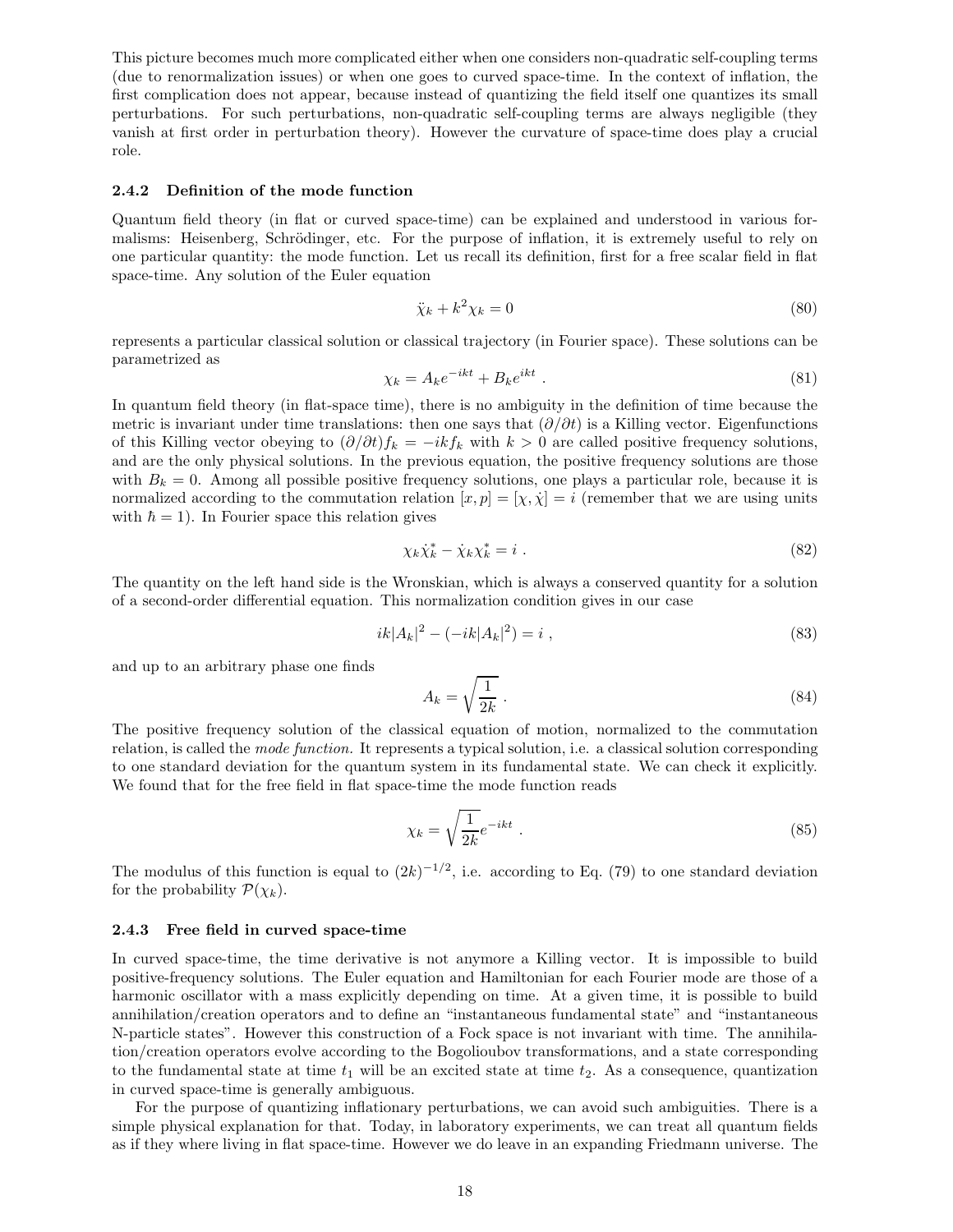reason for which space-time curvature effects can be neglected on small scales is that in everyday life we deal with distances and wavelengths much smaller than the curvature radius  $R_k$  and the Hubble radius  $R_H$ .

We have seen that during inflation, observable Fourier modes start inside the Hubble radius. Wavelengths grow much faster than  $R_H$  and at some point  $\lambda \sim R_H$  (in terms of wavenumbers this corresponds to  $k \sim aH$ ). If we define the initial state of the field much before that time, when  $k \gg aH$ , the system is effectively in flat space-time, exactly like for laboratory experiments today. So, at that time, the definition of the vacuum is not ambiguous<sup>3</sup>. The system can be assumed to stay in its fundamental state when  $k \gg aH$ . Later on, this state will evolve and will not be anymore the vacuum state: there will be particle creation from the vacuum, a usual feature in curved space-time.

It is actually possible to show that near horizon crossing and afterward, the wave function of the Fourier modes initially in their vacuum state develops an "imaginary squared variance",

$$
\Psi_0(\chi_k) = \mathcal{N}e^{-\frac{\chi_k^2}{2\sigma_k^2(t)}[1 + iF_k(t)]}.
$$
\n(86)

In this parametrization, the real variance  $\sigma_k$  is equal to  $(2k)^{-1/2}$  well-inside the Hubble radius, and remains equal to the modulus of the mode function at any later time. The real function  $F_k(t)$  is negligible well-inside the Hubble radius, and then becomes very large. Because of  $F_k(t)$ , the wave function is not a Gaussian and does not represent an "instantaneous fundamental state" at late times. However, the probability  $\mathcal{P}(\chi_k) = |\Psi_0(\chi_k)|^2$  is still a Gaussian with variance  $\sigma_k(t)$ . So, if we are only interested in  $\mathcal{P}(\chi_k)$ , we just need to compute the mode function in order to know all the properties of the system at any time.

#### 2.4.4 Quantum to semi-classical transition

The reason for which we are only interested in  $\mathcal{P}(\chi_k)$  is that the system undergoes a quantum to semiclassical transition. These words should be understood exactly in the following sense: at late times, the quantum perturbations are indistinguishable from the perturbations of a classical stochastic system.

This should not be confused with another mechanism called decoherence. When a quantum system interacts with an environment, it can be shown that generally this system will be effectively classical after a while. This can happen also in cosmology. However, the quantum to semi-classical transition during inflation has nothing to do with possible interactions with an environment: it is only an effect of the space-time dynamics. Even if the inflationary perturbations are a non-interacting system following a unitary evolution, they become equivalent to classical stochastic variables after Hubble crossing, in an unavoidable and irreversible way.

A classical stochastic system is described by an equation of motion and an initial distribution of probability in phase space. The distribution of probability at late time is equal to that at initial time "transported" by the equation of motion, which provides a mapping between each point in phase-space at two different time. This mapping is simply given by the solution of the Hamilton-Jacobi equation:

$$
x(t) = \alpha(t)x(t_0) + \beta(t)p(t_0) \tag{87}
$$

$$
p(t) = \gamma(t)x(t_0) + \delta(t)p(t_0) \tag{88}
$$

 $3$ An interesting question to study is: how small are the observable cosmological wavelengths with respect to the Hubble radius at the time when we quantize them, and how good is the approximation consisting in writing the initial fundamental state as if the fields where in flat space-time? If inflation was infinitely long, we could say that by quantizing the fields early enough we can have  $k/(aH)$  as large as we want, and there would be no problem at all with the definition of the initial fundamental state. However, if we go back in time, there will be some point at which the physical wavelength is so small that ordinary quantum field theory does not apply –presumably, this happens when  $\lambda$  is of the order of the Planck length  $\lambda_P$ , but in some scenarios with extra dimensions the fundamental scale of gravity can be different.

Quantum perturbations emerge from the quantum gravity regime with a spectrum that we are unable to predict. Is this a problem for computing the inflationary power spectrum? The answer depends on the ratio between the fundamental scale of gravity and the Hubble scale during inflation. If this ratio is very large, then a given wavelength starts to be described by ordinary quantum field theory at a time when it is very deep inside the Hubble radius. At that time, it is legitimate to apply the ordinary machinery of quantum field theory in flat space-time and to define the vacuum state in the usual way. However, if this ratio is not so large, we can argue that when the modes emerge from quantum gravity, they will see a slightly curved space-time in which the definition of the vacuum state has some degree of arbitrariness. As a consequence, some signature of quantum gravity could survive, and the mode function could depart from Eq. (85) with significant corrections usually called *transplanckian corrections*. Such corrections are often considered in the literature, but one should keep in mind that they are not a generic prediction of inflation, since in usual models the large hierarchy between the Planck scale and the Hubble radius during inflation ensures that if they exist, they should be vanishingly small. Indeed, the fact that inflation takes place at most at the 10<sup>16</sup> GeV scale implies that  $R_H \ge 10^{-6} m_P^{-1} = 10^{-6} \lambda_P$ .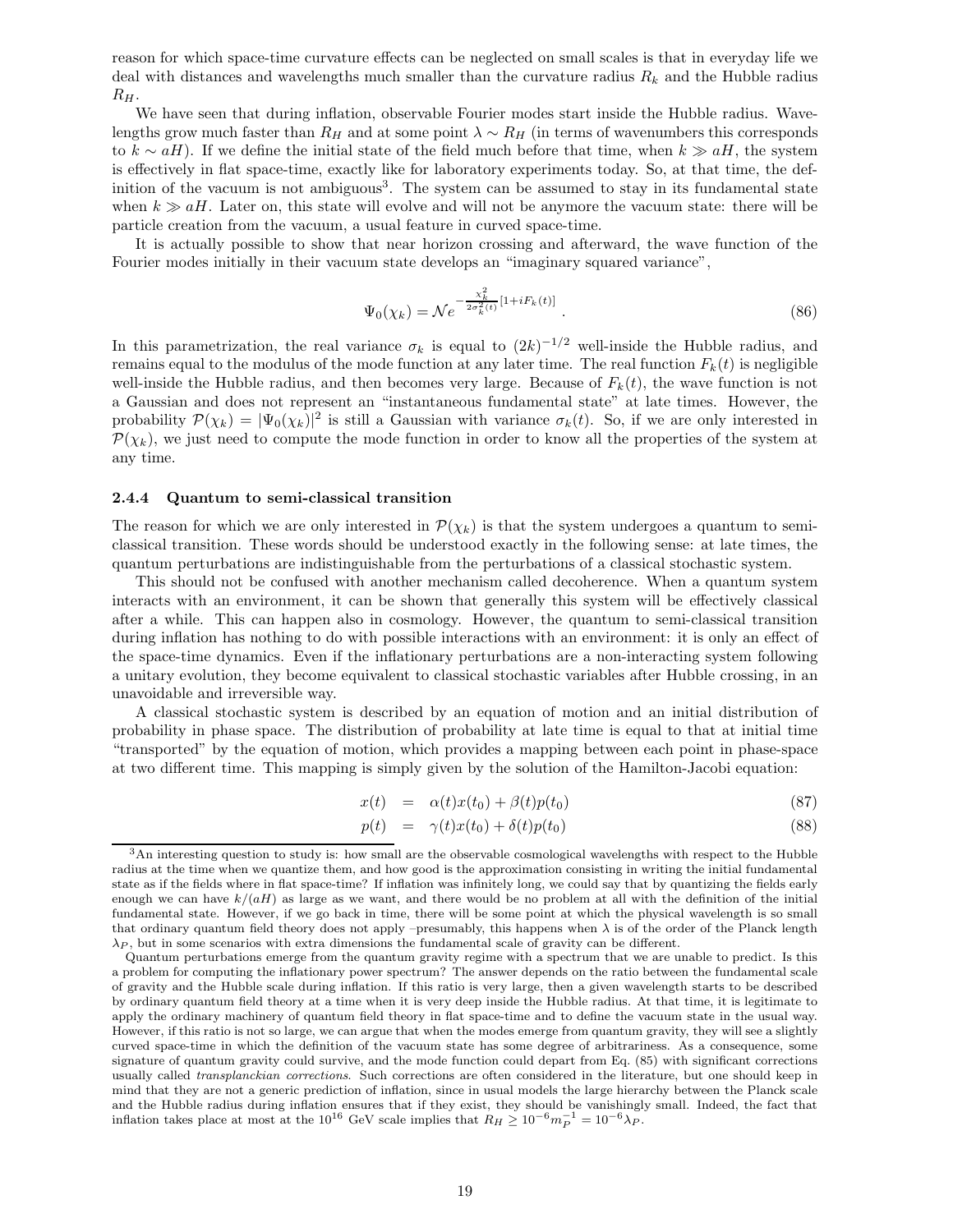and the initial phase-space distribution is some properly normalized function  $\mathcal{P}(x, p)$ . There exists a sub-class of these systems for which the Hamilton-Jacobi equations lead to

$$
\lim_{t \to \infty} \beta(t)/\alpha(t) = \lim_{t \to \infty} \delta(t)/\gamma(t) = 0.
$$
\n(89)

In this case, at late time, the phase-space density concentrates along a line of equation  $p = (\gamma(t)/\alpha(t))x$ , and along this line it obeys to some probability distribution  $\mathcal{P}(x, t)$  for the position. Then, if we want to compute an arbitrary statistical momentum  $\langle x^n p^m \rangle$  for this system, we need to compute the integral

$$
\langle x^n p^m \rangle = \int dx \, x^n \left( \frac{\gamma(t)}{\alpha(t)} x \right)^m \mathcal{P}(x, t) \,. \tag{90}
$$

There is a class of quantum fields in curved space-time for which the Hamilton-Jacobi equations for each mode  $k$  obey precisely to Eqs. (89). The corresponding Wigner function (a generalization of the notion of phase-space distribution for quantum systems) does concentrate along a line of equation  $p_{\chi k} = (\gamma(t)/\alpha(t))\chi_k$ . Then, the mode is said to be in a squeezed state, and the momenta  $\langle \chi_k^n p_{\chi_k}^m \rangle$  are asymptotically indistinguishable from the classical expression of Eq. (90). This can be shown explicitly. In principle the quantum momenta should be computed as

$$
\langle \chi_k^n p_{\chi k}^m \rangle = \int d\chi_k \ \Psi^*(\chi_k, t) \chi_k^n \left( \frac{\partial}{i \partial \chi_k} \right)^m \Psi(\chi_k, t) \tag{91}
$$

and their semi-classical limit can be defined as

$$
\langle \chi_k^n p_{\chi k}^m \rangle_{cl} = \int d\chi_k \ \chi_k^n \left( \frac{\gamma(t)}{\alpha(t)} \chi_k \right)^m |\Psi(\chi_k, t)|^2 \ . \tag{92}
$$

For a squeezed state, one can show that

$$
\frac{\langle \chi_k^n p_{\chi k}^m \rangle - \langle \chi_k^n p_{\chi k}^m \rangle_{cl}}{\langle \chi_k^n p_{\chi k}^m \rangle} \longrightarrow 0
$$
\n(93)

in the limit in which  $\beta(t)/\alpha(t)$  and  $\delta(t)/\gamma(t)$  are vanishingly small. This proves that the system becomes effectively classical stochastic.

Quantum inflationary perturbations fall exactly in this ballpark. It is possible to look for the two independent analytical solutions of the Euler equation after Hubble crossing: then, one generally finds a decaying mode and a growing mode. These two solutions can be matched to the positive frequency solution defined before horizon crossing. The matching provides normalization coefficient for the growing and decaying mode. Near horizon crossing the two modes have comparable amplitudes, but after a while the amplitude of the decaying mode becomes vanishingly small. This limit is exactly the one in which, in the previous notations,  $\beta(t)/\alpha(t)$  and  $\delta(t)/\gamma(t)$  are small. In this limit, one can also prove that the term  $F_k(t)$  in the wave function of Eq. (86) becomes much larger than one. Technically, this is the reason for which Eq. (93) holds.

The condition of semi-classicality of Eq. (93) is a bit heavy to write down and explain. Switching from the Schrödinger to the Heisenberg representation, one can write down a nearly equivalent condition

$$
\langle \chi_k | \left\{ \hat{\chi}_k, \hat{p}_{\chi k}^{\dagger} \right\} | \chi_k \rangle \gg \left| \langle \chi_k | \left[ \hat{\chi}_k, \hat{p}_{\chi k}^{\dagger} \right] | \chi_k \rangle \right| \tag{94}
$$

where  $(\hat{\chi}_k, \hat{p}_{\chi k})$  are the time-dependent position and momentum operators. Equation (94) says that the semi-classical transition takes place when, in absolute value, the mean value of the anti-commutator becomes much larger than that of the commutator, which is equal to one (in units where  $\hbar = 1$ ). Again, this condition says that the mean value of a product of operators can be effectively computed as if the operators did commute. Finally, note that if we introduce the instantaneous number-of-particle operator  $\hat{N} = \int d^3k \hat{a}_k^{\dagger} \hat{a}_k$ , where  $\hat{a}_k$  is the annihilation operator at a given time, the previous condition is equivalent to  $\langle N \rangle \gg 1$ . Hence, in the literature, it is often mentioned that the condition for semi-classicality is to get a number of particles (created from the vacuum) much larger than one, as is the case for inflationary perturbations after Hubble crossing.

The result of these considerations is that we can almost forget that we are dealing with quantum perturbations, excepted when we specify the normalization of the mode function, which is related to the positive frequency condition and to the canonical commutation relation. However, at late time, we can consider inflationary perturbations as stochastic, Gaussian variables with variance  $|\chi_k(t)|$ , where  $\chi_k(t)$  is the mode function.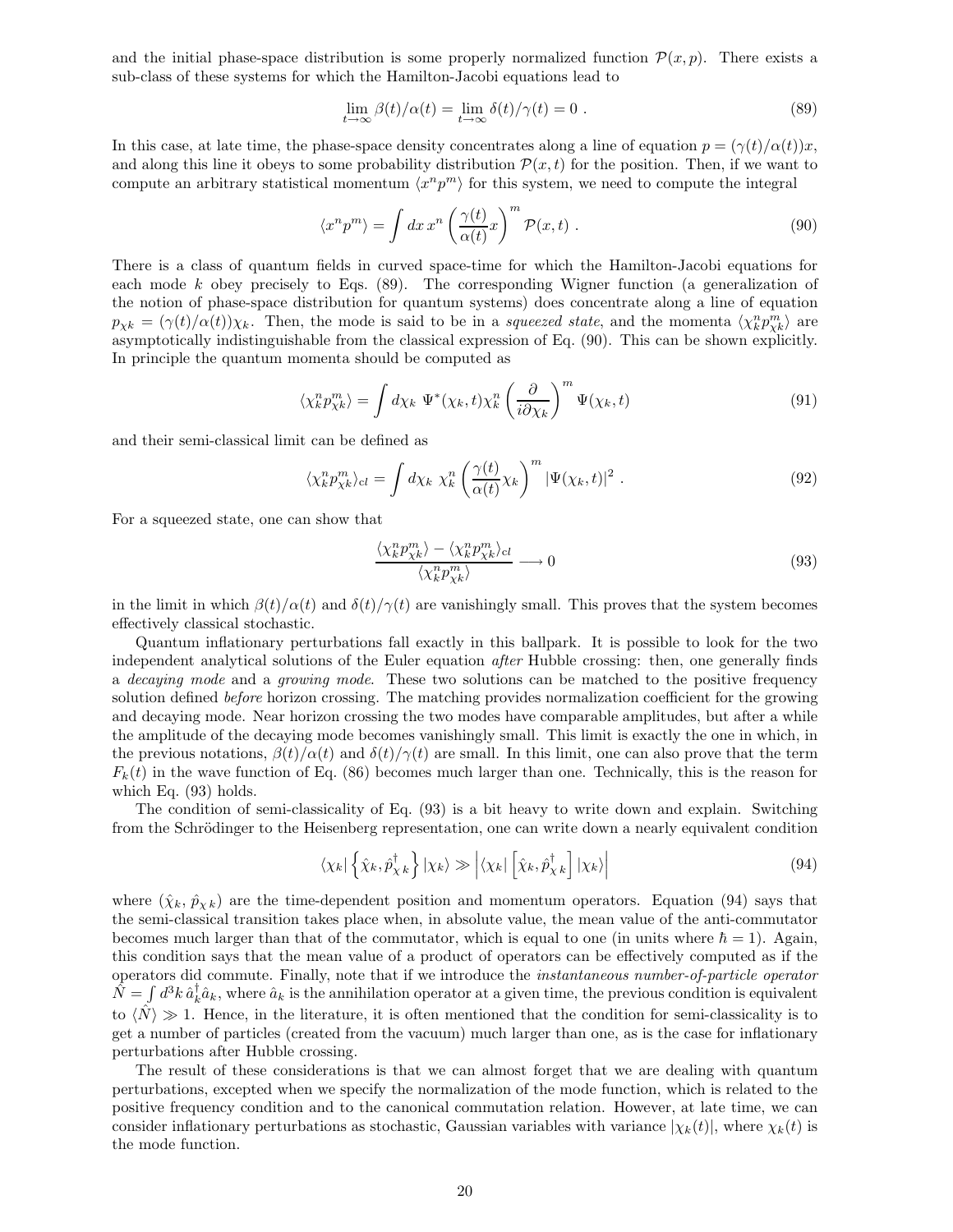## 2.5 Tensor perturbations

## 2.5.1 General equations

We have seen that tensor perturbations are described by the two degrees of polarization  $h_1$ ,  $h_2$ , with  $h_{ij} = h_1 e_{ij}^1 + h_2 e_{ij}^2$  and  $\sum_{ij\lambda} e_{ij}^{\lambda} e_{ij}^{\lambda} = 1$ . At first order in perturbations, the tensor and scalar sectors do not mix with each other, and the Lagrangian for  $(h_1, h_2)$  is contained in

$$
\mathcal{L}_{grav} = \sqrt{|g|} \frac{R}{16\pi \mathcal{G}} \,. \tag{95}
$$

In this section and in the next one, we will use conformal time  $\eta$  instead of proper (cosmological) time t. The two are related by the change of variable  $dt = ad\eta$  which renders the metric conformally invariant,  $ds^2 = a^2(\eta)[d\eta^2 - d\vec{x}^2]$ . Then,  $\sqrt{|g|} = a^4$  and the part of the Lagrangian describing tensor perturbations reads

$$
\mathcal{L}_{tensors} = \frac{a^4}{16\pi\mathcal{G}} \left[ \frac{1}{4} \partial_\mu h_1 \partial^\mu h_1 + \frac{1}{4} \partial_\mu h_2 \partial^\mu h_2 + \text{div} \right] \tag{96}
$$

where "div" stands for irrelevant total divergence terms<sup>4</sup>. We see from the Lagrangian that  $h_1$  and  $h_2$ share the same Lagrangian and equations of motion. After quantization and Hubble crossing, they will be two stochastic Gaussian variables with equal variance. So, we can forget one of them and concentrate on a single mode  $h_{\lambda}$ , provided that in the final gravitational wave power spectrum we do not forget to take into account both degrees of freedom. We could try to quantize directly  $h_{\lambda}$  but for pedagogical purposes we will change variable and introduce a rescaled field

$$
y \equiv \frac{a \, h_{\lambda}}{\sqrt{32 \pi \mathcal{G}}}
$$
\n<sup>(97)</sup>

which has a canonically normalized kinetic terms. Indeed, the Lagrangian for y reads

$$
\mathcal{L}_y = \frac{1}{2} \left\{ \left( y' - \frac{a'}{a} y \right)^2 - \left( \partial_i y \right)^2 \right\} \tag{98}
$$

and starts with the usual term  $\frac{1}{2}y'^2$  (the prime stands for the derivative with respect to conformal time). The conjugate momentum reads

$$
p_y = \frac{\partial \mathcal{L}_y}{\partial y'} = y' - \frac{a'}{a}y\tag{99}
$$

and the Hamiltonian is found to be

$$
H = \frac{1}{2} \int d^3x \left[ \left( y' - \frac{a'}{a} y \right)^2 + \left( \partial_i y \right)^2 \right] \,. \tag{100}
$$

In Fourier space the equation of motion reads

$$
y_k'' + \left(k^2 - \frac{a''}{a}\right)y_k = 0\tag{101}
$$

and the Hamiltonian becomes

$$
H = \frac{1}{2} \int d^3k \left[ \left| y'_k - \frac{a'}{a} y_k \right|^2 + k^2 \left| y_k \right|^2 \right] \,. \tag{102}
$$

It is not a surprise to see that in the small wavelength limit  $k \gg aH$  the Hamiltonian reduces to its flat space-time counterpart

$$
H = \frac{1}{2} \int d^3k \left[ |y'_k|^2 + k^2 |y_k|^2 \right] \,. \tag{103}
$$

This matches our expectation that modes deep inside the Hubble radius do not see the space-time curvature, and can be quantized in the usual way. In this limit the mode function is the one found in Eq. (85),

$$
y_{k \gg aH} = \sqrt{\frac{1}{2k}} e^{-ik\eta} . \tag{104}
$$

<sup>&</sup>lt;sup>4</sup>Note that the authors who define the polarization tensors as orthonormal,  $\sum_{ij\lambda} e_{ij}^{\lambda} e_{ij}^{\lambda} = 2$ , find a factor 1/2 instead of  $1/4$  in the brackets of Eq. (96): i.e., they find canonically normalized kinetic terms for  $h_1$  and  $h_2$  in the Ricci scalar R.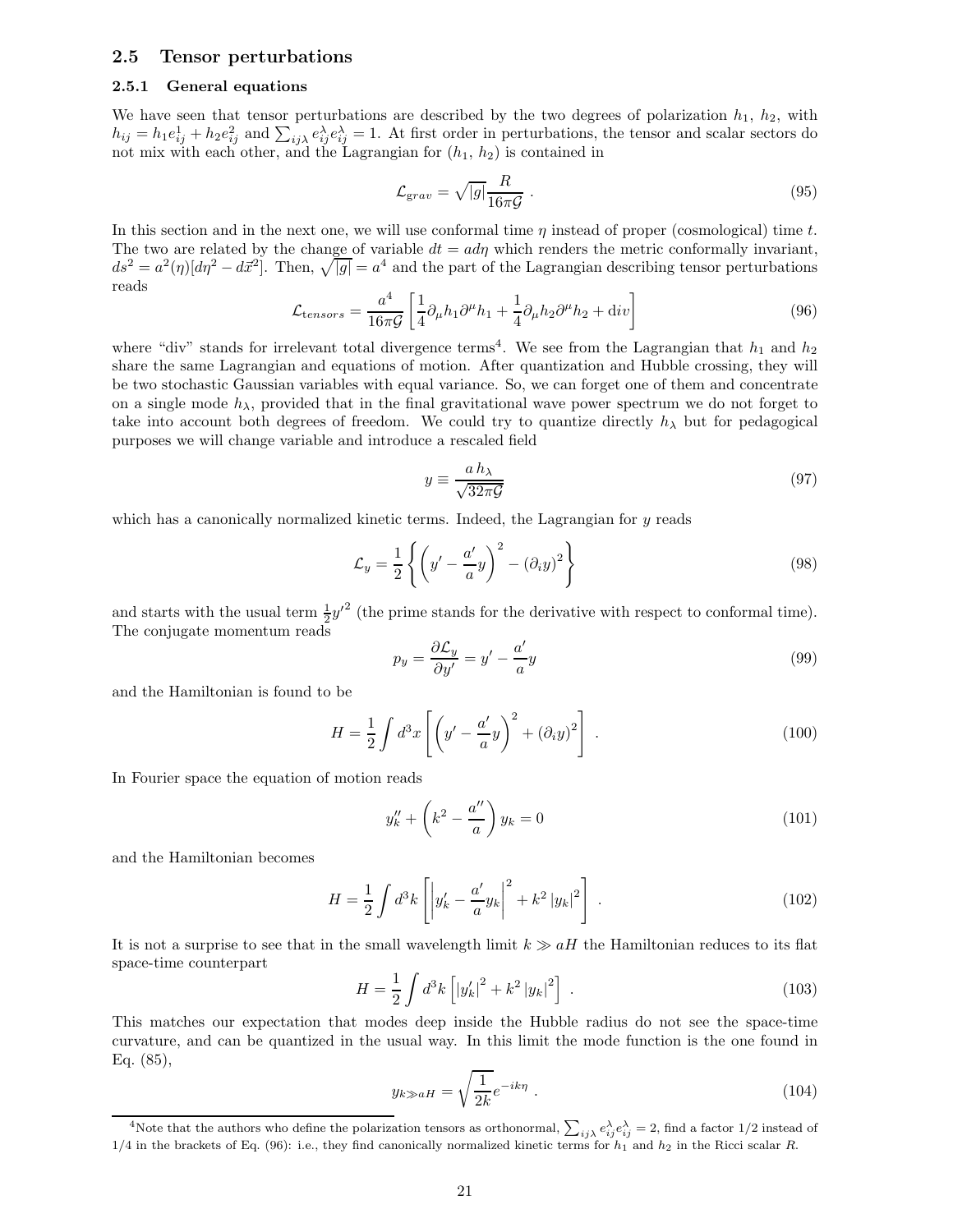## 2.5.2 Solution during De-Sitter stage

In the limit of an exact De Sitter stage with  $a(t) = e^{H_i t}$ , the relation between a and conformal time can be found by integrating over  $d\eta = e^{-H_i t} dt$ : one gets  $\eta = -1/(aH_i)$ . During the De Sitter stage, a goes from very small to very large values: this corresponds to  $\eta$  running from  $-\infty$  to zero. Hubble crossing during inflation corresponds to  $k \simeq aH_i$ , i.e. to  $k\eta \simeq -1$ . Then the equation of motion becomes

$$
y_k'' + \left(k^2 - \frac{2}{\eta}\right) y_k = 0 \tag{105}
$$

with two solutions

$$
y_k = A_k \left( 1 - \frac{i}{k\eta} \right) e^{-ik\eta} + B_k \left( 1 + \frac{i}{k\eta} \right) e^{ik\eta} . \tag{106}
$$

A matching with Eq. (104) shows that the mode function reads

$$
y_k = \sqrt{\frac{1}{2k}} \left( 1 - \frac{i}{k\eta} \right) e^{-ik\eta} . \tag{107}
$$

In the large wavelength limit  $k \ll aH$  corresponding to  $k\eta \to 0$ , we get

$$
y_{k\ll aH} = -\frac{i}{\sqrt{2k^3}\eta} = \frac{iaH}{\sqrt{2k^3}}.
$$
\n(108)

For the variable  $h_{\lambda}$ , this gives

$$
h_{\lambda k} = \frac{\sqrt{32\pi\mathcal{G}}}{a} \frac{i a H}{\sqrt{2k^3}} = i H \sqrt{\frac{16\pi\mathcal{G}}{k^3}}.
$$
\n(109)

We have seen that the modulus of the mode function can be interpreted as the Gaussian variance of the classical stochastic mode after Hubble crossing. So, for  $k \ll aH$ , each degree of polarization has a squared variance

$$
\langle |h_{\lambda k}|^2 \rangle = \frac{16\pi \mathcal{G}H_i^2}{k^3} \,. \tag{110}
$$

Finally, the total squared variance of the gravitational wave tensor  $h_{ij}$  at that time is given by

$$
\left\langle \left| \sum_{ij} h_{ij} \kappa \right|^2 \right\rangle = \left\langle |h_{1k}|^2 \right\rangle \sum_{ij} e_{ij}^1 e_{ij}^1 + \left\langle |h_{2k}|^2 \right\rangle \sum_{ij} e_{ij}^2 e_{ij}^2 = \left\langle |h_{\lambda k}|^2 \right\rangle \left( \frac{1}{2} + \frac{1}{2} \right) = \frac{16\pi \mathcal{G} H_i^2}{k^3} \,. \tag{111}
$$

#### 2.5.3 Long-wavelength solution during and after inflation

The background of gravitational waves generated during inflation could be observed through its contribution to CMB anisotropies, or maybe directly in future space-based gravitational wave detectors. The evolution of gravitational waves after they re-enter inside the Hubble radius during radiation, matter or dark energy domination can be easily computed. The initial condition which is needed is the amplitude, or more precisely the Gaussian variance of gravitational waves on super-Hubble scales, for instance during radiation domination.

The evolution of super-Hubble modes during any stage (inflation, radiation domination, matter domination, etc.) is actually trivial since in the long-wavelength limit  $k \rightarrow 0$  the equation of motion (101) reduces to

$$
y_k'' - \frac{a''}{a}y_k = 0 \tag{112}
$$

with an obvious solution  $y_k \propto a$  corresponding to a constant  $h_{\lambda k}$ . The other solution  $y_k = a \int d\eta/a^2$  is a decaying mode, so we conclude that  $h_{\lambda k}$  is approximately constant on super-Hubble modes during any stage<sup>5</sup>.

<sup>&</sup>lt;sup>5</sup>One could fear that this reasoning does not hold during radiation domination, for which  $a(t) \propto t^{1/2}$ , leading to  $a(\eta) \propto \eta$ and  $a'' = 0$ . However in that case the general solutions reads  $y_k = A_k \cos k\eta + B_k \sin k\eta$ . In the long-wavelength limit this is equal to  $y_k = A_k + B_k k \eta$  and a matching with the solution during inflation gives  $A_k = 0$ . So, here again,  $y_k \propto a$  and  $h_{\lambda k}$  is approximately constant.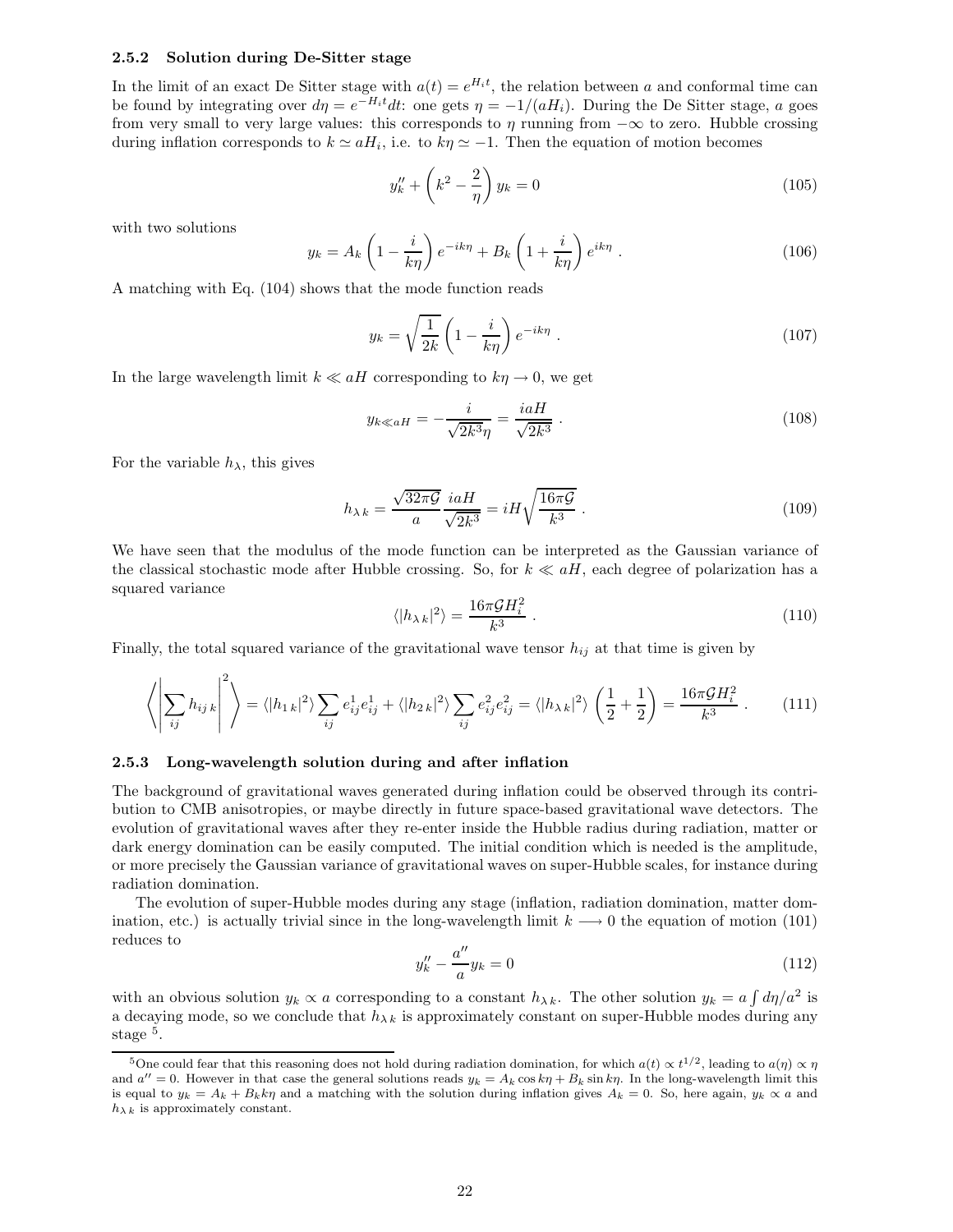## 2.5.4 Primordial spectrum of tensor perturbations

Since  $h_{\lambda k}$  is constant on super-Hubble scales, the primordial spectrum needed for computing observable quantities can be evaluated at the end of inflation, and is given by Eq. (111) in the limit of exact De Sitter inflation with a Hubble parameter equal to  $H_i$  (we will study in subsection 2.7 how this result can be generalized to quasi-De Sitter inflation). Defining the power spectrum as the squared variance multiplied by  $k^3$ , we obtain

$$
\mathcal{P}_h \equiv k^3 \langle |\sum_{ij} h_{ij\,k}|^2 \rangle = 16\pi \mathcal{G} H_i^2 \ . \tag{113}
$$

We see that in this approximation  $P_h$  does not depend on k: such a power spectrum is called scaleinvariant. For historical reasons, a scale-invariant spectrum is also called a Harrison-Zel'dovitch spectrum. We can also express this primordial power spectrum in terms of the scalar potential during inflation,

$$
\mathcal{P}_h = \frac{2}{3} (8\pi \mathcal{G})^2 V_i \tag{114}
$$

Alternative notations. Different authors adopt different definitions for the power spectrum of a stochastic quantity  $X_k$ . Throughout the literature, one finds for instance  $\mathcal{P}_X = \langle |X_k|^2 \rangle$ ,  $\mathcal{P}_X = (2\pi)^{-3} \langle |X_k|^2 \rangle$ (as for instance in some Bertschinger and collaborator papers) or  $\mathcal{P}_X = k^3 \langle |X_k|^2 \rangle$  (as in this course). However, one of the most popular conventions for defining the tensor power spectrum is that of Liddle and Lyth (that we will note with a tilde)

$$
\tilde{\mathcal{P}}_h \equiv \frac{2k^3}{2\pi^2} \langle |\sum_{ij} h_{ij\,k}|^2 \rangle = \frac{1}{\pi^2} \mathcal{P}_h = \frac{16\mathcal{G}H_i^2}{\pi}.
$$
\n(115)

## 2.6 Scalar perturbations

#### 2.6.1 General equations

In the tensor case, we quantized two degrees of freedom – the two degrees of polarization. For scalar perturbations and in the longitudinal (Newtonian) gauge we have three scalar variables: the diagonal metric perturbations  $\phi$  and  $\psi$ , and the inflaton field perturbation  $\delta\varphi$ . Do we need to quantize these three fields independently from each other? The answer is suggested by the equations of motion. The Einstein equations provide a relation

$$
\delta G_i^j = \partial_i \partial^j (\phi - \psi) = 8\pi \mathcal{G} \ \partial_i \delta \varphi \ \partial^j \delta \varphi \tag{116}
$$

for  $i \neq j$ . The right hand-side vanishes at first order in perturbations. So  $\phi - \psi$  is either null or a quadratic function of the spatial coordinate. The latter is impossible: far from the origin  $\phi - \psi$  would become arbitrarily large, and the metric perturbations would not be small anymore. We conclude that at first order in perturbation theory there is an identity  $\phi = \psi$ . We are left with only two variables  $\phi$ and  $\delta\varphi$  evolving according to the Klein Gordon equation and Einstein equations,

$$
\delta \ddot{\varphi}_k + 3H \delta \dot{\varphi}_k + \left(\frac{k^2}{a^2} + \frac{\partial^2 V}{\partial \varphi^2}(\bar{\varphi})\right) \delta \varphi_k = 4\dot{\bar{\varphi}} \dot{\phi}_k - 2\frac{\partial V}{\partial \varphi}(\bar{\varphi}) \phi_k , \qquad (117)
$$

$$
\dot{\phi}_k + H \phi_k = 4\pi \mathcal{G} \dot{\bar{\phi}} \, \delta \varphi_k \,. \tag{118}
$$

It is clear that the first equation is an equation of propagation, while the second is only a constraint equation. This confirms the intuition that unlike gravitational waves, scalar metric perturbations are not additional independent fields: they just follow matter perturbations, like the gravitational potential in Newtonian gravity. In absence of matter perturbations, scalar metric perturbations would simply vanish, unlike gravitational waves. Therefore, we only need to quantize one independent degree of freedom. It is actually possible to combine the Einstein equations in order to find a second-order differential equation involving a single master variable. This master variable is not unique. For instance, it is possible to write a second-order differential equation for the metric perturbation only:

$$
\ddot{\phi}_k + \left( H - 2\frac{\ddot{\varphi}}{\dot{\bar{\varphi}}} \right) \dot{\phi}_k - \left( 2H \frac{\ddot{\varphi}}{\dot{\bar{\varphi}}} + 8\pi \mathcal{G} \dot{\bar{\varphi}}^2 - \frac{k^2}{a^2} \right) \phi_k = 0 \; . \tag{119}
$$

This equation is rather complicated. Actually we can find a much simpler one for a master variable called the Mukhanov variable. It was shown by Mukhanov that metric and scalar field perturbations can be combined into a gauge-invariant quantity which reduces, when written in the Newtonian gauge, to

$$
\xi = a \,\delta\varphi + \frac{\bar{\varphi}'}{H}\phi\tag{120}
$$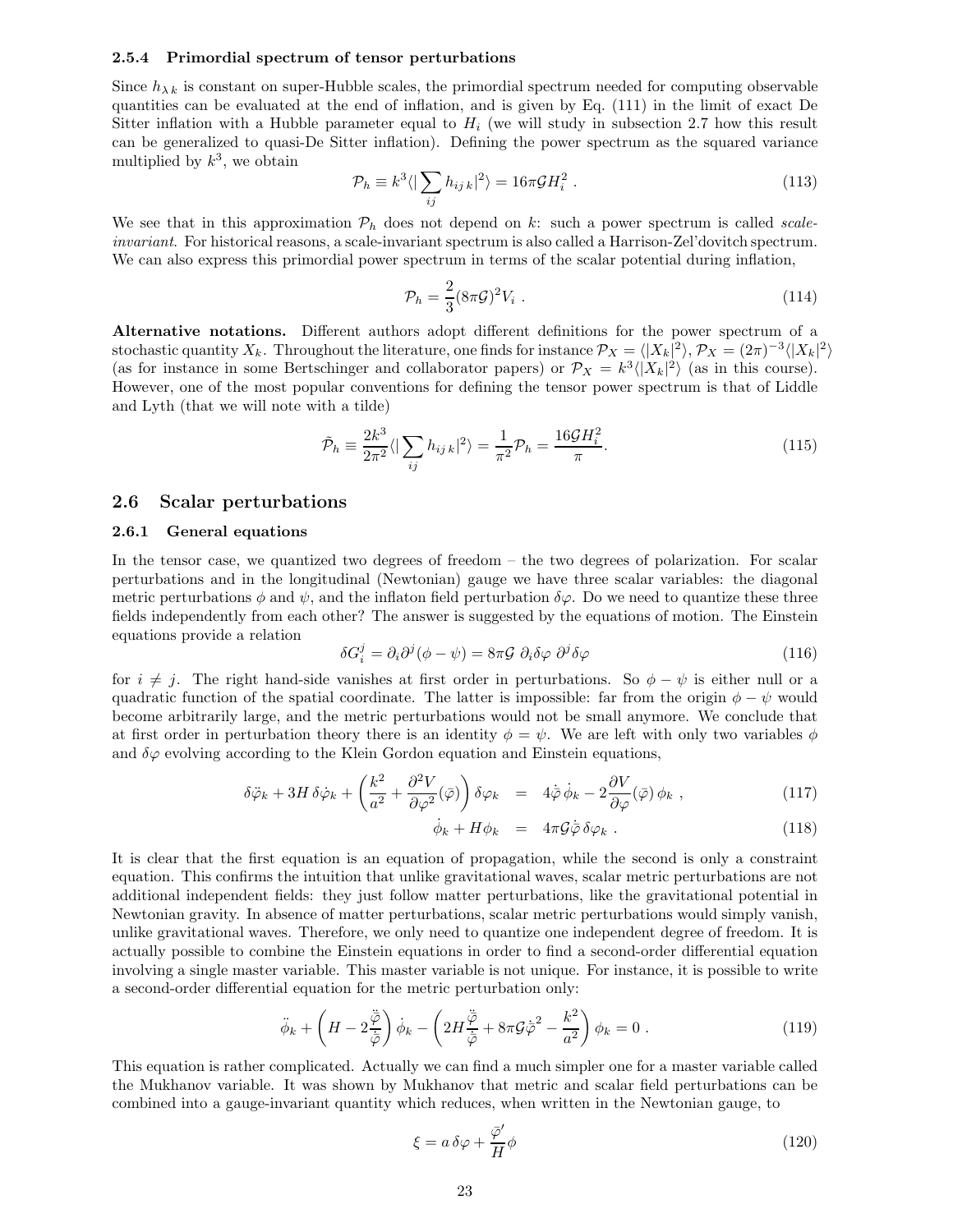(we recall that the prime represents derivation with respect to conformal time). In addition, Mukhanov found that in any gauge, the part of the action (41) describing first-order scalar perturbations is entirely contained inside the Lagrangian

$$
\mathcal{L}_{\xi} = \frac{1}{2} \left( \xi'^2 - (\partial_i \xi)^2 + \frac{z''}{z} \xi^2 + \text{div} \right)
$$
\n(121)

where "div" stands for irrelevant total divergence terms, and

$$
z \equiv \frac{\bar{\varphi}'}{H} \; . \tag{122}
$$

The conjugate momentum reads

$$
p_{\xi} = \frac{\partial \mathcal{L}_{\xi}}{\partial \xi'} = \xi'
$$
\n(123)

and the Hamiltonian is found to be

$$
H = \frac{1}{2} \int d^3x \left[ \xi'^2 + (\partial_i \xi)^2 - \frac{z''}{z} \xi^2 \right] \,. \tag{124}
$$

In Fourier space the equation of motion of the Mukhanov variable reads

$$
\xi_k'' + \left(k^2 - \frac{z''}{z}\right)\xi_k = 0\tag{125}
$$

and the Hamiltonian becomes

$$
H = \frac{1}{2} \int d^3k \left[ \xi'_k^2 + \left( k^2 - \frac{z''}{z} \right) \xi^2 \right] \tag{126}
$$

## 2.6.2 Solution during Quasi-De-Sitter stage

We could try to proceed like for tensor perturbations, and to quantize  $\xi$  in the limit of an exact De Sitter stage, i.e. exponential expansion. Strictly speaking this requires  $\dot{H} = 0$  and therefore  $\bar{\varphi}' = \dot{\bar{\varphi}} = 0$ . This limit is actually singular since  $z = 0$ . The quantization of scalar perturbations in an exact De-Sitter space is not difficult, but it requires a special treatment. Anyway, the outcome is that in this limit the amplitude of metric perturbations  $\langle |\phi|^2 \rangle$  is damped at the end of inflation (there is only a decaying mode). This is excluded by the actual observation of density perturbations in our universe. In other words, the mechanism for generating scalar perturbations during inflation requires a small but non-zero derivative  $\bar{\varphi}$ .

So, first-order calculations of the scalar power spectrum are based on the assumption that over the relevant range of time (a few e-folds before and after horizon crossing) the two quantities H and  $\dot{\bar{\varphi}}$  are approximately constant and equal to  $H_i$ ,  $\dot{\bar{\varphi}}_i$ . In this approximation, z is proportional to a, and the relation  $\eta = -1/(aH_i)$  remains true. So  $z''/z = a''/a = -2/\eta^2 = -2(aH_i)^2$ , and in the sub-Hubble limit  $k \gg aH_i$  the Hamiltonian reduces as expected to its flat space-time counterpart. The equation of motion for  $\xi$ ,

$$
\xi_k'' + \left(k^2 - \frac{a''}{a}\right)\xi_k = 0\tag{127}
$$

is the same as that for  $\eta$  in the previous section, and therefore we know that the mode function reads

$$
\xi_k = \sqrt{\frac{1}{2k}} \left( 1 - \frac{i}{k\eta} \right) e^{-ik\eta} \tag{128}
$$

Let us go back to the variable  $\phi$ , which is very useful for relating scalar perturbations during and after inflation (since  $\phi$  does not decay like the inflaton field). By combining Eq. (120) with the Einstein equation, one obtains the exact differential relation

$$
\phi_k = -\frac{4\pi\mathcal{G}}{k^2} \frac{\bar{\varphi}^{'2}}{aH} \left(\frac{H}{\bar{\varphi}'} \xi_k\right)'.\tag{129}
$$

Inserting the mode function for  $\xi$  into this relation, we find that the mode function for  $\phi$  reads (at any time)

$$
\phi_k = \frac{4\pi\mathcal{G}}{\sqrt{2k^3}} \,\dot{\overline{\varphi}}_i \, i e^{-ik\eta} \; . \tag{130}
$$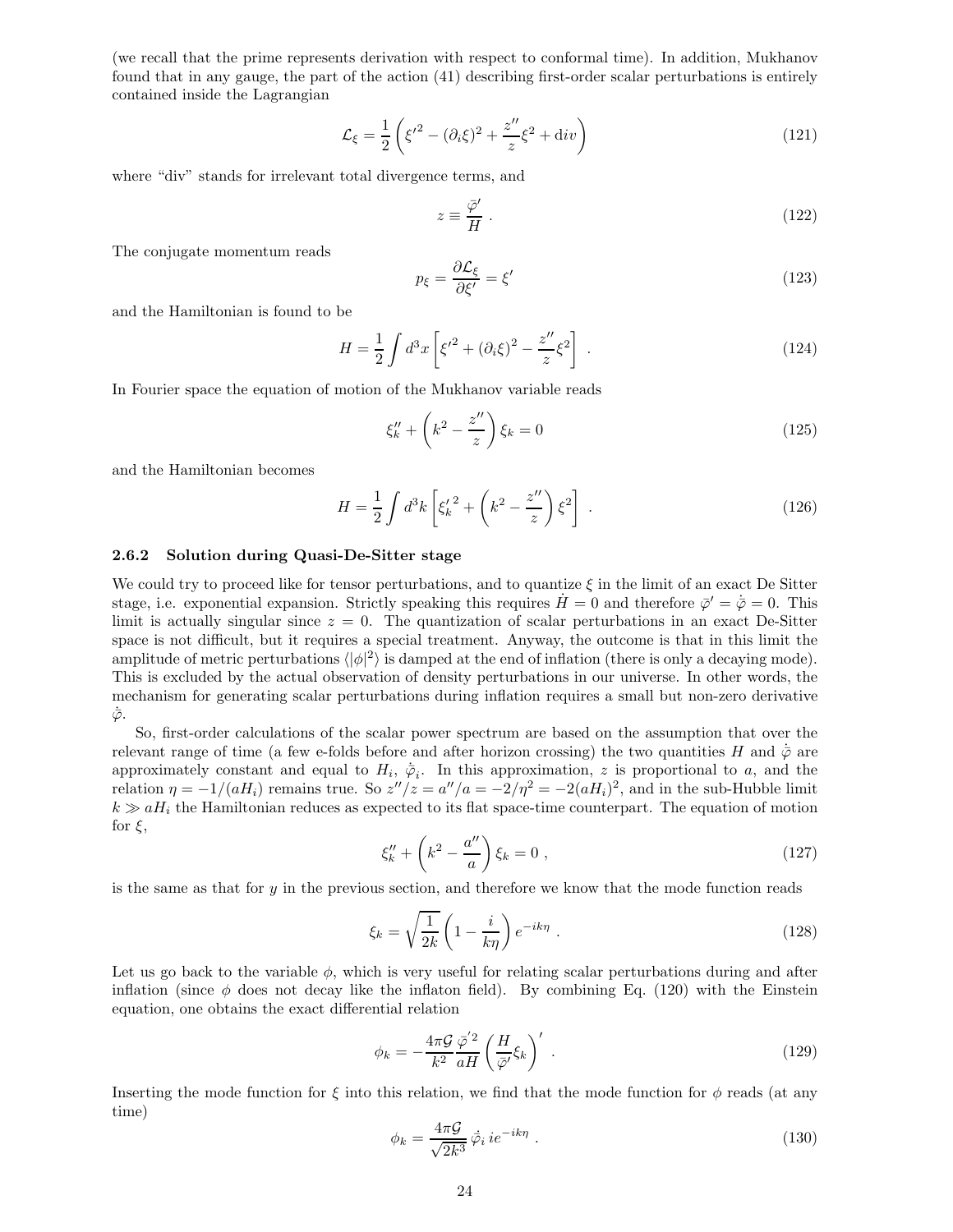So, in the large wavelength limit  $k \ll aH$  corresponding to  $k\eta \to 0$ , we get

$$
\phi_{k\ll aH} = \frac{4\pi\mathcal{G}}{\sqrt{2k^3}} \dot{\bar{\varphi}}_i i \,. \tag{131}
$$

We have seen that the modulus of the mode function can be interpreted as the Gaussian variance of the classical stochastic mode after Hubble crossing. So, the squared variance of the the metric perturbation reads

$$
\langle |\phi_k|^2 \rangle = \frac{(4\pi\mathcal{G})^2}{2k^3} \dot{\bar{\varphi}}_i^2 \,. \tag{132}
$$

## 2.6.3 Long-wavelength solution during and after inflation

It is possible to show that during any stage (inflation, radiation domination, matter domination, dark energy domination) the metric perturbation  $\phi$  is described by the following exact analytical solution in the long-wavelength limit  $k \longrightarrow 0$ 

$$
\phi_k = C_1(k) \left( 1 - \frac{H}{a} \int_a^t a(t) dt \right) - C_2(k) \frac{4\pi\mathcal{G}}{k^2} \frac{H}{a}
$$
\n(133)

where  $C_1$ ,  $C_2$  are respectively the coefficient of the non-decaying and decaying modes. Changing the lower bound of the integral amounts in absorbing some of the decaying mode into the growing mode (in practice this minor ambiguity is unimportant). The integration can be performed explicitly during each stage:

• during inflation, in the exact De Sitter limit we find that the non-decaying mode vanishes:  $\phi_k$ decays like  $H/a$ . So, in order to catch the dominant contribution to the growing mode, we need to go to the next order and approximate  $H(t)$  near some time  $t_i$  as  $H_i + \dot{H}_i(t - t_i)$ , where  $H_i$  and  $\dot{H}_i$ are two constants. The relation  $H = d \ln a/dt$  implies

$$
a(t) = a(t_i) \exp\left(\int_{t_i}^t H(t)dt\right)
$$
\n(134)

$$
\simeq a(t_i) \exp\left(\int_{t_i}^t (H_i + \dot{H}_i t) dt\right) \tag{135}
$$

$$
= a(t_i) \exp\left(H_i(t - t_i) + \dot{H}_i \frac{(t^2 - t_i^2)}{2}\right)
$$
\n(136)

*Exercise*: plug this expression into Eq.  $(133)$ , and compute the result at first order in the small parameter  $\dot{H}_i / H_i^2$ . Show that

$$
\phi_k = -C_1(k)\frac{\dot{H}_i}{H_i^2} \tag{137}
$$

This shows that at any time during slow-roll inflation, the non-decaying mode is slowly-varying (since  $H(t)$  and  $H(t)$  are slowly-varying), with a dominant contribution given by

$$
\phi_k = -C_1(k)\frac{\dot{H}(t)}{H(t)}\,. \tag{138}
$$

• during Radiation Domination (RD),  $a(t) \propto t^{1/2}$  and the non-decaying mode reads

$$
\phi_k = C_1(k) \left( 1 - \frac{1}{2} \times \frac{2}{3} \right) = \frac{2}{3} C_1(k) .
$$
 (139)

So, during radiation domination,  $\phi_k$  is constant on super-Hubble scales.

• during Matter Domination (MD),  $a(t) \propto t^{2/3}$  and the non-decaying mode reads

$$
\phi_k = C_1(k) \left( 1 - \frac{2}{3} \times \frac{3}{5} \right) = \frac{3}{5} C_1(k) .
$$
 (140)

This shows that at the time of equality  $\phi_k$  is damped by a factor  $\frac{3}{5}{\frac{2}{3}} = \frac{9}{10}$ , and then becomes constant again on super-Hubble scales.

• during dark energy domination  $\phi_k$  is damped on super-Hubble scales, but we do not need to compute its detailed evolution here.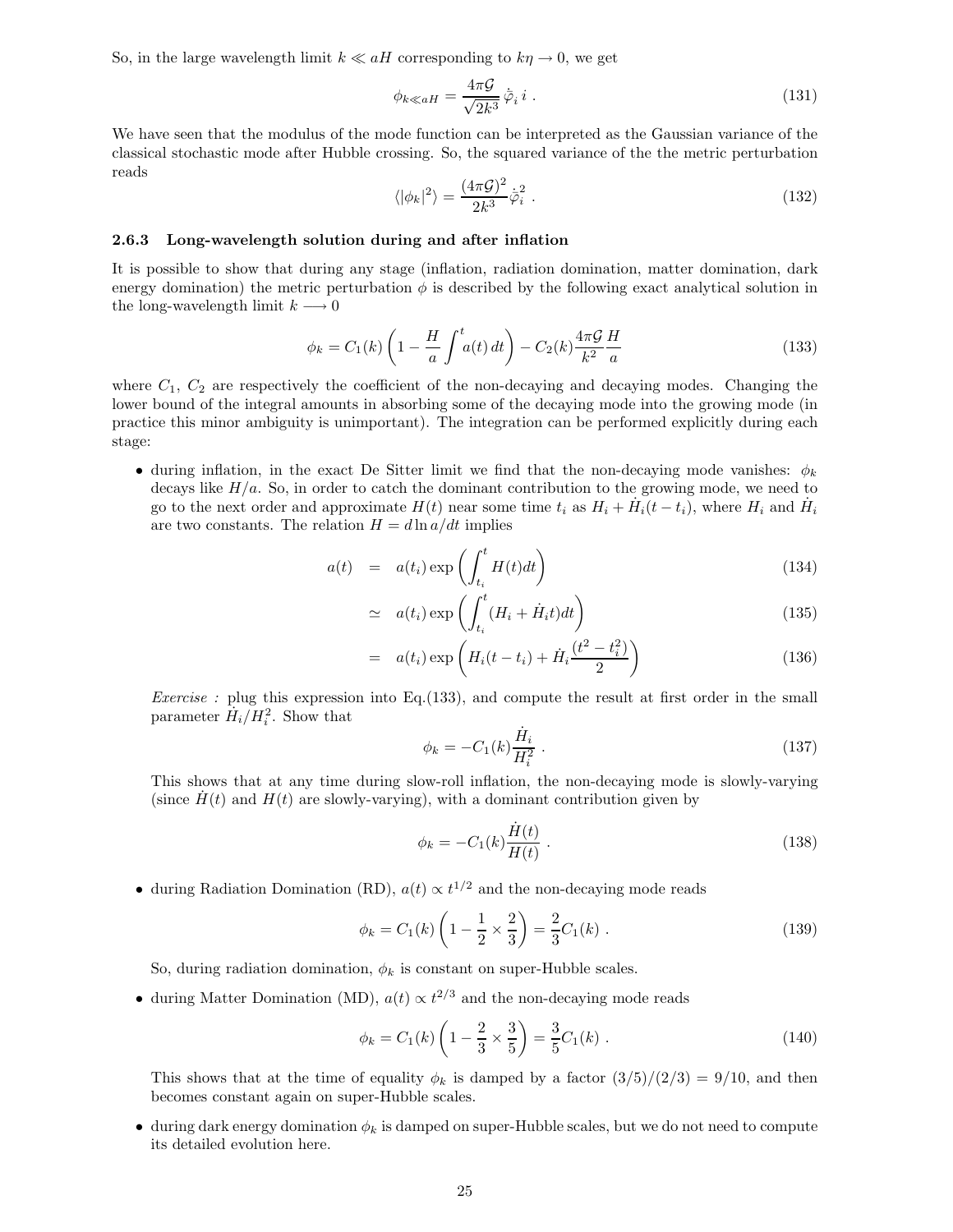#### 2.6.4 Primordial spectrum of scalar perturbations

We can deduce from Eqs. (137-140) that the variance of  $\phi_k$  on super-Hubble scales during radiation domination is equal to the variance during inflation times a factor  $2H_i^2/(3\dot{H}_i)$ . Similarly, during matter domination, the factor is  $3H_i^2/(5\dot{H}_i)$ . Most author define the primordial spectrum of  $\phi$  as the squared variance of the modes on super-horizon scales during matter domination. This is a bit misleading because at the time of equality, many observable modes are already inside the Hubble radius. However, for those modes, we can formally define the power spectrum as the amplitude on super-horizon scales during radiation domination times the factor  $(9/10)$ , and obtain

$$
\mathcal{P}_{\phi}^{MD} \equiv k^3 \langle |\phi_k|^2 \rangle_{MD} = k^3 \left( \frac{3}{5} \frac{H_i^2}{\dot{H}_i} \right)^2 \langle |\phi_k|^2 \rangle_i = k^3 \left( \frac{3}{5} \frac{H_i^2}{\dot{H}_i} \frac{4\pi\mathcal{G}}{\sqrt{2k^3}} \dot{\bar{\varphi}}_i \right)^2 = \frac{9H_i^4}{50\dot{\bar{\varphi}}_i^2} \tag{141}
$$

where we employed Eqs. (132) and (53). We see that in this approximation  $\mathcal{P}_{\phi}^{MD}$  does not depend on k: it is a scale-invariant or Harrison-Zel'dovitch spectrum. With the help of Eqs. (57, 58), we can re-express the primordial spectrum in terms of the scalar potential during inflation,

$$
\mathcal{P}_{\phi}^{\text{MD}} = \frac{3}{50} (8\pi \mathcal{G})^3 \frac{V_i^3}{(\partial V/\partial \varphi)_i^2} \,. \tag{142}
$$

Using the definition (61) of the slow-roll parameter  $\epsilon$ , that we will call  $\epsilon_i$  in order to show explicitly that it is computed assuming constant values  $H_i$  and  $\dot{\bar{\varphi}}_i$ , we obtain

$$
\mathcal{P}_{\phi}^{\text{MD}} = \frac{3}{100} (8\pi \mathcal{G})^2 \frac{V_i}{\epsilon_i} \,. \tag{143}
$$

Note that the ratio of the tensor spectrum over the scalar one reads

$$
\frac{\mathcal{P}_h}{\mathcal{P}_{\phi}^{\text{MD}}} = \frac{200}{9} \epsilon_i \tag{144}
$$

(if we were using the scalar power spectrum during radiation domination,  $\mathcal{P}_{\phi}^{RD} = (10/9)^2 \mathcal{P}_{\phi}^{MD}$ , we would find instead a ratio  $\mathcal{P}_h / \mathcal{P}_{\phi}^{\text{RD}} = 18 \epsilon_i$ .

Spectrum of curvature perturbations. Some authors prefer to parametrize the scalar perturbations not with the scalar metric perturbations  $\phi$  (which is called the Bardeen potential or the generalized gravitational potential), but instead with the curvature perturbation  $R$ , defined as the perturbation of the spatial curvature radius  $R^{(3)}$  on comoving hypersurfaces. The inconvenient of  $\mathcal R$  is that its definition is a bit complicated (it is related to  $\phi$  through a differential equation). Its advantage is that as long as the universe does not contain isocurvature perturbations, and in particular, in the standard cosmological picture with single-field inflation, the long-wavelength solution for the curvature perturbation is  $\mathcal{R} = 0$ : the curvature is a conserved quantity for super-Hubble adiabatic perturbations, while  $\phi$  is not. However, during the radiation dominated era, we have seen that  $\phi$  is constant, and at that time we can derive a proportionality factor  $\mathcal{R} = (3/2) \phi^{RD}$ . The Bardeen potential is also constant during the matter dominated era, and then  $\mathcal{R} = (5/3) \phi^{\text{MD}}$ . This gives

$$
\mathcal{P}_{\mathcal{R}} = \left(\frac{5}{3}\right)^2 \mathcal{P}_{\phi}^{MD} = \frac{1}{12} (8\pi \mathcal{G})^2 \frac{V_i}{\epsilon_i} = \frac{2\pi \mathcal{G} H_i^2}{\epsilon_i} \tag{145}
$$

and a tensor-to-curvature ratio

$$
\frac{\mathcal{P}_h}{\mathcal{P}_\mathcal{R}} = 8\epsilon_i \ . \tag{146}
$$

However, using the definitions of Lyth and Liddle for the power spectra,

$$
\tilde{\mathcal{P}}_{\mathcal{R}} \equiv \frac{1}{2\pi^2} \mathcal{P}_{\mathcal{R}} \ , \qquad \tilde{\mathcal{P}}_h \equiv \frac{2}{2\pi^2} \mathcal{P}_h \ , \tag{147}
$$

one gets a ratio that we will call  $r$ ,

$$
r \equiv \frac{\tilde{\mathcal{P}}_h}{\tilde{\mathcal{P}}_{\mathcal{R}}} = 16\epsilon_i \ . \tag{148}
$$

This parameter  $r$  is the most common way of defining the tensor-to-scalar ratio, and we will use it abundantly when comparing inflationary models with observations.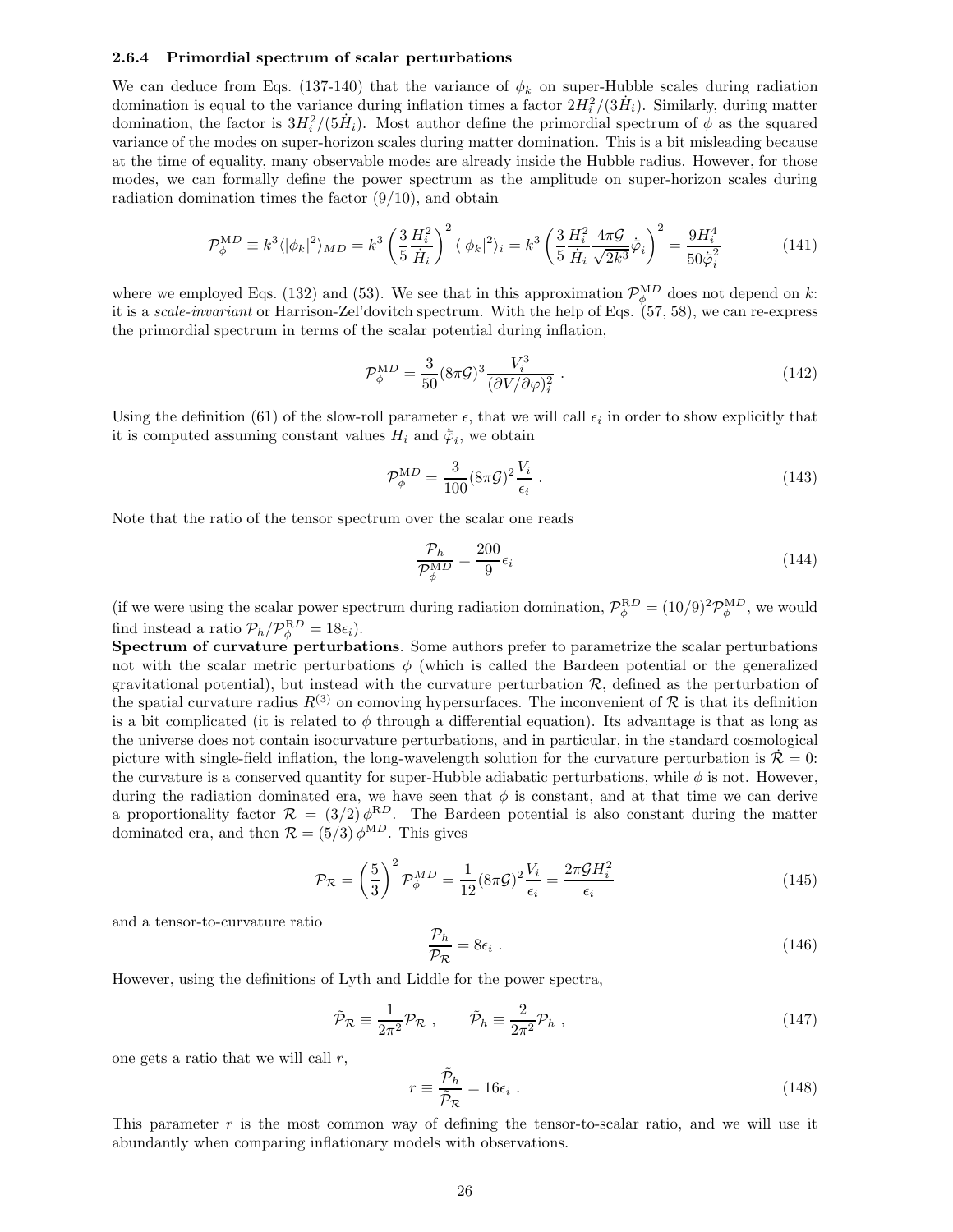## 2.7 Computing smooth spectra using a slow-roll expansion

So far, we computed the tensor spectrum assuming an exact De Sitter stage with a constant  $H$ , and the scalar spectrum assuming a quasi-De Sitter stage with constant H and  $\dot{\bar{\varphi}}$  (implying a constant  $\dot{H}$ , which is not in contradiction with a constant H since during slow-roll  $|\dot{H}| \ll H^2$ ). These assumptions are not unreasonable, because the details of scalar and tensor spectra are only sensitive to a small number of e-folds, during which slow-roll condition guarantee that variations in the background quantities are very small. Let us try to understand how many e-folds are typically relevant.

As long as  $k \gg aH$ , the mode function  $\xi_k$  (for scalars) and  $y_k$  (for tensors) are oscillatory, with a fixed amplitude  $(2k)^{1/2}$  which does not depend on the background dynamics. Any variation in H and H at that time have no consequence for the mode function amplitude. In the opposite regime  $k \ll aH$ , we can match the mode function with an analytical long-wavelength approximation which consistently takes into account any variation in the background until the end of inflation and even later. For scalars, we did such a matching for  $\phi_k$  using the solution of Eq. (133). If instead we were using the curvature perturbations we would just use the fact that  $\mathcal{R}_k$  is time-invariant as soon as  $k \ll aH$ . For tensors we used the time-invariance of  $h_{\lambda k}$  for  $k \ll aH$ .

So, the details of the primordial spectrum depend only on the small range of time during which the modulus of  $(\xi_k, y_k)$  departs from  $(2k)^{1/2}$  and Eq. (133),  $\mathcal{R}_k = 0$  and  $h_{\lambda k} = 0$  are not yet good approximations. This happens when  $k$  and  $aH$  have the same order of magnitude, typically between  $k = 10 aH$  and  $k = 0.1 aH$ . During this time interval, the scale factor grows approximately by a factor 100, which corresponds to a number of e-folds

$$
\Delta N = \Delta \ln a = \ln 100 \simeq 4.6 \ . \tag{149}
$$

So, the results that we already obtained are valid provided that the relative variation of H (and also of  $\dot{H}$  for scalars) is negligible over typically five e-folds.

If we want to go beyond this approximation, but still avoiding the resolution of the exact mode function equations  $(101,125)$ , we can work in a *slow-roll expansion scheme*. This consists in Taylor-expanding one background function, for instance  $H(t)$ ,  $H(a)$ ,  $H(N)$ ,  $\overline{\varphi}(t)$  or  $V(\overline{\varphi})$  around a pivot value (that we will note  $t_*,$  or  $\alpha_*,$  or  $\overline{\varphi}_*$ ). The expansion is cut at a given order, and the mode function equation is solved at this order, assuming that higher-order derivatives vanish. The approximation is optimal if the pivot value corresponds to the time at which a typical observable wavelength k<sup>∗</sup> (chosen to be roughly in the middle of the range probed by CMB and LSS experiments) crosses the Hubble radius during inflation: so,  $t_*$  is the time at which  $k_* = a_* H_*$ .

Technically, solving a second-order equation at a given order in the time-derivative of its coefficients can be done following the so-called WKB approximation. For instance, the first-order WKB solution of the equation  $\ddot{x}+\omega(t)^2x$  is given by  $x \propto \omega(t)^{-1/2} \exp(\pm i\omega(t)t)$ , and is a good approximation whenever the timevariation of  $\omega(t)$  over one period of oscillation is negligible. Higher-order WKB solutions include higher order time-derivatives of  $\omega(t)$ . This scheme provides an appropriate way to compute the inflationary power spectra at a given order in slow-roll. However, if we want to extend our previous results to the next order in slow-roll (i.e., for tensors, keeping term in  $\dot{H}$ , and for scalars in  $\ddot{H}$ ), we shall see that the correct results can be obtained in a much simpler way.

Since at first order the solutions for  $\mathcal{P}_h$  and  $\mathcal{P}_\phi$  are scale-invariant, the second order solution will provide the approximate value of the scalar and tensor tilts, defined as

$$
n_t \equiv \left. \frac{d \ln \mathcal{P}_h}{d \ln k} \right|_{k=k^*}, \tag{150}
$$

$$
n_s - 1 \quad \equiv \quad \left. \frac{d \ln \mathcal{P}_{\phi}}{d \ln k} \right|_{k=k^*} \tag{151}
$$

Note that for a question of habits, the definition of  $n_t$  and  $n_s$  differ by a "minus one" term, so that a scaleinvariant scalar spectrum corresponds to  $n<sub>s</sub> = 1$ , while a scale-invariant tensor spectrum corresponds to  $n_t = 0$ . If at first order the spectra are scale-invariant, at second order the tilts are scale invariant and the power spectra are exact power laws,

$$
\mathcal{P}_h(k) = \mathcal{P}_h(k_*) \left(\frac{k}{k_*}\right)^{n_t}, \qquad (152)
$$

$$
\mathcal{P}_{\phi}(k) = \mathcal{P}_{\Phi}(k_*) \left(\frac{k}{k_*}\right)^{n_s - 1} \tag{153}
$$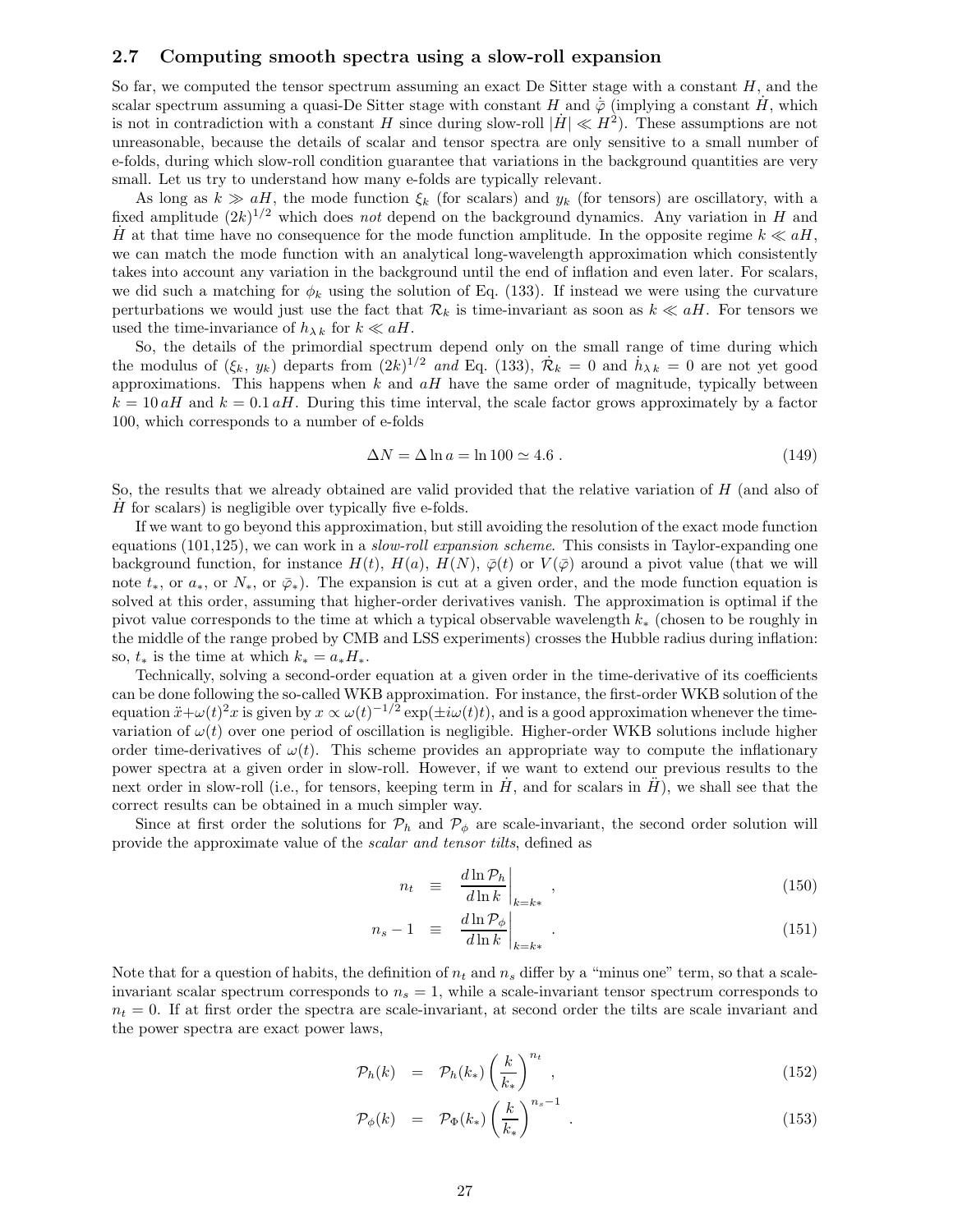In order to compute the running of the tilts with  $k$ , one would need to go to the third order, i.e. keeping  $H$ terms for tensors and  $(d^3H/dt^3)$  terms for scalars. If instead of reasoning on  $H(t)$ , we define the slow-roll expansion using  $\bar{\varphi}(t)$  or  $V(\bar{\varphi})$ , Eqs. (53, 57, 58) show that it is equivalent to assume a constant H,  $\bar{\varphi}$  or V; as well as to assume a constant  $H$ , or  $\bar{\varphi}$ , or  $(\partial V/\partial \varphi)$ . Finally it is straightforward to show that it is equivalent to stop the slow-roll expansion at a given order n in  $(d^n H/dt^n)$ ,  $(d^n \bar{\varphi}/dt^n)$  or  $(\partial^n V/\partial \varphi^n)$ .

Simple method for computing the tilts. Let us now try to compute the tilts by starting from the lowest-order solution

$$
\mathcal{P}_h(k) = 16\pi \mathcal{G}H^2 \,, \tag{154}
$$

$$
\mathcal{P}_{\phi}(k) = \frac{9H^4}{5\dot{\varphi}^2} \,, \tag{155}
$$

that we obtained assuming that H and  $\phi$  were constant during inflation. Now, we will assume that these formulas also apply to the case where H and  $\dot{\varphi}$  are slightly varying, with the right-hand side evaluated precisely at the time at which  $k = aH$ . Given the previous discussion, this assumption sounds reasonable, but the fact that it is sufficient for computing the tilts at first order in slow-roll (as we will do in the following lines) is not something that we will prove rigorously<sup>6</sup>. We therefore admit that

$$
\mathcal{P}_h(k) = 16\pi \mathcal{G} H_{k=aH}^2 \tag{156}
$$

$$
\mathcal{P}_{\phi}(k) = \frac{9H_{k=aH}^4}{5\dot{\overline{\varphi}}_{k=aH}^2} \,. \tag{157}
$$

Then, the tilts can be computed simply from the finite difference between  $(H, \dot{\bar{\varphi}})$  at the time when k equals the pivot scale  $k_* = a_* H_*$  and the time when it equals

$$
k_* + dk = (a_* + da)(H_* + dH) = a_*H_* + a_*\left(1 + \frac{H_*^2}{\dot{H}_*}\right)dH.
$$
 (158)

During slow-roll, we have seen that  $|\dot{H}| \ll H^2$ , and we conclude that

$$
dk \simeq \frac{a_* H_*^2}{\dot{H}_*} dH \tag{159}
$$

**Tensor tilt.** By definition,  $n_t$  reads

$$
n_t \simeq \frac{\ln \mathcal{P}_h(k_* + dk) - \ln \mathcal{P}_h(k_*)}{\ln(k_* + dk) - \ln(k_*)} \simeq \frac{\ln(H_* + dH)^2 - \ln H_*^2}{(dk/k_*)} \simeq \frac{2k_* dH}{H_* dk} \,. \tag{160}
$$

Using now Eq. (159), we obtain

$$
n_t \simeq \frac{2k_* \dot{H}_*}{a_* H_*^3} \,. \tag{161}
$$

Using the fact that  $k_* = a_* H_*,$  we finally get

$$
n_t \simeq \frac{2\dot{H}_*}{H_*^2} \tag{162}
$$

This result can also be expressed as a function of the potential derivatives using the slow-roll relations  $(57, 58)$  and the exact equation  $(53)$ ,

$$
n_t \simeq -\frac{(\partial V/\partial \varphi)_*^2}{8\pi \mathcal{G} V_*^2} = -2\epsilon_* \ . \tag{163}
$$

**Scalar tilt.** We follow the same method for  $n_s$  which reads

$$
n_s - 1 = \left. \frac{d \ln \mathcal{P}_{\phi}}{d \ln k} \right|_{k_*} = \left. \frac{d \ln (H^4 / \dot{\phi}^2)}{d \ln k} \right|_{k_*} = 4 \left. \frac{d \ln H}{d \ln k} \right|_{k_*} - 2 \left. \frac{d \ln \dot{\phi}}{d \ln k} \right|_{k_*} \,. \tag{164}
$$

 ${}^{6}$ The rigorous proof follows from a WKB resolution scheme.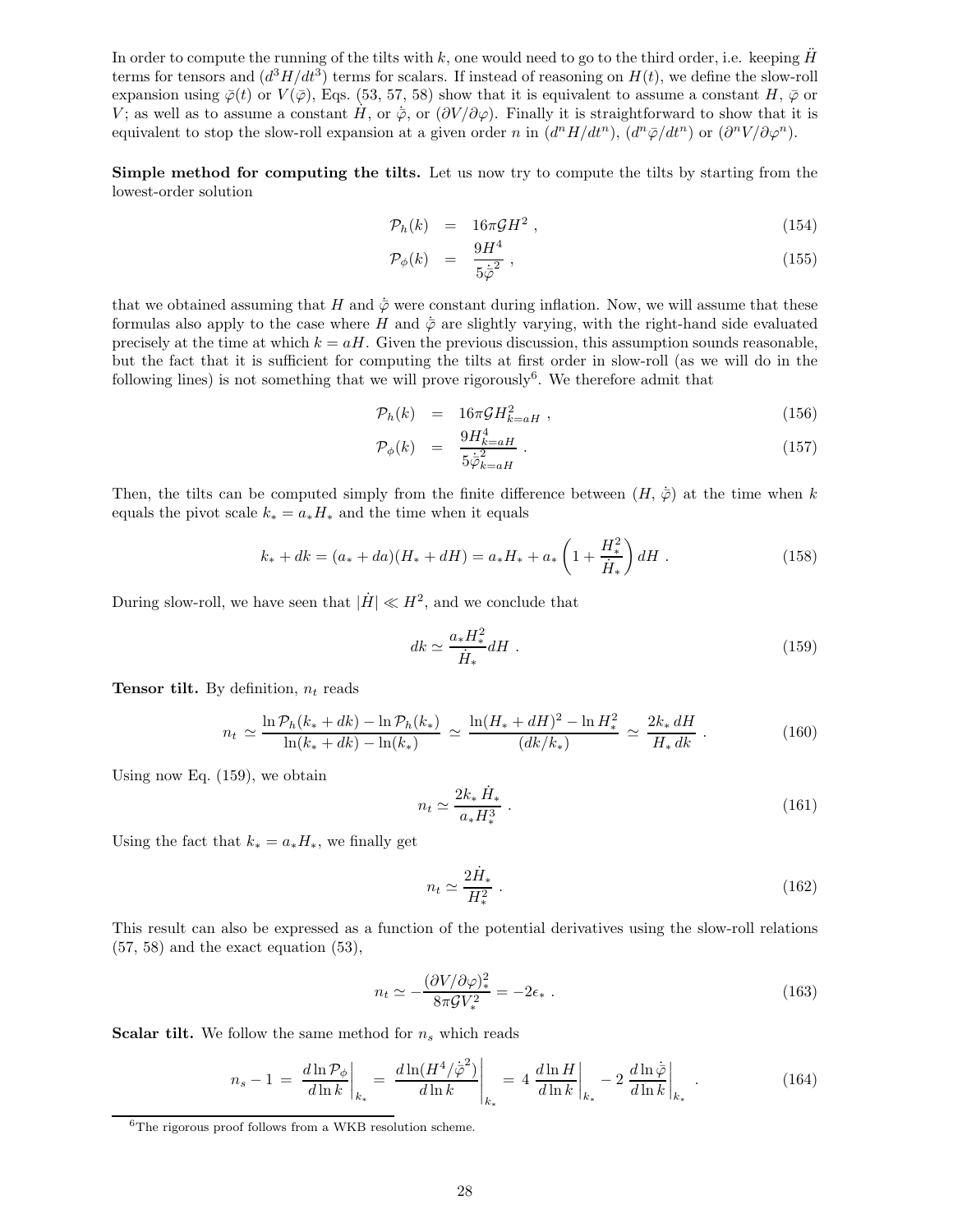We already evaluated the first term for the tensor tilt and found

$$
\left. \frac{d\ln H}{d\ln k} \right|_{k_*} = \frac{\dot{H}_*}{H_*^2} \,. \tag{165}
$$

For the second term, we factorize out  $(d \ln H/d \ln k)$  and obtain

$$
\left. \frac{d\ln \dot{\bar{\varphi}}}{d\ln k} \right|_{k_*} = \left. \frac{d\ln H}{d\ln k} \right|_{k_*} \left. \frac{d\ln \dot{\bar{\varphi}}}{d\ln H} \right|_{H_*} = \left( \frac{\dot{H}_*}{H_*^2} \right) \times \left( \frac{H_* \ddot{\bar{\varphi}}_*}{\dot{H}_* \dot{\bar{\varphi}}_*} \right) = \frac{\ddot{\bar{\varphi}}_*}{H_* \dot{\bar{\varphi}}_*} \ . \tag{166}
$$

The final result is then

$$
n_s - 1 = 4\frac{\dot{H}_*}{H_*^2} - 2\frac{\ddot{\bar{\varphi}}_*}{H_*\dot{\bar{\varphi}}_*} \,,\tag{167}
$$

and like for the tensor tilt, we can express it in function of potential derivatives, using mainly the slow-roll relation  $\dot{\bar{\varphi}} = -(\partial V/\partial \varphi)/3H$  and its time-derivative

$$
\ddot{\bar{\varphi}} = -\frac{(\partial^2 V/\partial \varphi^2)\dot{\bar{\varphi}}}{3H} + \frac{(\partial V/\partial \varphi)\dot{H}}{3H^2} \ . \tag{168}
$$

Then, we obtain

$$
n_s - 1 = 6\frac{\dot{H}_*}{H_*^2} + \frac{2(\partial^2 V/\partial \varphi^2)_*}{3H_*^2} = 6\frac{\dot{H}_*}{H_*^2} + \frac{2(\partial^2 V/\partial \varphi^2)_*}{8\pi \mathcal{G} V_*} = -6\epsilon_* + 2\eta_* \ . \tag{169}
$$

Alternative slow-roll expansions. We presented the lowest-order results for  $n_s$  and  $n_t$  in a slow-roll expansion based on  $V(\varphi)$  [Eqs (163), (169)]. Another popular expansion scheme nowadays is that in Hubble Slow-Roll (HSR) parameters defined as

$$
\epsilon_0 \equiv \frac{H(N_i)}{H(N)} , \qquad \epsilon_n \equiv \frac{d \ln \epsilon_{n-1}}{dN} , \qquad (170)
$$

where  $N_i$  is the e-fold number, e.g., at the beginning of inflation (anyway, the normalization of  $\epsilon_0$  is unimportant). In this scheme, the first slow-roll parameter reads

$$
\epsilon_1 = -\frac{d\ln H}{dN} = -\frac{d\ln H}{d\ln a} = -\frac{\dot{H}}{H^2} = \epsilon \tag{171}
$$

However, the second slow-roll parameter differs from  $\eta$ , since a short computation gives

$$
\epsilon_2 = \frac{d \ln \epsilon_1}{dN} = \frac{1}{4\pi \mathcal{G}} \left[ \left( \frac{\partial V / \partial \varphi}{V} \right)^2 - \frac{\partial^2 V / \partial \varphi^2}{V} \right] = -2\eta + 4\epsilon \; . \tag{172}
$$

Many authors use these parameters, writing sometimes  $(\epsilon_1, \epsilon_2)$  as  $(\epsilon, \eta)$ . The scalar tilt as a function of HSR parameters reads

$$
n_s = 1 - 2\epsilon_{1*} - \epsilon_{2*} \tag{173}
$$

In this course, we will not present results at the next order in slow-roll, and refer to the specialized literature for finding e.g. the expression of tilt running.

## 2.8 Computing Broken Scale Invariance spectra with analytical/numerical methods

For all single-field models such that slow-roll conditions are well-satisfied during the "observable e-folds", i.e. when observable modes cross the Hubble radius, the previous computation is sufficient for accurately describing the power spectrum and comparing with observations. Note that in many models, the slow-roll parameters increase with time (we will see this in subsection 3.4, when studying particular forms for the potential). Then, the fact that slow-roll parameters should still be smaller than one just before inflation ends usually guarantees that during the observable e-folds, the first-order slow-roll results provide an excellent approximation of the spectrum.

However, it is not impossible to build models in which the slow-roll conditions are only marginally satisfied during the observable e-folds. This can happen for instance: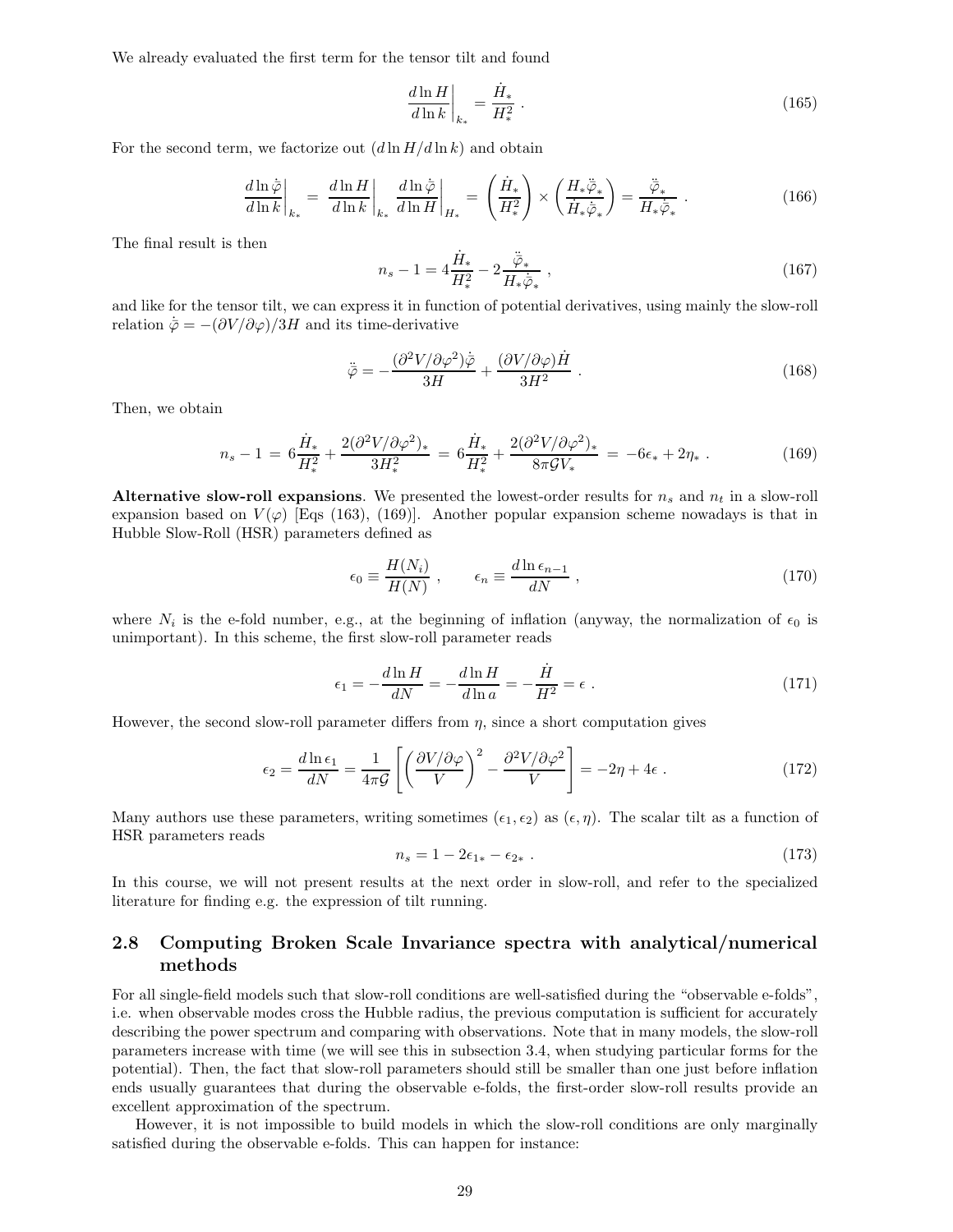- 1. in some models of hybrid inflation (defined in subsection 3.4) where at least one of the parameters  $\epsilon$  or |η| decreases with time, and the beginning of inflation is close to  $N_*$ . Then, the slow-roll parameters could be close to order one at  $N = N_*$ .
- 2. in mode complicated models such that during observable e-folds, for  $\varphi$  close to  $\varphi_*$ , the potential contains a sharp feature (this could be an effective description of a physical phenomenon triggered by some other fields, e.g. a phase transition).

In the first case, it is generally sufficient to extend the slow-roll computations to second order, and to find an expression for the running of the tilts. The running can be detectable if it is large enough and if we have some precise observations on a wide range of scales. This next-order approach can still fail to describe the power spectra when they inherit a particular shape at a given scale scale from a sharp feature in the effective potential. Then, the spectrum is said to be Broken Scale Invariant (BSI). In these models, the slow-roll conditions are almost violated, or even completely violated during a short time. The stronger is the slow-roll violation, the larger is the feature in the power spectrum (spike, well, break, oscillation, etc.). These situations have been widely studied in the past, but they receive a decreasing interest since precise cosmological observations, which are compatible with a smooth spectrum, leave less and less room for such features.

Some BSI spectra can be computed analytically, using various possible approximations e.g. for the equation of evolution (125), which experiences different regimes (usually, a first slow-roll stage, a transition and a second slow-roll stage). In any case, it is always quite easy to compute the inflationary power spectrum numerically. This method is the only possible one for the most complicated BSI models. It is also the best way to control the level of precision of the analytic slow-roll predictions. Numerical codes designed for computing the inflationary power spectra usually obey to the following scheme:

- 1. First, the background equations are integrated as a function of time for a given potential and a set of initial conditions  $\bar{\varphi}(t_i)$ ,  $\bar{\varphi}(t_i)$ . The results for  $a(t)$ ,  $H(t)$ ,  $\bar{\varphi}(t)$  and  $\bar{\varphi}(t)$  are kept in memory.
- 2. Then, one performs a loop over each independent observable Fourier mode. For each mode, one integrates the equation of evolution of scalar perturbations: either the master equation (125) for  $\xi_k$ , or equation (119) for  $\phi_k$ , or the coupled equations (117, 118) for  $(\delta\varphi_k, \phi_k)$ . The computation should start when  $k \gg aH$  (typically,  $k = 50 aH$  gives very precise results) so that the initial mode function can be approximated by the flat space-time solution, up to an arbitrary initial phase. If this phase is chosen in such way that  $\delta \varphi_k$  is real, the initial conditions read

$$
\delta \varphi_k \simeq \frac{1}{a\sqrt{2k}} \,, \qquad \delta \dot{\varphi}_k \simeq -i \frac{k}{a} \delta \varphi_k \,, \tag{174}
$$

$$
\phi_k \simeq i \frac{4\pi \mathcal{G}\bar{\varphi}}{\sqrt{2k^3}}, \qquad \dot{\phi}_k \simeq -i \frac{k}{a} \phi_k , \qquad (175)
$$

$$
\xi_k \simeq \frac{1}{\sqrt{2k}}, \qquad \dot{\xi}_k \simeq -i\frac{k}{a}\xi_k \ . \tag{176}
$$

The computation can be stopped as soon as the solution for  $\phi_k$  is proportional to  $H/H^2$ . Then, the coefficient  $C_1(k)$  of Eq. (133) is found from

$$
C_1(k) = -\phi_k(t) \frac{H(t)^2}{\dot{H}(t)}
$$
\n(177)

and the power spectrum of  $\phi_k$  e.g. during matter domination is given by Eqs. (140,141)

$$
\mathcal{P}_{\phi}^{\text{M}D} = k^3 \left(\frac{3}{5}\right)^2 |C_1(k)|^2, \tag{178}
$$

while the super-horizon curvature perturbation spectrum at any time is given by

$$
\mathcal{P}_{\mathcal{R}} = k^3 |C_1(k)|^2 \ . \tag{179}
$$

Usually, it is sufficient to stop the integration at  $k = aH/50$  for computing  $C_1(k)$ . The rigorous way to stop the calculation is to plot the quantity  $\phi_k H^2 / \dot{H}$  as a function of time and to wait until its time-derivative falls below some threshold.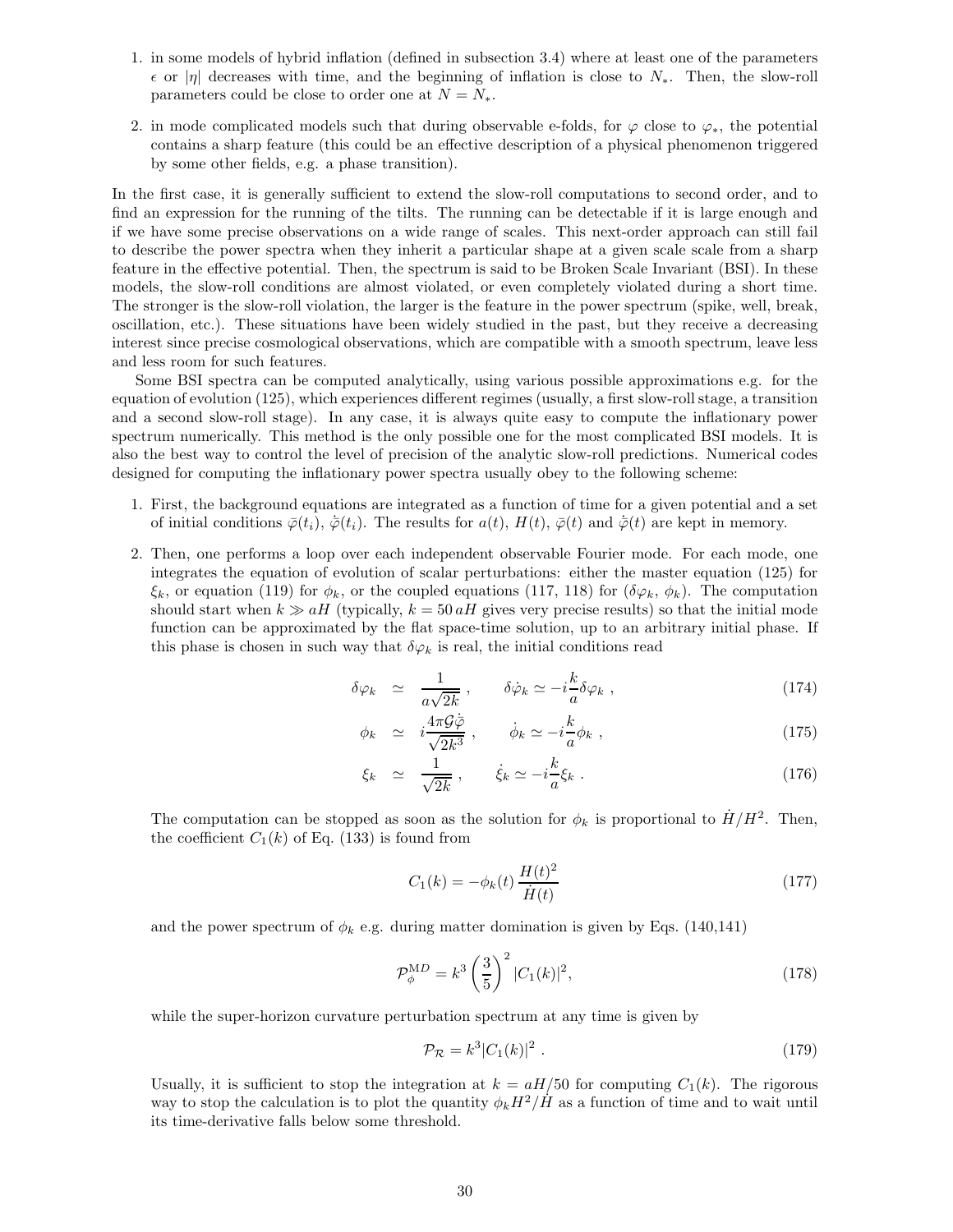3. in a similar loop over k values, one integrates the equation for  $y_k$ , starting from the initial condition

$$
y_k = \frac{1}{\sqrt{2k}} , \qquad \dot{y}_k \simeq -i\frac{k}{a}y_k . \tag{180}
$$

The computation can be stopped when the ratio  $y_k/a$  is approximately constant. Then, the ratio  $\tilde{C}_1(k) \equiv \sqrt{32\pi\mathcal{G}} \left( y_k/a \right)$  provides the tensor spectrum, since

$$
\mathcal{P}_h = k^3 |\tilde{C}_1(k)|^2 \ . \tag{181}
$$

## 3 Current constraints from observations

## 3.1 Relating the primordial spectra to CMB and LSS observables

If we want to understand CMB anisotropy and large scale structure formation, we need to follow the evolution of the Fourier modes of matter perturbations  $\delta_m \equiv \delta \rho_m / \bar{\rho}_m$  and radiation perturbations  $\delta_r \equiv$  $\delta \rho_r/\bar{\rho}_r$ . Initial conditions for these quantities can be defined at some time deep inside the radiation era  $(\bar{p}_m \ll \bar{p}_r)$ , on super-Hubble scales  $k \ll aH$  (i.e., before the causal evolution due to gravitational and electromagnetic forces can start), and after the various phase transitions leading to a universe composed of ordinary photons, neutrinos, baryons and cold dark matter particles. For simplicity, let us neglect the role of neutrinos and do as if all the radiation was in the form of photons. Then, in the longitudinal (Newtonian) gauge, the linearized Einstein equations relate the metric perturbation  $\phi$  to the density perturbation of the dominant component, which is radiation:

$$
\delta_r = -2\phi^{\rm R} = -\frac{4}{3}\mathcal{R} = constant \; . \tag{182}
$$

This provides an initial condition for radiation perturbations. What about matter perturbations? The answer actually depends on the scenario for producing matter particles in the early universe. However, there is a very generic class of scenarios such that all particles produced during reheating –or during subsequent phase transitions– share the same local number density contrast:

$$
\forall (i,j), \qquad \frac{\delta n_i}{\bar{n}_i}(\vec{x}) = \frac{\delta n_j}{\bar{n}_j}(\vec{x}) . \qquad (183)
$$

In particular, this is always the case in cosmological scenarios where primordial perturbations are generated during single-field inflation. Indeed, in this case, all species are produced (possibly through many intermediate steps) from the decay of a unique particle, the inflaton. So, the local value of the inflaton density contrast at the end of inflation is the only relevant function of space allowing to compute the density contrast at later times: on super-horizon scales, no mechanism can introduce a shift between  $\delta n/\bar{n}$  for one species and  $\delta n/\bar{n}$  for another species. This would not be true in multiple inflation scenarios, possibly leading to entropy perturbations. Standard initial conditions, described by the condition of Eq. (183), are called isentropic or adiabatic conditions. The word adiabatic is justified in this context by the fact that Eq. (183) also guarantees that the total pressure perturbation as a function of space,  $p(\vec{x})$ , is proportional to the total density perturbation  $\rho(\vec{x})$ , as in any adiabatic fluid.

Focusing on two types of particles, that we call generically matter and radiation, we observe that the relation

$$
\frac{\delta n_r}{\bar{n}_r}(\vec{x}) = \frac{\delta n_m}{\bar{n}_m}(\vec{x})\tag{184}
$$

can be translated in terms of density contrasts using the dilution laws  $\rho_m \propto a^{-3} \propto n_m$  for non-relativistic matter, and  $\rho_m \propto a^{-4} \propto n_m^{4/3}$  for ultra-relativistic species. After differentiation and use of Eq. (184), we get

$$
\delta_m = \frac{3}{4} \delta_r \tag{185}
$$

Together with Eq. (182), this equation provide initial conditions for matter and radiation perturbations, namely

$$
\delta_m = \frac{3}{4}\delta_r = -\frac{3}{2}\phi^{RD} = -\mathcal{R} = constant \; . \tag{186}
$$

In addition, we have seen in subsection 2.6 that  $R$  is frozen on super-Hubble scale, so the power spectrum of  $\delta_m$  during radiation domination and on super-Hubble scales cab be readily deduced from the that of metric or curvature perturbations at the end of inflation, computed in subsection 2.6.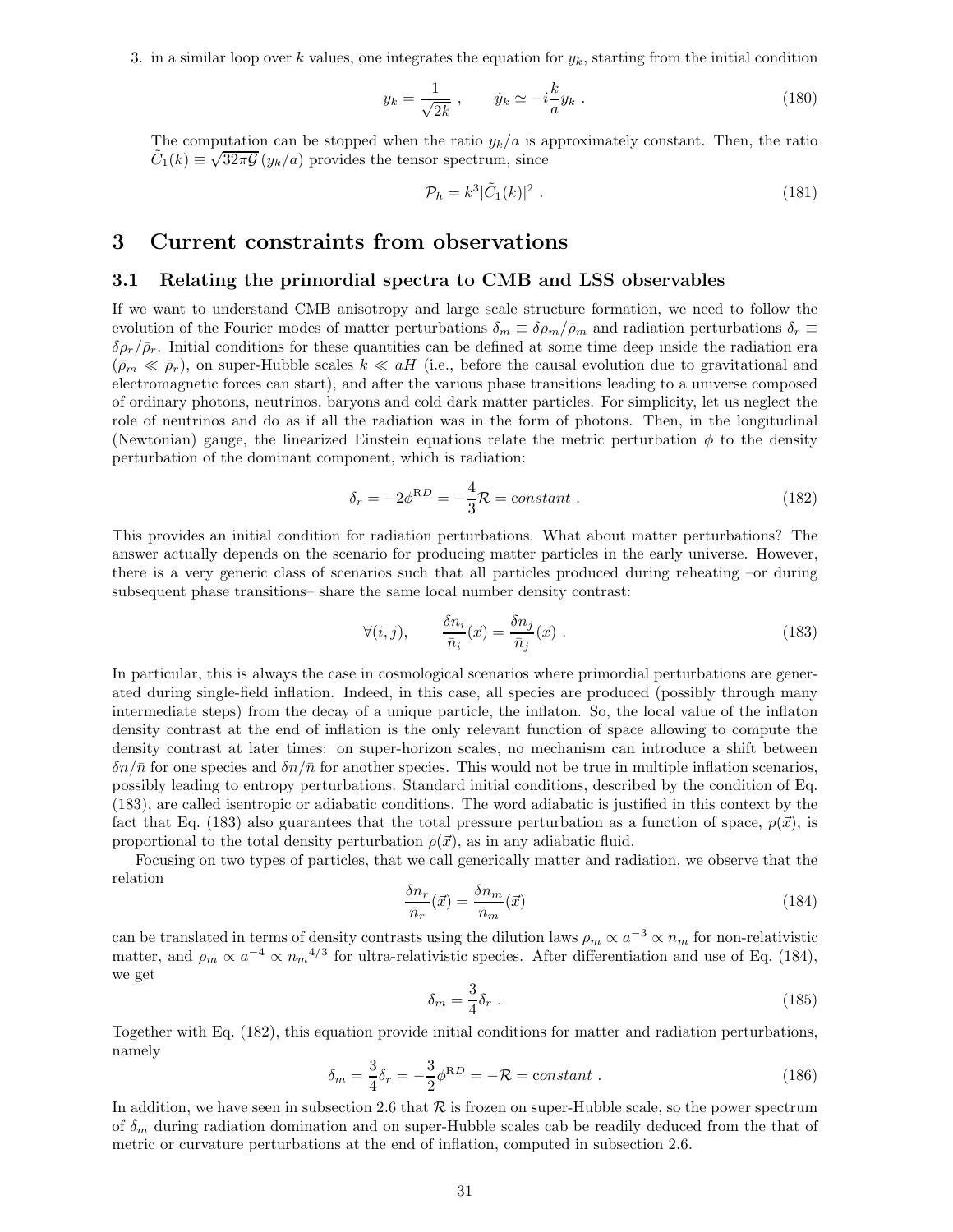**Matter perturbations.** Matter perturbations  $\delta_m$  which enter inside the Hubble radius during radiation domination start to evolve with time. During RD, baryons are strongly coupled with photons and undergo acoustic oscillations. Meanwhile, the CDM particles undergo a complicated evolution which can be summarized as small oscillations (driven by the metric perturbation) on top of an average logarithmic growth (corresponding to gravitational clustering). After photon decoupling, CDM perturbations grow like  $\delta_m \propto a$ , and the perturbations of decoupled baryons converge towards the CDM ones. Matter perturbations which enter during matter domination grow like the scale factor, both for baryons and CDM, which are then indistinguishable. In summary, total matter perturbations always grow with time because of gravitational clustering, and the modes entering earlier are those experiencing more growth. However, the growth is less efficient for modes entering during radiation domination. Following Eq. (186) the matter power spectrum

$$
P(k) \equiv \langle |\delta_{m\,k}|^2 \rangle \tag{187}
$$

is initially equal to

$$
P(k) = \langle |\mathcal{R}|^2 \rangle = k^{-3} \mathcal{P}_{\mathcal{R}}(k) \tag{188}
$$

So, for  $n_s \simeq 1$ ,  $P(k)$  has a logarithmic slope close to -3. As a consequence of the previous described evolution, the slope changes from  $-3$  to  $+1$  for modes entering during inside the Hubble radius during matter domination. For smaller modes, the logarithmic slope is reduced because of the slow perturbation growth during radiation domination. The slope is actually negative and very much scale-dependent (i.e., this branch of the spectrum is not a power-law).

As long as the evolution inside the Hubble radius is linear, it can be summarized in terms of a transfer function  $T(k)$ ,

$$
\delta_{m\,k}(t_0) = T(k)\,\delta_{m\,k}(t_i) \tag{189}
$$

where  $t_0$  is the time today and  $t_i$  is chosen during radiation domination when  $k \ll aH$ . The transfer function can easily be shown to be proportional to  $k^2$  on the largest scales observable today,

$$
T(k) \propto k^2 \qquad \qquad \text{for} \qquad k_{\text{max}} \ll k \ll k_{\text{nr}} \;, \tag{190}
$$

where  $k_{\text{max}}$  is the scale entering the Hubble radius today, and  $k_{\text{nr}}$  the one entering the Hubble radius at the time of equality between radiation and matter. The linear matter power spectrum today can be written as

$$
P(k) = \frac{T(k)^2}{k^3} \mathcal{P}_R(k) \tag{191}
$$

In conclusion, the matter power spectrum which can be reconstructed from the observation of large scale structures (galaxies, clusters, fluctuations of the intergalactic medium, etc.) is directly proportional to the inflationary scalar power spectrum, with potentially a clear imprint of the scalar tilt or any other other feature generated by the inflationary dynamics.

CMB perturbations. Still neglecting neutrinos and discarding the (small) evolution of photon perturbation after decoupling, we can consider that observable CMB temperature anisotropies as related to the density perturbations  $\delta_r(t_{\text{dec}}, r_{\text{lss}}\hat{n})$  at the time of decoupling  $t_{\text{dec}}$ , in direction  $\hat{n}$  and on the last scattering surface (a sphere of comobile radius  $r_{lss}$ ). The map of temperature perturbations can be expanded in spherical harmonics,

$$
\frac{\delta T}{\overline{T}}(\hat{n}) = a_{lm}^T Y_{lm}(\hat{n}) \tag{192}
$$

If the perturbations  $\delta_r(t_{\text{dec}})$  are Gaussian, so are the multipoles  $a_{lm}$ . Their properties are therefore encoded in the power spectrum

$$
C_l^T \equiv \langle |a_{lm}|^2 \rangle \tag{193}
$$

which are related in first approximation to the Fourier power spectrum of  $\delta_{rk}(t_{dec})$  convolved with Bessel functions. The evolution of  $\delta_{rk}(t)$  between some initial time  $t_i$  and t is linear, so it can be parametrized by a transfer function. Actually, tensor perturbation also contribute to temperature anisotropies, and one can also define a transfer function relating initial perturbations  $h_{ij}$  to temperature fluctuations at decoupling. In total, the multipole power spectrum  $C_l^T$  can be decomposed in

$$
C_l^T = \int \frac{dk}{k} \left( \mathcal{P}_{\mathcal{R}}(k) \left| \Delta_l^{(S)}(k, t_{\text{dec}}) \right|^2 + \mathcal{P}_h(k) \left| \Delta_l^{(T)}(k, t_{\text{dec}}) \right|^2 \right) \tag{194}
$$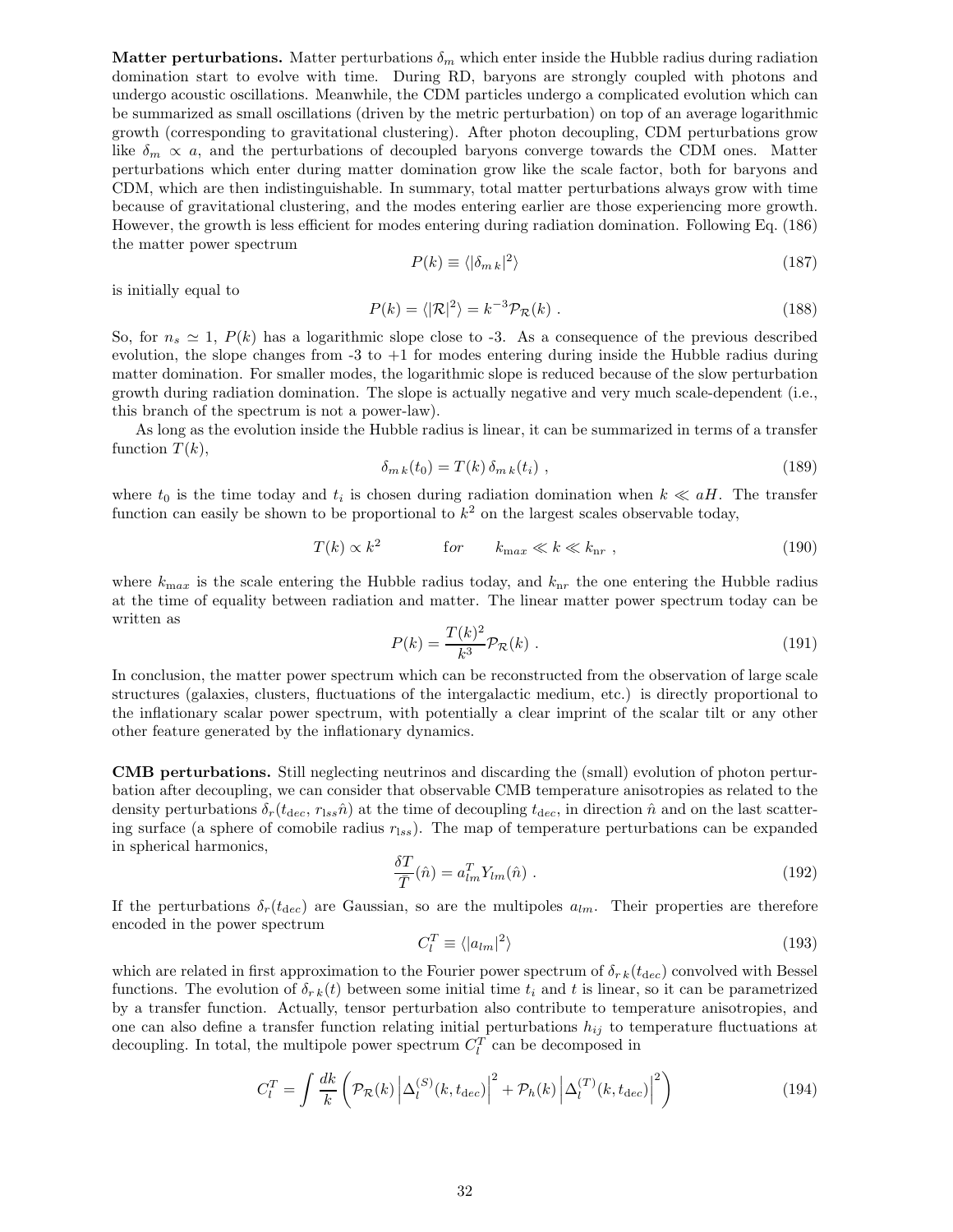

Figure 2: The four independent power spectra of primary CMB anisotropies for temperature (TT), Epolarization (EE), B-polarization (BB) and temperature×E-polarization cross-correlation. These curves are theoretical predictions for a standard cosmological model (with no reionization and no cosmological constant) obtained by Kamionkowski and Kosowsky in Phys.Rev.D57:685,1998 [astro-ph/9705219]. In each panel, the dotted line shows the contribution of primordial scalar perturbations, and the solid line that of primordial tensor perturbations (gravitational waves from inflation). In the BB case there is no scalar contribution, but in the corresponding plot the authors show the impact of reionization (dashed curve).

where  $|\Delta_l^{(S,T)}|$  $\frac{d(S,T)}{d}$  are the dimensionless transfer functions expanded in multipole space for respectively scalar and tensor modes. Observationally, the spectrum  $C_l^T$  is determined by mapping temperature anisotropies, expanding in spherical harmonics and averaging over m,

$$
C_l^{obs} = \frac{\sum_m |a_{lm}|^2}{m} \tag{195}
$$

Cosmological parameters can be determined by fitting the theoretical power spectrum of Eq. (194) to  $C_l^{obs}$ .

All what we said for temperature anisotropies also applies for polarization anisotropies. Since the polarization map consists in a two-dimensional vector field, it can be decomposed in two scalar functions: a curl-free component  $E(\hat{n})$  and a divergence-free component  $B(\hat{n})$ . The E mode is seeded both by scalar and tensor anisotropies, while the B-mode can only be generated by tensor anisotropies (this statement is true at the level of primary anisotropies, i.e. neglecting the additional distortion caused by foregrounds between the last scattering surface and ourselves). In total, four power spectra can be measured: the temperature and E-mode power spectra  $(C_l^T, C_l^E)$  related to  $\mathcal{P}_R$  and  $\mathcal{P}_h$ ; the B-mode power spectrum  $C_l^B$  related to  $\mathcal{P}_h$  only; and the cross-correlation power spectrum between temperature and E-modes,  $C_l^C$ , related to  $\mathcal{P}_R$  and  $\mathcal{P}_h$ . Other cross-correlation spectra can be shown to vanish by construction. Figure 2 shows some typical theoretical predictions for each of these spectra.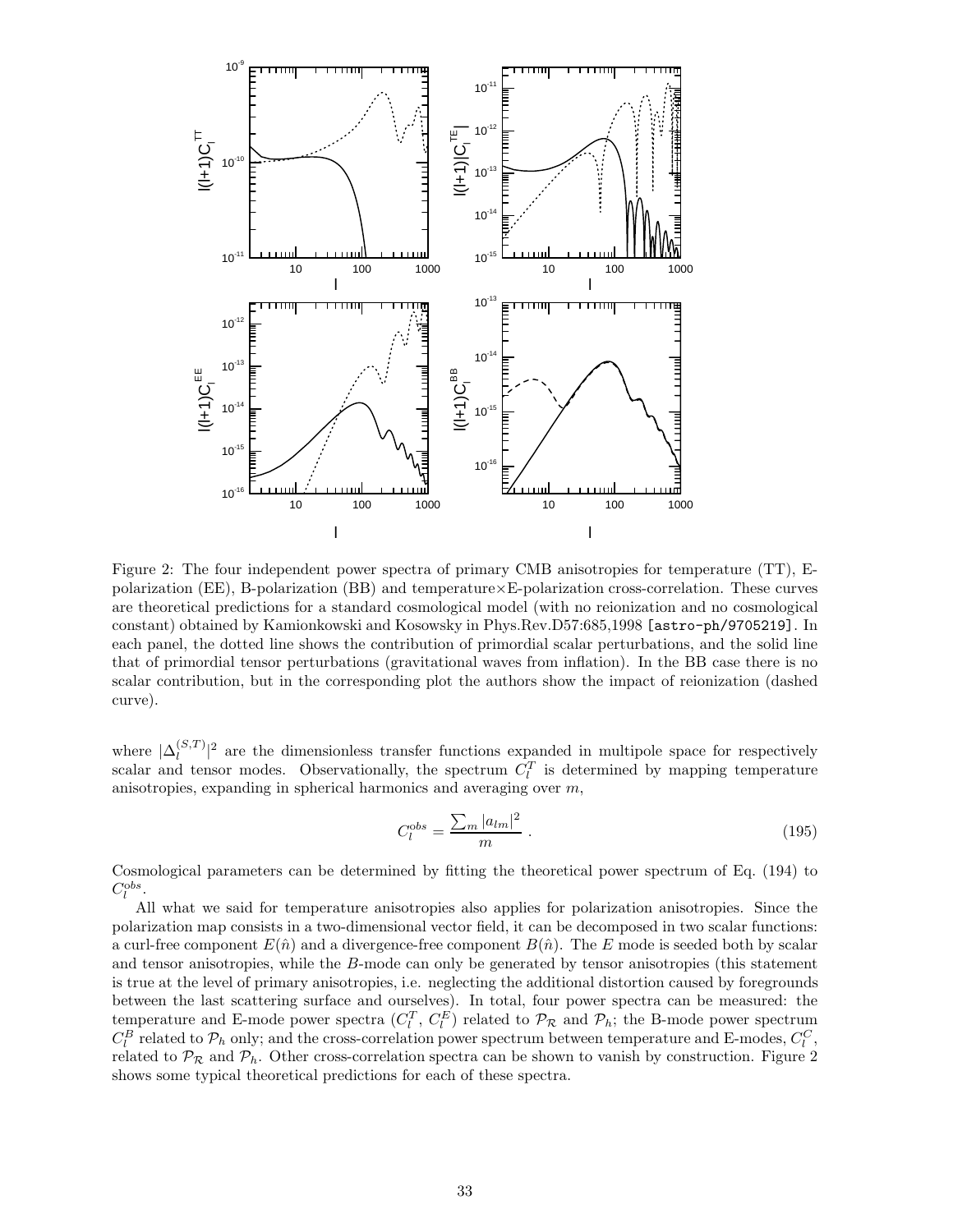## 3.2 Overall agreement between observations and inflationary predictions

Before presenting the results of a detailed data fitting, we should mention that the overall agreement between the observed CMB anisotropy and the predictions of perturbation theory in inflationary cosmology is absolutely remarkable. Inflation makes various non-trivial predictions (which are not true for a variety of alternative models), each of which is verified by the observations of the last decade. Let us mention four confirmed predictions which can be seen as indirect evidences for inflation.

#### 3.2.1 Gaussianity

The fact that standard inflationary cosmology predicts Gaussian CMB anisotropies comes from the fact:

- that each Fourier mode starts in a quantum fundamental state with a Gaussian wave function. So, the probability distribution  $\mathcal{P} = |\Psi|^2$  (that we interpret as a classical probability after Hubble crossing) is also Gaussian.
- that the equations of evolution between inflation and photon decoupling are linear, so that the shape of the probability distribution is conserved (a probability distribution  $\mathcal{P}(y)$  transported by linear equations can only change according to the rescaling of the  $y$  variable; in cosmology, the evolution of linear cosmological perturbations affects the mode variance, but the probability remain Gaussian).

Until the mid-1990's, it was difficult to discriminate between the main two paradigms for generating cosmological perturbations: inflation and topological defects. The latter mechanism is strongly nonlinear, leading to significantly non-Gaussian perturbations. The first observation of CMB anisotropies by COBE (1990-1994) probed large angular scales, i.e.  $C_l^T$  on small multipoles ( $l \leq 20$ ). It was then established that on these scales the perturbations do not exhibit strong deviations from Gaussianity, a conclusion favorable to inflation. With the most recent CMB observations, constraints on possible deviations from Gaussianity are very stringent.

The observation of Gaussian perturbations are an indirect evidence in favor of the most simplest inflationary scenarios (those described in this course). In order to produce large non-Gaussianities, inflationary scenarios should:

- either start from a non-vacuum initial state. This could be justified by non-minimal scenarios with e.g. two inflationary stages: a first one would excite the quantum states, and a second one would produce observable cosmological perturbations starting from non-Gaussian wave functions. However, in these scenarios, the Fourier modes remain independent from each other and the central limit theorem applies. The observable  $a_{lm}$  is given by a sum over independent Fourier modes, and this sum tends to render each  $a_{lm}$  nearly Gaussian.
- or force the metric and/or inflaton perturbations to be marginally non-linear at some stage, during which different Fourier modes couple with each other and significant non-Gaussianity can emerge.

In conclusion, the observation of nearly Gaussian CMB anisotropies is in agreement with the most simple and natural inflationary scenarios, and disfavors various inflationary or non-inflationary alternatives.

## 3.2.2 Scale-invariance

The approximate scale-invariance of the primordial power spectrum (for scalar and tensor perturbations) is a distinct prediction of inflation. The observation of temperature anisotropies on large angular scales by COBE brought evidence in favor of nearly scale-invariant primordial perturbations in the range  $2 \leq l \leq 20$ . The following generations of CMB observations (completed with the reconstruction of the matter power spectrum from the observation of LSS) now confirm the scale invariance of the primordial scalar spectrum with an impressive precision. As we shall mention here, the prediction of scale invariance by inflation is really non-trivial, and some alternatives to inflation prefer a completely different scaling law.

It is instructive to trace back the origin of the factors k contributing to the final prediction  $\phi_k \sim k^{-3/2}$ at the end of inflation. Some factors come from the initial condition for the mode function, i.e. from the quantum commutation relation; other factors are related to the later evolution. Suppose, for instance, that we focus on the variable  $\delta\varphi_k$ , for which the discussion is more illuminating than for  $\xi_k$ . The initial mode function for  $\delta \varphi_k$  reads

$$
\delta\varphi_k = \frac{1}{\sqrt{2k} a} e^{-i \int \frac{k}{a} dt} \tag{196}
$$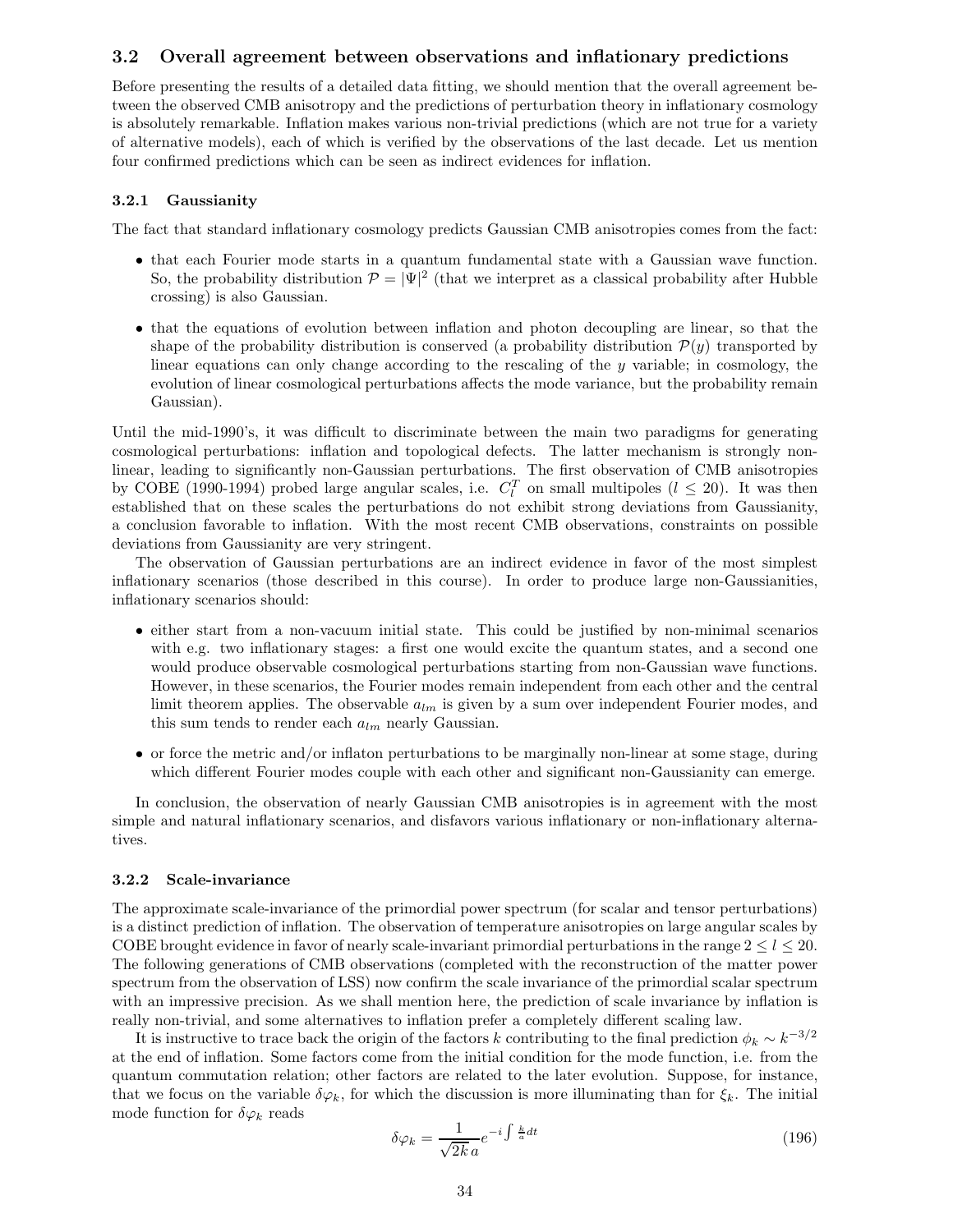so that a factor  $k^{-1/2}$  is present from the beginning. The amplitude then evolves quickly with time, like  $a^{-1}$ . However, it freezes out near the characteristic time of horizon crossing, when  $k \sim a_* H_*$ . So, later on, the amplitude remains close to  $(\sqrt{2k}a_*)^{-1} \sim H_*/\sqrt{2k^3}$ . Outside the Hubble radius, the relationship between  $\delta\varphi_k$  and  $\phi_k$  reduces to  $H\phi_k \simeq 4\pi \mathcal{G}\bar{\varphi} \delta\varphi_k$  and does not involve any power of k. So, the factor  $k^{-3/2}$ is inherited by the metric perturbation  $\phi_k$ . In order to reach this result, it was particularly important to assume that the inflaton field is light during inflation (if we quantize a heavy scalar field with an effective mass  $m > H$ , the mode function inside the Hubble radius will not contain the desired factor  $k^{-1/2}$ ), and also that the inflaton field dominates the total energy density of the universe so that inflaton fluctuations are directly imprinted into metric fluctuations. Alternative scenarios to inflation like the Pre Big Bang or the Ekpyrotic paradigms usually have difficulties in predicting nearly scale-invariant perturbations, because some of the above requirements are not satisfied.

## 3.2.3 Adiabaticity

We have seen in subsection 3.1 that after single-field inflation, the number density contrasts of all species are related to a unique function: the inflaton density fluctuation at the end of inflation. This ensures that for any two species  $(i, j)$ ,

$$
\frac{\delta n_i}{\bar{n}_i}(\vec{x}) = \frac{\delta n_j}{\bar{n}_j}(\vec{x}) \tag{197}
$$

This adiabatic initial condition plays a very important role in the study of cosmological perturbations. If there exists at least one component for which  $\frac{\delta n_i}{\bar{n}_i}$  differs from the others, the universe contains entropy fluctuations (also called isocurvature modes) in addition to (or in replacement of) adiabatic fluctuations. This will change the temporal phase of photon-baryon acoustic oscillations before decoupling, as well as the k-dependence of the transfer functions for radiation and matter. The CMB peaks will appear at different angular scales (different multipoles  $l$ ), and the hierarchy between the amplitude of the CMB peaks will change, as well as the slope of the matter power spectrum  $P(k)$ .

The most robust proof in favor of a plain adiabatic scenario came with the observation of the first CMB peaks (a detection of at least two peaks was performed by the Boomerang balloon in 2000). Today, bounds on entropy fluctuations are quite constraining.

The reason for which single-field inflation leads to adiabatic fluctuations is that all initial fluctuations are summarized by a single function; everything happens as if all points in comobile space where experiencing exactly the same post-inflationary cosmological evolution, excepted for an initial time shift due to the inflaton perturbations at the end of inflation. In multiple inflationary models, when the quantum fluctuations of more than one field play a role, one can have significant entropy fluctuations surviving after inflation; alternatives to inflation like Pre Big Bang models or topological defects also lead to isocurvature perturbations. So, once again, the observation of adiabatic fluctuations is in remarkable agreement with the predictions of the most simple inflationary scenario.

## 3.2.4 Coherence

The fact the we see acoustic peaks in the spectrum of CMB temperature and polarization anisotropies is also far from obvious. Before photon decoupling, we know that the baryon-photon fluid has all the required characteristic for the propagation of acoustic waves. However, these waves will be present only if the fluid is displaced from equilibrium at some time. Depending on the initial conditions, oscillations could take place in phase (like for stationary waves) or with random phases.

Among all possible initial conditions, one usually makes a distinction between *active* and *passive* mechanisms. Active mechanisms are such that at some very early time, the system is displaced from equilibrium, and then it evolves freely. The Einstein equation have no source term, and the evolution is similar to that of a free harmonic oscillator. The crucial point is that for a given wavelength, all modes enter inside the Hubble radius at the same time, when  $k = aH$ . It is this time which sets the initial condition for the phase: all perturbations with given wavenumber will evolve with different amplitudes (since they are stochastic) but with a common phase, passing through extrema at the same time. At decoupling, the oscillation are frozen, and because of the phase coherence the structure of the peaks appears in Fourier space, and therefore also in multipole space.

In passive mechanisms, the acoustic oscillation are displaced from equilibrium by some mechanism injecting stress at all times. The Einstein equation do have a source term, representing for instance topological defects. In the vicinity of a defect, strong gravitational interactions create an initial stress which then propagates away from the defect. These perturbations are easier to imagine in real space rather than in Fourier space. Interactions with topological defects happen at different times and locations, so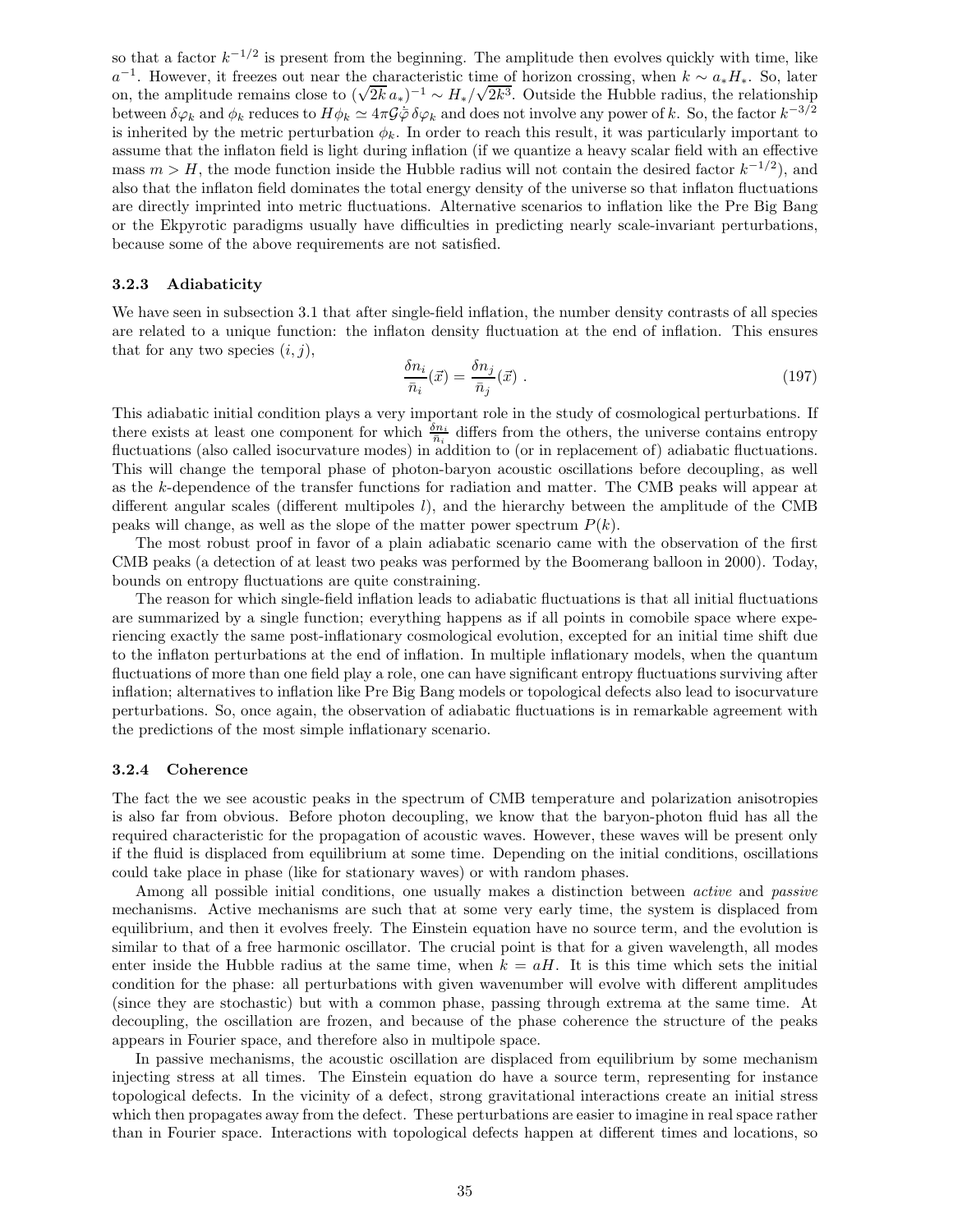

Figure 3: WMAP 3rd year results for the temperature power spectrum (black), E-polarization (green), B-polarization (blue), TE cross-correlation (red). In each case, the data is represented by dots and error-bars. For temperature, the error-bars are so small that they are invisible. For B-polarization the data consists in a single upper bound (blue arrow). The lines correspond to the prediction of the favored ΛCDM model. These results are taken from the WMAP mission's result webpage http://map.gsfc.nasa.gov/m mm.html.

that Fourier modes with a common wavenumber have a priori random phases. At decoupling, for each wavenumber, the average over all phases results in a smooth spectrum: acoustic oscillations are averaged out.

The observation of acoustic peaks in the CMB excludes scenarios where topological defects are the main seed for cosmological perturbations. This is not a direct proof of inflation, but at least a strong indication that cosmological perturbations are generated very early, when modes are far outside the Hubble radius.

In total, the four predictions of inflation reviewed in this chapter are all compatible with observations. Together with the motivations presented in the introduction, they represent a variety of complementary, indirect proofs for inflation, in the sense that nobody could build so far a different mechanism explaining simultaneously all these features. It is particularly impressive that all observations converge towards the most simple implementation of the inflationary paradigm, rather than towards some particular, nonminimal realization.

## 3.3 Recent constraints on slow-roll parameters

Let us report the most recent constraints on inflation, based on three years of observation by the WMAP satellite (accurate measurements of  $C_l^T$  until  $l \sim 1000$ , and more preliminary measurements of  $C_l^E$  and  $C_l^C$ , see Figure 3), completed by various LSS observations.

First, there is no evidence at the moment in favor of a non-zero contribution of tensor perturbations to temperature and/or polarization anisotropies. The power spectra are well-fitted with a purely scalar contribution, with an amplitude (computed near the scale  $k = 0.05 \,\mathrm{Mpc}^{-1}$ , with an uncertainty of order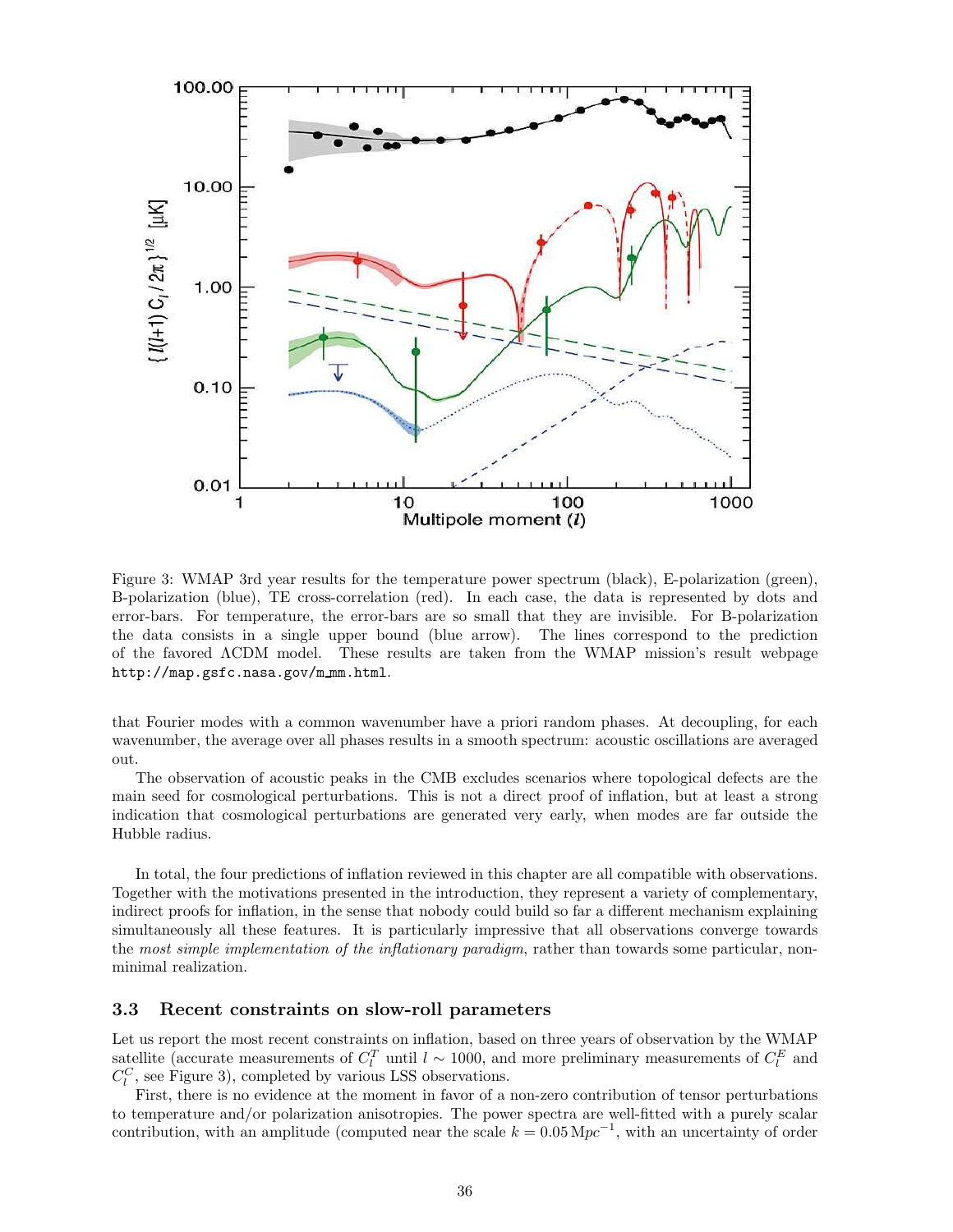

Figure 4: The  $(n_s, r)$  "phase-space diagram" of inflationary models. Red contours show the 1- $\sigma$  and 2- $\sigma$ preferred region in  $n_s$ , r) space, as obtained by Peiris and Easther (Figure 4 in  $\text{astro-ph}/0603587$ ) using only WMAP 3-year data. Black contours add some information from the SDSS galaxy power spectrum. We superimpose the regions associated with the particular potentials described in section 3.4. According to the terminology of this course (different from that of other authors like Kinney and collaborators), inflationary models are divided into concave/convex and small/large field models in the following way: the green line separates concave and convex potentials; small field models are confined near the  $r = 0$ axis; and the rest of parameter space corresponds to large field models. Hybrid inflation models can stand anywhere in this parameter space. Monomial potentials correspond to the blue segments. New inflation potentials stand in the lower left sector. Hybrid inflation with a logarithmic loop correction correspond to the orange band.

10%),

$$
\mathcal{P}_{\phi}^{\text{MD}} \equiv k^3 \langle |\phi_{k\ll aH}^{\text{MD}}|^2 \rangle = \frac{3}{50} (8\pi \mathcal{G})^3 \frac{V_*^3}{V_*^{'2}} = \frac{3}{100} (8\pi \mathcal{G})^2 \frac{V_*}{\epsilon_*} \simeq 2.10^{-8} \Rightarrow m_P^{-6} \frac{V_*^3}{V_*^{'2}} \simeq 2.10^{-11} \tag{198}
$$

(we defined the Planck mass as  $\mathcal{G} \equiv m_P^{-2}$ ). The 95% confidence limit on the tensor-to-curvature ratio  $r = 16\epsilon_*$  is found to be

$$
r < 0.55 \tag{199}
$$

which can be combined with the previous constraint in order to get an upper bound on the inflationary energy scale,

$$
V_* = \frac{100}{3(8\pi)^2 16} r \mathcal{P}_{\phi}^{\text{MD}} m_P^4 < (2.5 \times 10^{-3} m_P)^4 = (3.7 \times 10^{16} \text{GeV})^4 \tag{200}
$$

The scalar primordial spectrum is compatible with a power-law (no evidence for tilt running) with a scalar tilt  $n_s = 0.98 \pm 0.02$  (Peiris & Easther astro-ph/0603587). There is some parameter degeneracy between  $n_s$  and r, so that constraints on inflationary models are best seen in two-dimensional  $(n_s, r)$ likelihood plots.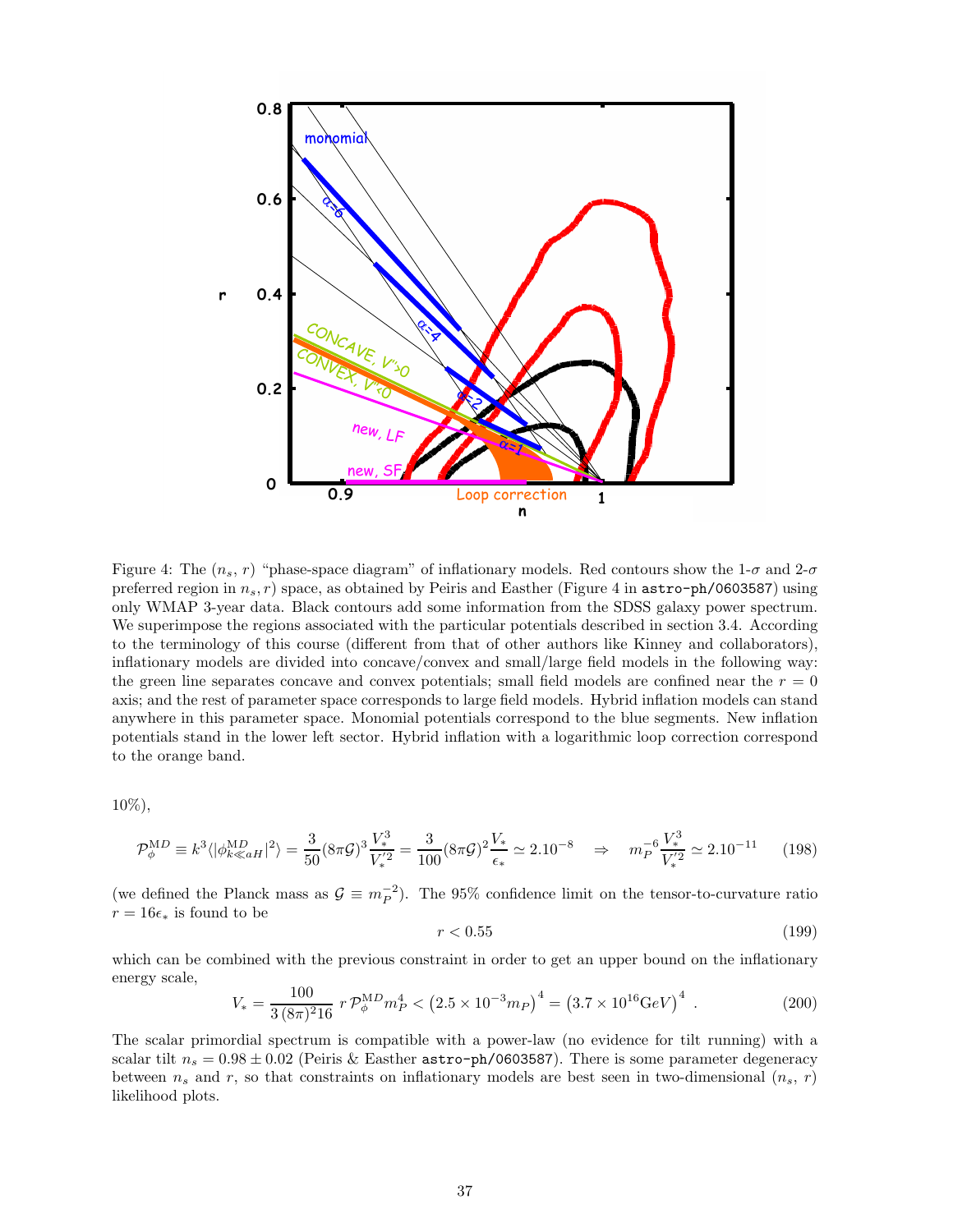## 3.4 Implications for various types of inflaton potentials

## 3.4.1 Practical method for constraining potentials

The study of a generic inflationary potential can be carried along the following steps:

- 1. compute the slow-roll parameters  $\epsilon(\varphi)$ ,  $\eta(\varphi)$  defined in Eq. (61).
- 2. solve the integral of Eq. (64) which provides the relation  $N(\varphi)$ , where N is the number of e-folds before the end of inflation. Re-express the slow-roll parameters as functions of N:  $\epsilon(N)$ ,  $\eta(N)$ .
- 3. let us call N<sup>∗</sup> the number of e-folds between horizon crossing for observables scales and the end of inflation. For the allowed range  $30 < N_* < 60$  (see subsection 1.3), compute at first order in slow-roll the tensor-to-scalar ratio  $r = 16\epsilon_*$  [Eq. (148)] and the scalar tilt  $n_s = 1 - 6\epsilon_* + 2\eta_*$  [Eq. (169)].
- 4. check the implications of observational constrains in the  $(r, n_s)$  plane.
- 5. check the constraint of Eq. (198) on the scalar spectrum amplitude.

#### 3.4.2 Monomial potentials

We first consider monomial potentials of the form

$$
V = \lambda m_P^4 \left(\frac{\varphi}{m_P}\right)^\alpha \tag{201}
$$

For  $\alpha = 2$  one recovers a usual quadratic potential with mass  $m = \sqrt{2\lambda} m_P$ .

Exercise 1: show that

$$
\epsilon = \frac{\alpha}{2(\alpha - 1)} \eta = \frac{1}{16\pi} \left(\frac{\alpha m_P}{\varphi}\right)^2 \tag{202}
$$

Deduce that

$$
n_s - 1 = -2\epsilon \left(\frac{\alpha + 2}{\alpha}\right) \tag{203}
$$

and that a model with given value of  $\alpha$  stands along the following line in the  $(r, n<sub>s</sub>)$  plane:

$$
r = -\frac{8\alpha}{\alpha + 2}(n_s - 1) \tag{204}
$$

*Exercise 2:* assuming that  $\epsilon = 1$  is the condition for ending inflation, show that the corresponding field value is  $\varphi_{end} = \alpha m_P / \sqrt{16\pi}$ . Integrate dN between  $\varphi_*$  and  $\varphi_{end}$  and show that the integral is dominated by the  $\varphi_*$  boundary (at least for  $\alpha \ll 4N_*$ ). Conclude that irrespectively of the details of inflation ending,

$$
\varphi_* = \sqrt{\frac{\alpha N_*}{4\pi}} m_P \tag{205}
$$

*Exercise 3:* deduce that  $r = 4\alpha/N_*$  and  $n_s - 1 = -(\alpha + 2)/(2N_*)$ . Conclude that for a given  $N_*$  and any  $\alpha$ , monomial inflationary models stand along the line

$$
r = -8(n_s - 1) - \frac{8}{N_*} \tag{206}
$$

Summarize the result in the  $(r, n_s)$  phase-space diagram.

The results are displayed in Fig. 4. In  $(r, n<sub>s</sub>)$  space, monomial inflationary models stand in a narrow band delimited by the curves  $r = -8(n_s - 1) - 0.26$  [for  $N_* = 30$ ] and  $r = -8(n_s - 1) - 0.13$  [for  $N_* = 60$ ]. Inside this band, models with a given value of  $\alpha$  are along the line  $r = -8[\alpha/(\alpha+2)](n_s-1)$ . It turns out from Fig. 4 that the case  $\alpha = 2$  is comfortably allowed, while  $\alpha = 4$  raises some tension with observations and  $\alpha \geq 6$  seems to be excluded.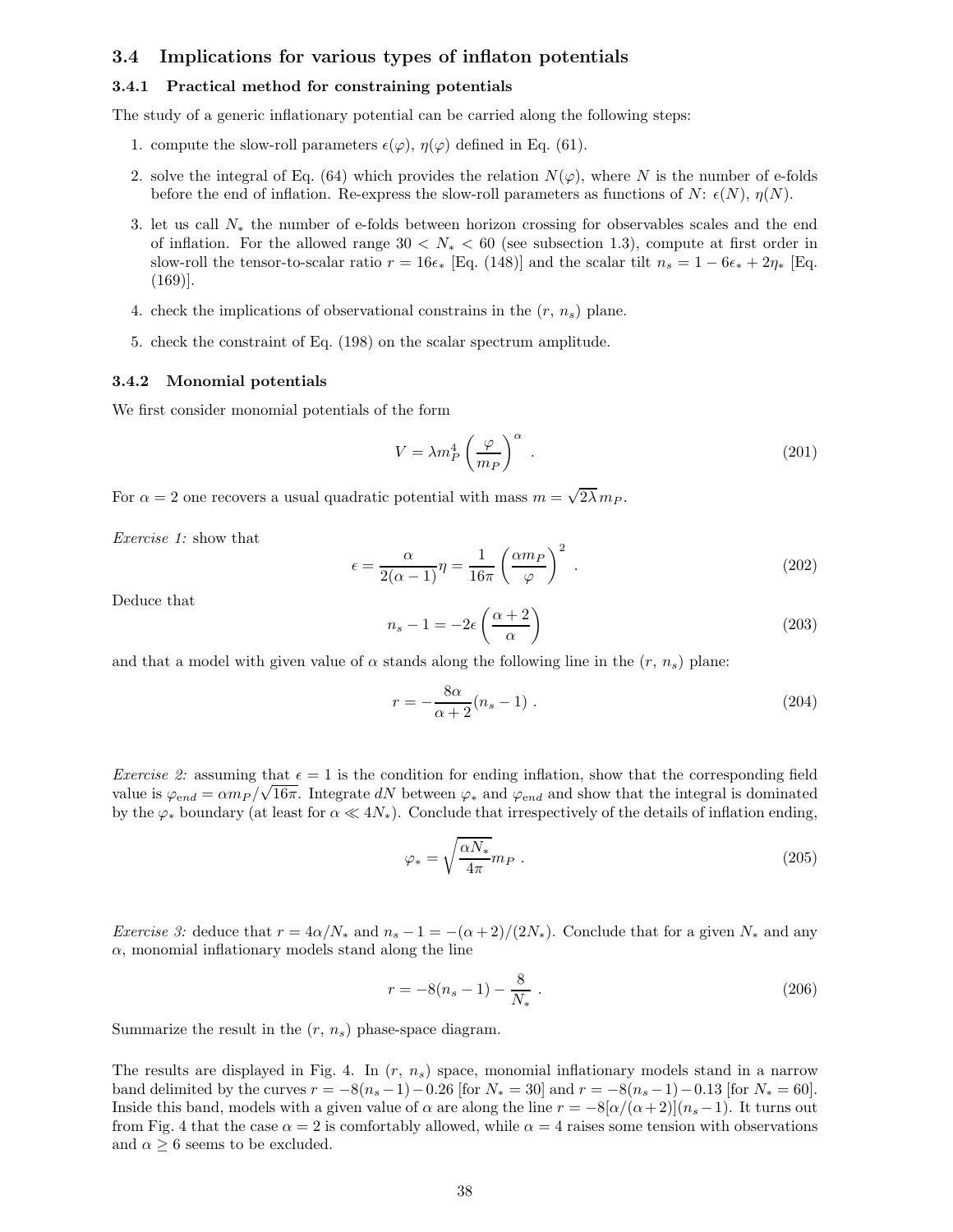Exercise 4: show that

$$
m_P^{-6} \frac{V_*^3}{V_*^{'2}} = \frac{\lambda}{\alpha^2} \left( \frac{N_* \alpha}{4\pi} \right)^{\alpha/2 + 1} \simeq 2.10^{-11} , \qquad (207)
$$

implying

$$
\lambda \simeq 7.10^{-14} \alpha^2 \left(\frac{4\pi}{N_* \alpha}\right)^{\alpha/2 + 1} . \tag{208}
$$

Conclude that for  $\alpha = 2$ , the mass must be tuned to  $m \sim 5.10^{-8} m_{P}$ ; for  $\alpha = 4$ , the self-coupling should be  $\lambda \sim 2.10^{-16}$ ; and for larger values of  $\alpha$ , the tuning should be more severe, with  $\lambda \to 0$  in the limit  $\alpha \rightarrow \infty$ .

Inflationary models with a monomial potential are often called chaotic inflationary models, for historical reasons: it is for this family of potentials that Linde discussed in 1983 the issue of chaotic initial conditions. At that time, some people objected that the universe would emerge from the quantum gravity period with field values necessarily smaller than the Planck mass, so that monomial inflation can never take place (Eq. (205) can never be fulfilled). Linde emphasized that, following the Heisenberg uncertainty principle, the universe is expected to emerge from the quantum gravity era with stochastic initial conditions such that the energy densities (and not the field itself) should have typically Planckian values:  $\langle E \rangle \sim m_P^4$ . Decomposing into potential, kinetic and gradient energy density, this gives

$$
\langle V \rangle \sim \langle \dot{\varphi}^2 \rangle \sim \langle (\vec{\nabla}\varphi)^2 \rangle \sim m_P^4 \ . \tag{209}
$$

With the potential of Eq. (201) and  $\lambda \ll 1$ , the condition  $\langle V \rangle \sim m_P^4$  implies  $\langle \varphi \rangle > m_P$ . Statistically, there should exist some patches in which the potential energy V slightly dominates over the kinetic and gradient terms. In any such region, the slow-roll conditions are satisfied and inflation can take place.

## 3.4.3 New inflation

Instead of assuming that the field rolls down in a potential well, we will now assume that it rolls away from an unstable point of equilibrium. In the vicinity of this point, we can Taylor-expand the potential and keep the leading term

$$
V = V_0 \left[ 1 - \left(\frac{\varphi}{\mu}\right)^{\alpha} + \text{next order terms} \right] \tag{210}
$$

where  $\varphi < \mu$ , and the Taylor approximation is expected to break down for some value of order of  $\mu$ . This kind of potential will appear, for instance, in the case of a spontaneous symmetry breaking in the early universe. In principle there could be two cases. First, if  $\mu$  is much smaller than the Planck mass, we have

$$
\varphi < \mu \ll m_P \qquad (SFM) \tag{211}
$$

throughout inflation. We will call such models Small Field models (SFM). Alternatively, if  $\mu$  is of the same order as (or eventually larger than) the Planck mass, we will call the model a Large Field Model (LFM). We will see that SFM and LFM have different implications.

New inflation models were proposed by Starobinsky in 1979 and Linde in 1982. A full understanding of these models requires some knowledge of another paradigm called stochastic inflation, introduced by Starobinsky in 1986. Here we will only describe the underlying ideas of this paradigm.

We have seen that usually, the field can be decomposed into a homogeneous background  $\bar{\varphi}$  obeying to the homogeneous Klein-Gordon equation, plus small perturbations which mode functions obey to the linearized Klein-Gordon equation. If we take the case of a field placed initially in an unstable equilibrium point, we see immediately that this description cannot be the good one. Indeed, in the unstable equilibrium point,  $\partial V/\partial \varphi = 0$ . The homogeneous Klein-Gordon equation tells us that  $\bar{\varphi}$  will remain in this point forever. On the other hand, the linear perturbation equation has a mass term  $[(k/a)^2 + \partial^2 V/\partial \varphi^2]$  which is negative for  $k^2 \le -a^2(\partial^2 V/\partial \varphi^2)$ . If we want inflation to occur, we should assume that  $|\partial^2 V/\partial \varphi^2| \leq H^2$  (this is the second slow-roll condition). So, the modes with a negative effective squared mass are all super-Hubble modes with  $k < aH$ . For these modes, the negative squared mass term causes a tachyonic instability: they are exponentially amplified. Modes inside the Hubble radius will feel the large super-Hubble modes as an "effective zero-mode" or effective background which is exponentially amplified with time. We see that the usual splitting into  $\bar{\varphi}$  and  $\delta\varphi_k$  variables cannot describe properly the physical evolution of this model: we must pass to a more complicated description in which the "background" is the sum of a classical zero-mode, plus the assembly of all super-Hubble modes, which contribute as a stochastic component. This is exactly the goal of stochastic inflation. The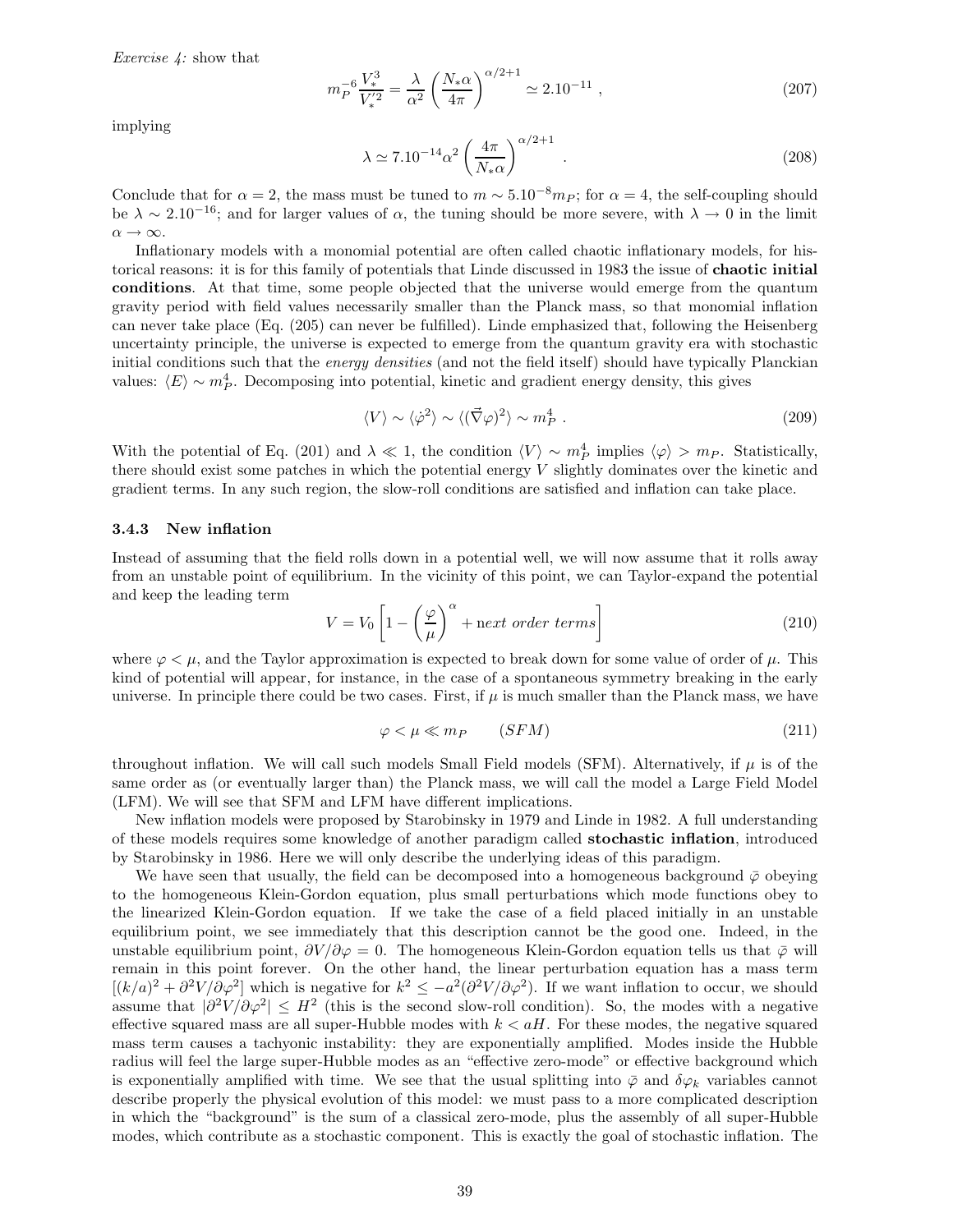evolution of the effective background is not given anymore by the homogeneous Klein-Gordon equation, but by some equations usually employed in statistical mechanics, like the Fokker-Planck equation.

The fact that perturbations evolve in a stochastic background composed of a classical zero-mode plus the assembly of all super-Hubble modes is in principle always true. However, in most cases this can be safely neglected in first approximation, because the modes which exit the Hubble radius during the relevant inflationary e-folds contribute to the total effective zero-mode in a negligible way. The dominant part of the background, i.e. the classical zero-mode plus the assembly of all modes already beyond the Hubble radius at the beginning of the observable e-folds, obey exactly to the homogeneous Klein-Gordon equation. Therefore, the usual description applies.

At the beginning of new inflation, assuming that we start exactly from  $\bar{\varphi}$ , the zero-mode is initially sub-dominant and the effective background will consist entirely in large wavelength undergoing tachyonic amplification. It is possible to compute the evolution of each super-Hubble mode, to perform a statistical average and to derive the evolution of the effective zero-mode. After a short period, one can prove that the time evolution of the effective zero-mode gets closer and closer to that of a true zero-mode: i.e., the effective zero-mode starts to obey to the homogeneous Klein-Gordon equation. At that time we can forget about the complicated mechanism of "effective zero-mode assembly", and do as if we had a usual splitting into two decoupled sectors: the classical background and the small perturbations. Therefore, in this model, the machinery of stochastic inflation is relevant during the first few e-folds only. If the "observable e-folds" take place later, we can use the usual formalism, starting from some initial value  $\bar{\varphi}_i \neq 0.$ 

In principle, it is possible to build more complicated models in which the stochastic inflation mechanism plays a more important role than just setting the initial conditions.

After this digression on the beginning of new inflation, we come back to the systematic study of the potential and its observational consequences.

Exercise 1: show that

$$
\epsilon = \frac{\alpha^2}{16\pi} \left(\frac{m_P}{\varphi}\right)^2 f\left[\left(\frac{\varphi}{\mu}\right)^{\alpha}\right]^2 , \qquad (212)
$$

$$
\eta = -\frac{\alpha(\alpha - 1)}{8\pi} \left(\frac{m_P}{\varphi}\right)^2 f\left[\left(\frac{\varphi}{\mu}\right)^{\alpha}\right],\tag{213}
$$

where we defined  $f(X) \equiv X/(X - 1)$ . Show that for SFM, the fact that slow-roll conditions must be satisfied during inflation implies that necessarily

$$
f(X) \simeq X \ll 1 \;, \qquad \varphi \ll \mu \;, \qquad 0 < \epsilon \ll -\eta \;, \tag{214}
$$

while for LFM we can have in principle  $\varphi$  of the same order as  $\mu$  (although it is smaller by assumption) and the only robust prediction is  $\eta < 0$ . Deduce from this that on a phase diagram, SFM are very close to the  $r = 0$  axis with  $n_s < 1$ , while LFM can occupy all the region in which  $r \leq -\frac{8}{3}(n_s - 1)$ .

*Exercise 2:* show that for  $\alpha = 2$ , the assumption that we have a SFM leads to

$$
\eta = -\frac{\alpha(\alpha - 1)}{8\pi} \left(\frac{m_P}{\mu}\right)^2 \gg 1. \tag{215}
$$

Conclude that the  $\alpha = 2$  model can only belong to the LFM category.

*Exercise 3:* for a SFM and  $\alpha \geq 4$ , show that inflation ends when  $\eta \sim -1$  and

$$
\varphi_{end} \sim \left(\frac{8\pi\mu^{\alpha}}{\alpha(\alpha-1)m_P^2}\right)^{\frac{1}{\alpha-2}}.
$$
\n(216)

Check that at the end of inflation

$$
\left(\frac{\varphi_{end}}{\mu}\right)^{\alpha} \sim \frac{8\pi}{\alpha(\alpha-1)} \left(\frac{\varphi_{end}}{m_P}\right)^2 \ll 1 ,
$$
\n(217)

consistently with our assumption that in SFM one has  $\varphi \ll \mu$  throughout inflation (including the very last inflationary e-fold). Integrate dN between  $\varphi_*$  and  $\varphi_{end}$  and show that the integral is dominated by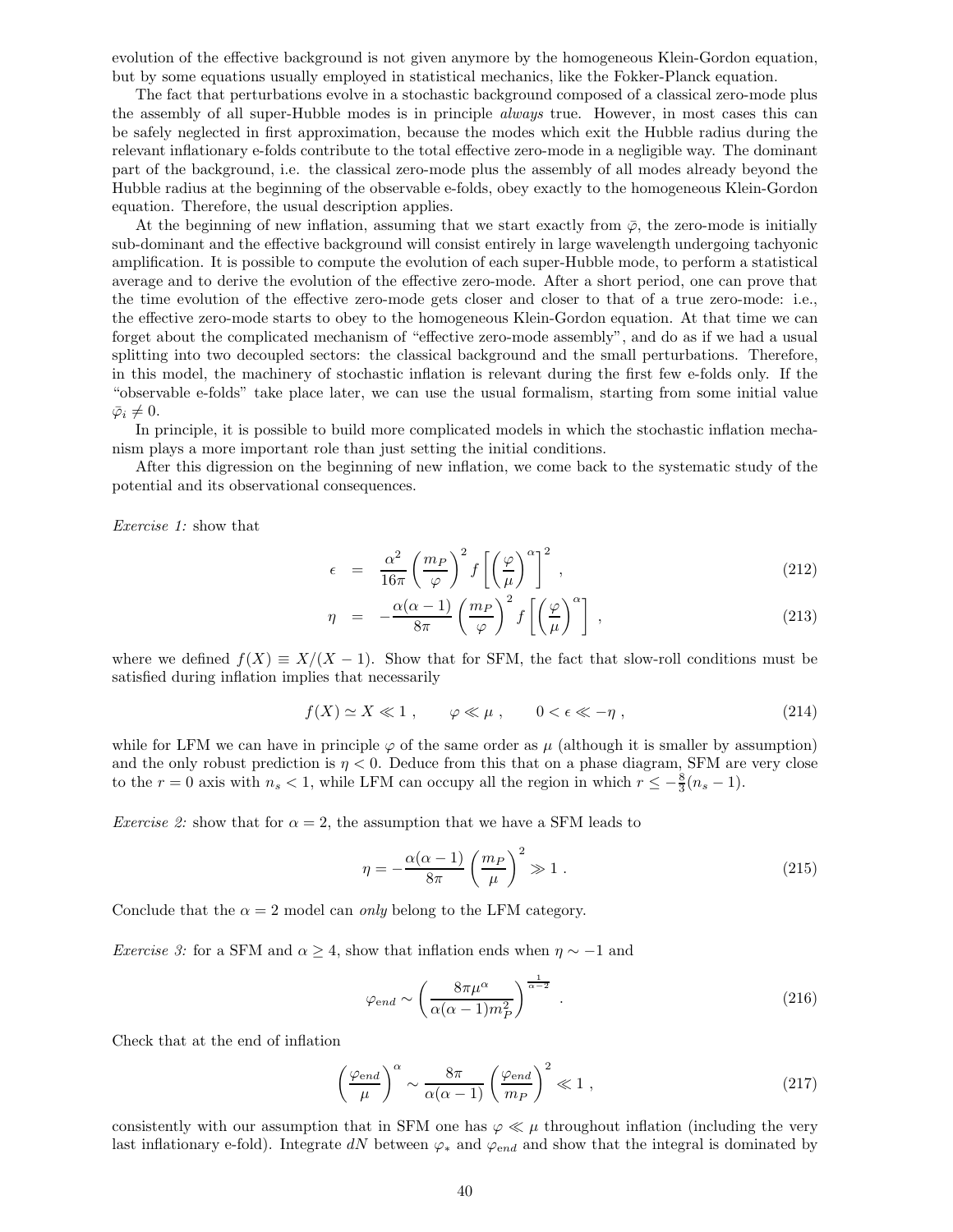the  $\varphi_*$  boundary. Conclude that irrespectively of the details of inflation ending,

$$
\varphi_* = \left(\frac{8\pi\mu^{\alpha}}{\alpha(\alpha-2)N_*m_P^2}\right)^{\frac{1}{\alpha-2}},\tag{218}
$$

and deduce that

$$
\eta_* = -\left(\frac{\alpha - 1}{\alpha - 2}\right) \frac{1}{N_*} \tag{219}
$$

and

$$
n_s - 1 = -\frac{2}{N_*} \frac{\alpha - 1}{\alpha - 2} \,. \tag{220}
$$

For  $\alpha \ge 4$  and  $30 < N_* < 60$ , check that  $0.90 < n_s < 0.97$  and draw the new inflation SFM region in the  $(r, n_s)$  space.

We can see on Fig. 4 that many new inflation model (both SFMs and LFMs) are still allowed by observations. Actually, the current best-fit model has  $r \approx 0$ ,  $n_s \approx 0.96$  or 0.97 (depending on the data set) and matches exactly the predictions of new inflation SFMs.

#### 3.4.4 Hybrid inflation

Chaotic inflation and new inflation scenarios refer essentially to the way of entering into the inflationary stage. Instead, hybrid inflation is a generic name for models exiting the inflationary stage in a particular way: with a phase transition triggered by an auxiliary field, occurring either before or just after the breaking of slow-roll conditions. This second field doesn't play any role during inflation, so these models belong effectively to the category of single-field inflation rather than multiple-field inflation.

Hybrid inflation was first introduced by Lyth, Liddle and Stewart in 1990, and discussed in details by Linde in 1991. Any potential in which low values of the inflaton lead to a phase transition are good candidates for hybrid inflation. A typical example is provided by the potential

$$
V_{tot}(\varphi, \chi) = \lambda (M^2 - \chi^2)^2 + V(\varphi) + \tilde{\lambda} \varphi^2 \chi^2
$$
  
=  $\lambda M^4 + (\tilde{\lambda} \varphi^2 - \lambda M^2) \chi^2 + \lambda \chi^4 + V(\varphi)$  (221)

where  $\varphi$  and  $\chi$  are two real scalar fields (respectively the inflaton and the trigger field). Let us scrutinize the sign of the effective mass of  $\chi$ , which appears explicitly in the second line of Eq. (221). For large inflaton values, the mass is positive. We assume that initial conditions are such that  $\tilde{\lambda}\varphi^2 > \lambda M^2$ , and that due to the positive squared mass the  $\chi$  field quickly rolls down to  $\chi = 0$  (the realization of this initial condition is less trivial than it appears at first sight, but here we won't go into these details). When  $\chi = 0$ , the effective potential for the inflaton reads

$$
V_{eff}(\varphi) = \lambda M^4 + V(\varphi) \tag{222}
$$

If the potential  $V(\varphi)$  is flat enough, inflation can eventually take place. There are two possibilities for ending inflation.

First, the slow-roll conditions can still be satisfied when the inflaton reaches the critical value such that the effective squared mass of the  $\chi$  field vanishes (when  $\tilde{\lambda}\varphi^2 = \lambda M^2$ ). Below this value, the  $\chi$  field leaves the unstable equilibrium point  $\chi = 0$  and the system rolls towards one of the absolute minima  $(\chi, \varphi) = (\pm M, 0)$ . During the phase transition, the effective mass of  $\chi$  is of the order of  $\sqrt{\lambda}M$ . Usually this mass is larger than  $H$  by several orders of magnitude, which implies that the phase transition is very fast and does not support any accelerated expansion stage: inflation ends exactly when  $\tilde{\lambda}\varphi^2 = \lambda M^2$ , and the phase transition is often called the "waterfall". More exceptionally, some authors discuss the case in which  $\sqrt{\lambda}M$  is smaller than the Hubble radius: then, the phase transition can add a few e-folds of inflation (like a second stage of inflaton). We will not discuss this situation here (actually, this case really belongs to multiple field inflation).

Second, the slow-roll condition can break before the inflaton reaches the critical value. Then, inflation ends, and it takes a very short time until the critical value is finally reached and the phase transition takes place.

In our example, there are two degenerate minima  $(\chi, \varphi) = (\pm M, 0)$ . The field can reach different minima in different region of the universe, separated by domain walls. In general, the phase transition at the end of inflation can represent the symmetry breaking of a larger symmetry than just the  $Z_2$ symmetry of our example. Depending on this symmetry, the phase transition at the end of hybrid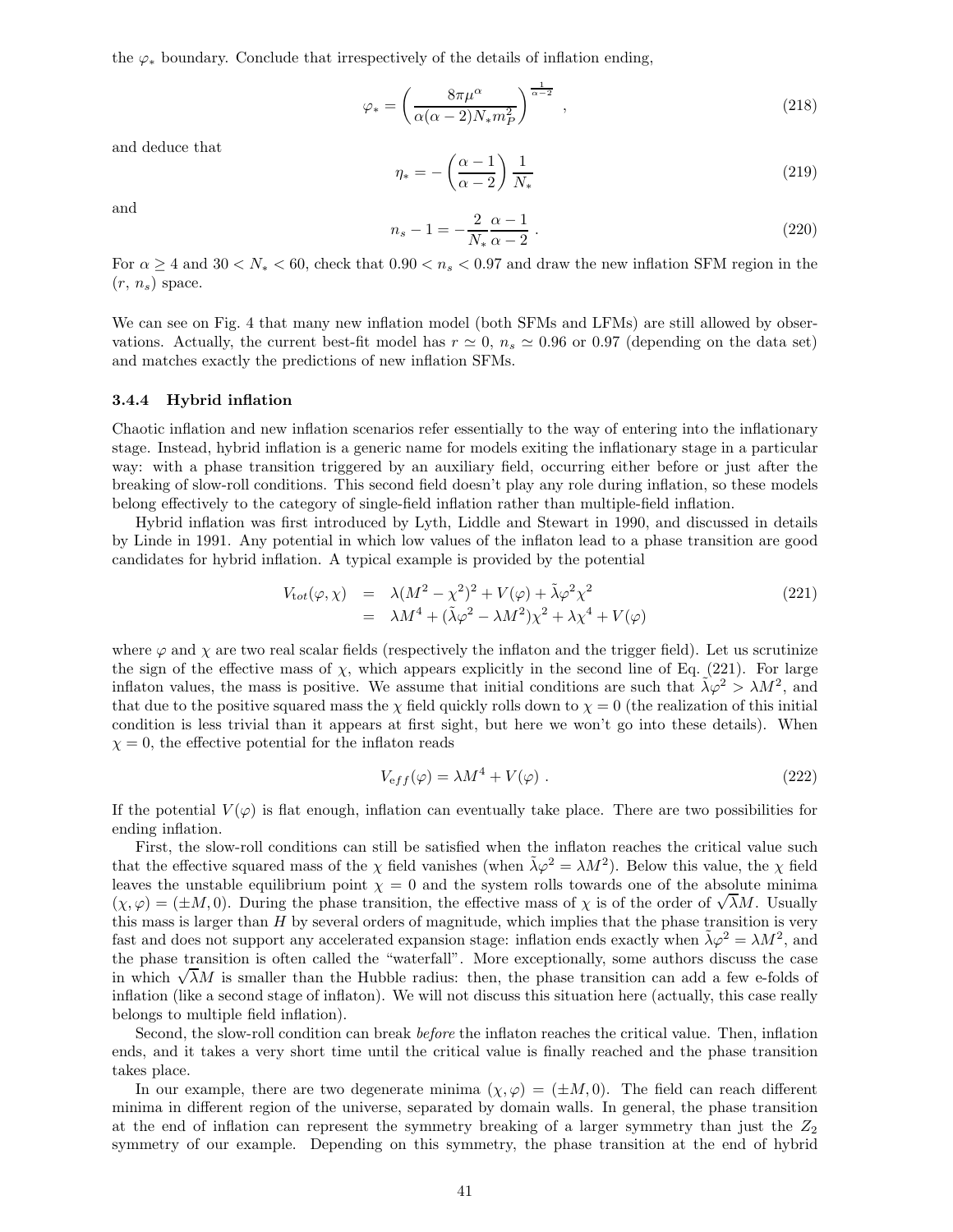inflation can lead to various types of topological defects (e.g. cosmic strings). We will not focus here on this aspect, but we should mention that it is particularly interesting. Indeed, we have seen that the cosmological perturbations responsible for CMB anisotropies and for structure formation cannot be explained with topological defects. However, a small contribution of topological defects on top of the dominant inflationary perturbations is not excluded (although there are very strict bounds on the relative contribution). Scenarios in which the amplitude of inflationary and defect-generated perturbations differ by just one or two orders of magnitude are called mixed perturbation models. Usually, it can be objected that this possibility is not natural because it would result from some unlikely coincidence. However, in hybrid inflation scenarios, the parameters governing the density of topological defects at the end of inflation are the same as those governing the amplitude of the inflationary power spectrum: namely, these are the coupling constants and the mass scales in the two-field inflationary potential. Therefore, there are models which predict naturally some mixed perturbation, with a level of e.g. cosmic-string-generated fluctuations which could be detected in principle in future CMB observations. Such an observation would be a distinct signature of a certain class of hybrid models.

Generally speaking, a hybrid inflation model is specified by an effective potential of the form

$$
V_{\text{eff}} = V_0[1 + f(\varphi)]\tag{223}
$$

with  $f(\varphi) > 0$ , plus a value for inflation ending  $\varphi_{end}$  which is such that  $\max[\epsilon(\varphi_{end}), \eta(\varphi_{end})] \leq 1$ , but not necessarily max $[\epsilon(\varphi_{end}), \eta(\varphi_{end})] \sim 1$  like in non-hybrid single-field models. We can classify the entire family of hybrid models according to the following criteria, resulting in different regions in the  $(r, n_s)$ diagram:

- 1. models can have a convex or concave potential, depending on the sign of  $\frac{\partial^2 V}{\partial \varphi^2}$  or  $\frac{\partial^2 f}{\partial \varphi^2}$  when observable scales exit the Hubble radius and  $\varphi = \varphi_*$ . Convex models  $\left(\frac{\partial^2 V}{\partial \varphi^2} \leq 0\right)$  have  $\eta_* < 0$  and belong to the region where  $n_s \leq 1$  and  $0 \leq r \leq -\frac{8}{3}(n_s-1)$ . Concave models  $\left(\frac{\partial^2 V}{\partial \varphi^2} \geq 0\right)$  occupy the rest of the  $(r, N_s)$  plane.
- 2. like for new inflation, we can define Small Field Models (SFMs) as models for which  $\varphi \ll m_P$  holds throughout inflation (until the very end) and Large Field Models (LFMs) as any other models. This distinction gives an information on the hierarchy between  $\epsilon$  and  $\eta$ . Indeed, the slow-roll parameters read in the general case

$$
\epsilon = \frac{m_P^2}{16\pi} \left(\frac{\partial f/\partial \varphi}{1+f}\right)^2 , \qquad (224)
$$

$$
\eta = \frac{m_P^2}{8\pi} \left( \frac{\partial^2 f / \partial \varphi^2}{1 + f} \right) . \tag{225}
$$

Usually, we can assume that  $\partial f/\partial \varphi$  is of the same order of magnitude as  $f/\varphi$ , and that  $\partial^2 f/\partial \varphi^2$ is of order  $f/\varphi^2$ . In particular, this is true as long as the "observable" inflationary potential can be approximated by a Taylor series truncated at a reasonable order. Then, the order of magnitude of the slow-roll parameters is given by

$$
\epsilon \sim \frac{1}{16\pi} \left(\frac{m_P}{\varphi}\right)^2 \left(\frac{f}{1+f}\right)^2 ,\qquad (226)
$$

$$
\eta \sim \frac{1}{8\pi} \left(\frac{m_P}{\varphi}\right)^2 \frac{f}{1+f} \,. \tag{227}
$$

For any small field model, the ratio  $m_P / \varphi$  is large: so, inflation can take place only if  $f \ll 1$ , which in turns imply  $\epsilon \sim f |\eta| \ll |\eta|$ . We conclude that  $r = 16\epsilon_*$  is much smaller than  $|n_s - 1| \simeq 2\eta_*$ , and that in the  $(r, n_s)$  diagram SFMs are very close to the  $r = 0$  axis. Instead, LFMs can have  $f(\varphi_*)$ smaller or larger than one and  $\epsilon$  smaller or larger than  $\eta$ : they can stand anywhere in the  $(r, n_s)$ plane.

Note that the previously studied "new inflation models" (respectively SFMs and LFMs) occupy the same region as the "convex hybrid models". This is not a surprise since the distinction between the two comes only from the overall sign of the function  $f$ , and in the above classification we made no assumption on this sign. Note also that the "monomial potential models" are included in the region of "concave hybrid LFMs". Again this is very reasonable since these models do have a concave potential, large field values, and can be seen as a limit of hybrid models with  $f(\varphi) = (\lambda m_P^4 / V_0)(\varphi / M_P)^{\alpha}$  for  $V_0 \to 0$ .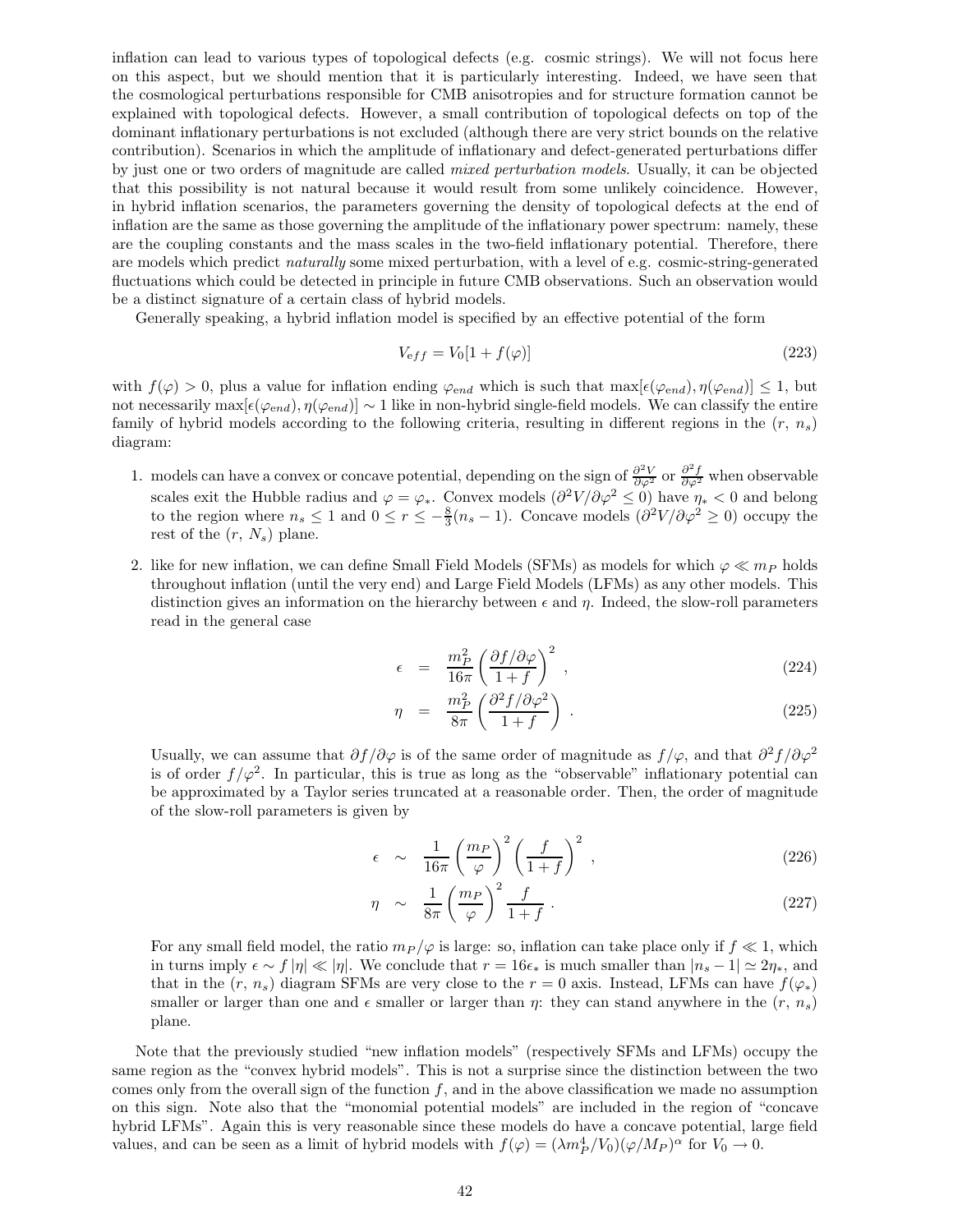The class of hybrid models is so large that we cannot present a systematic study of all potentials. However, we will focus on three cases that will play a particular role in the section 4 (connection with high-energy physics).

## Hybrid inflation with small quadratic term.

We will first study the potential

$$
V_{\text{eff}}(\varphi) = V_0 + \frac{m^2}{2}\varphi^2 \tag{228}
$$

which is concave, and can fall in the SFM or LFM category depending on parameter values. Here, let us focus only on the case where, by assumption,  $\frac{m^2}{2}\varphi^2 \ll V_0$  throughout inflation (the opposite case is close to that of a monomial quadratic potential).

Exercise 1: show that the slow-roll parameters read

$$
\epsilon = \frac{m_P^2}{16\pi} \frac{m^4 \varphi^2}{V_0^2} \,, \qquad \eta = \frac{m_P^2}{8\pi} \frac{m^2}{V_0} \,, \tag{229}
$$

that the assumption  $\frac{m^2}{2}\varphi^2 \ll V_0$  implies  $\epsilon \ll \eta$ , and that the potential parameters must obey  $m^2m_P^2 \ll V_0$ . Show that inflation ends not when slow-roll conditions break, but when the critical value  $\varphi_{end}$  triggering the phase transition is reached. Integrate dN between  $\varphi_*$  and  $\varphi_{end}$  and show that the integral is dominated neither by the  $\varphi_*$  boundary, neither by the  $\varphi_{end}$  boundary, but instead that

$$
\varphi_* = \varphi_{end} \exp\left[\frac{m_P^2 m^2 N_*}{8\pi V_0}\right] \tag{230}
$$

Conclude that since  $\varphi_{end}$  is arbitrary,  $\varphi_*$  can take a priori any value.

So, in the  $(r, n_s)$  plane, the category of models that we are studying stands close to the  $r = 0$  axis, with  $n<sub>s</sub> \geq 1$ . These models are not the most favored one at the moment, but they are not excluded with high significance. The preferred case is that with  $n_s \simeq 1$ , corresponding to the limit in which  $m^2$  is smaller than  $V_0/m_P^2$  by several orders of magnitude. If in the future the case  $(r, n_s)=(0,1)$  becomes excluded with high significance, these models will be ruled out.

Exercise 2: show that the constraint on the scalar power spectrum amplitude reads

$$
\frac{V_0^3}{m_p^6 m^4 \varphi_*^2} \sim 2.10^{-11} \ . \tag{231}
$$

By combining the above condition and the requirement that  $\eta \ll 1$ , show that for SFMs we can derive a bound for the mass,  $m \ll 4.10^{-6} m_P$ .

We can make a final comment on these models: there exists a branch of solution, called low-energy hybrid inflation, in which  $V_0$  can be arbitrarily small and all the above constraints can still be satisfied. This is best seen by noticing that the amplitude constraint can be decomposed into

$$
\frac{V_0}{m^2 \varphi_*^2} \frac{V_0}{m_P^2 m^2} \frac{V_0}{m_P^4} \sim 2.10^{-11} \ . \tag{232}
$$

On the left hand side, we have the product of three ratios. Suppose that we take an arbitrarily small value of  $V_0$ , i.e. of the third ratio. By adjusting m, we can keep the second ratio large enough so that  $\eta$ and  $(n_s - 1)$  are as small as required by observations. The product of the three factors can be adjusted to 2.10<sup>-11</sup> simply by choosing a small value of  $\varphi_{end}$  and  $\varphi_*$ , corresponding to a large value of the first ratio. This branch of solution has been used for building inflationary models at very low scales (with respect to the usual GUT scale) at the expense of very small, fine-tuned values of the mass and of  $\varphi_{end}$ .

## Hybrid inflation with small quartic term.

We now turn to the case

$$
V_{\mathrm eff}(\varphi) = V_0 + \frac{\lambda}{4} \varphi^4 \tag{233}
$$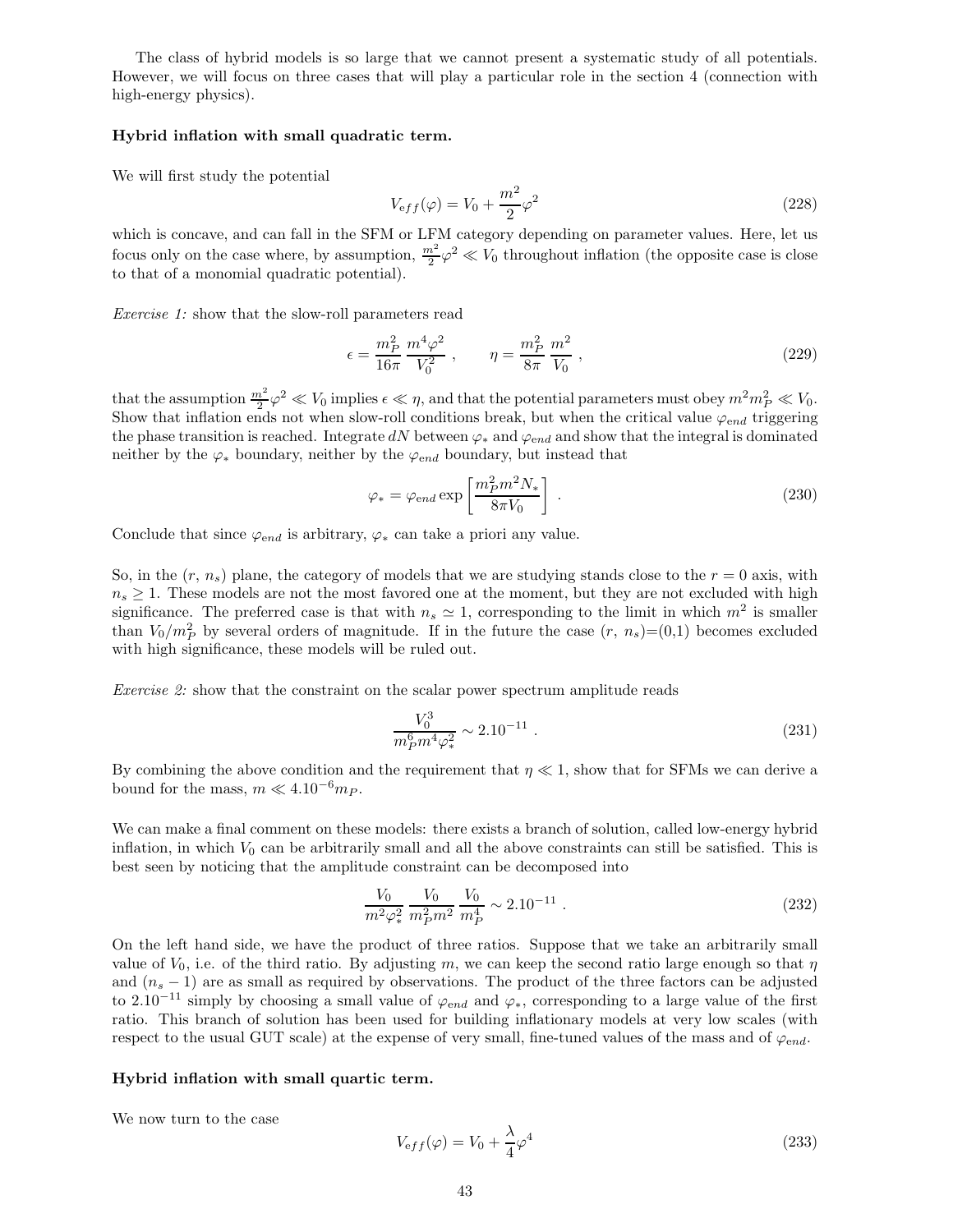which is concave, and can fall in the SFM or LFM category depending on parameter values. Here, let us focus only on the case where, by assumption,  $\frac{\lambda}{4}\varphi^4 \ll V_0$  throughout inflation (the opposite case is close to that of a monomial quartic potential).

Exercise 1: show that the slow-roll parameters read

$$
\epsilon = \frac{m_P^2}{16\pi} \left(\frac{\lambda \varphi^3}{V_0}\right)^2 \;, \qquad \eta = \frac{m_P^2}{8\pi} \frac{3\lambda \varphi^2}{V_0} \;, \tag{234}
$$

and that the assumption  $\frac{\lambda}{4}\varphi^4 \ll V_0$  implies  $\epsilon \ll \eta$ . Show that inflation must end with a waterfall transition, rather than by breaking the slow-roll conditions, and that we should impose

$$
\varphi_*^2 \le \frac{8\pi V_0}{3\lambda m_P^2} \tag{235}
$$

Integrate dN between  $\varphi_*$  and  $\varphi_{end}$  and show that the integral is dominated by the  $\varphi_{end}$  boundary, so that  $N_*$  and  $\varphi_{end}$  are related by

$$
\varphi_{end}^2 \simeq \frac{4\pi V_0}{m_P^2 N_*} \ . \tag{236}
$$

From the requirement that  $\varphi_{end} < \varphi_*$ , show that we get a weak constraint  $\lambda < \frac{4}{3}N_*$ .

So, in the  $(r, n_s)$  plane, the category of models that we are studying stands close to the  $r = 0$  axis, with  $n<sub>s</sub> \ge 1$ . These models are not the most favored one at the moment, but they are not excluded with high significance. The preferred case is that with  $n_s \simeq 1$ , corresponding to the limit in which the arbitrary parameter  $\varphi_*^2$  is chosen to be smaller than  $V_0/(\lambda m_P^2)$  by several orders of magnitude. If in the future the case  $(r, n_s)=(0,1)$  becomes excluded with high significance, these models will be ruled out.

Exercise 2: show that the constraint on the scalar power spectrum amplitude reads

$$
m_P^6 \frac{V_0^3}{(\lambda \varphi_*^3)^2} \sim \frac{\lambda}{\left(\frac{8\pi}{3}\eta_*\right)^3} \sim 2.10^{-11} \ . \tag{237}
$$

By combining the above condition and the requirement that  $\eta_* \ll 1$ , show that we can derive a bound on the self-coupling constant,  $\lambda \ll 10^{-8}$ .

Here again, there exists a branch of solutions in which  $V_0$  can be arbitrarily small.

## Hybrid inflation with small logarithmic term.

The potential

$$
V_{\text{eff}}(\varphi) = V_0 \left[ 1 + \lambda \ln \frac{\varphi}{\varphi_{\text{end}}} \right]
$$
 (238)

with (by assumption)  $\lambda \ln(\varphi/\varphi_{end}) \ll 1$  plays a particular role in models with spontaneously broken supersymmetry (as we shall see in section 4).

Exercise 1: show that the slow-roll parameters read

$$
\epsilon = \frac{\lambda^2}{16\pi} \left(\frac{m_P}{\varphi}\right)^2 , \qquad \eta = -\frac{\lambda}{8\pi} \left(\frac{m_P}{\varphi}\right)^2 . \tag{239}
$$

Integrate dN between  $\varphi_*$  and  $\varphi_{end}$  and show that the integral is dominated by the  $\varphi_*$  boundary. Conclude that irrespectively of the details of inflation ending,

$$
\varphi_* \simeq \sqrt{\frac{\lambda N_*}{4\pi}} \, m_P \tag{240}
$$

and conclude that

$$
\epsilon_* \simeq \frac{\lambda}{4N_*} \;, \qquad \eta_* \simeq -\frac{1}{2N_*} \; . \tag{241}
$$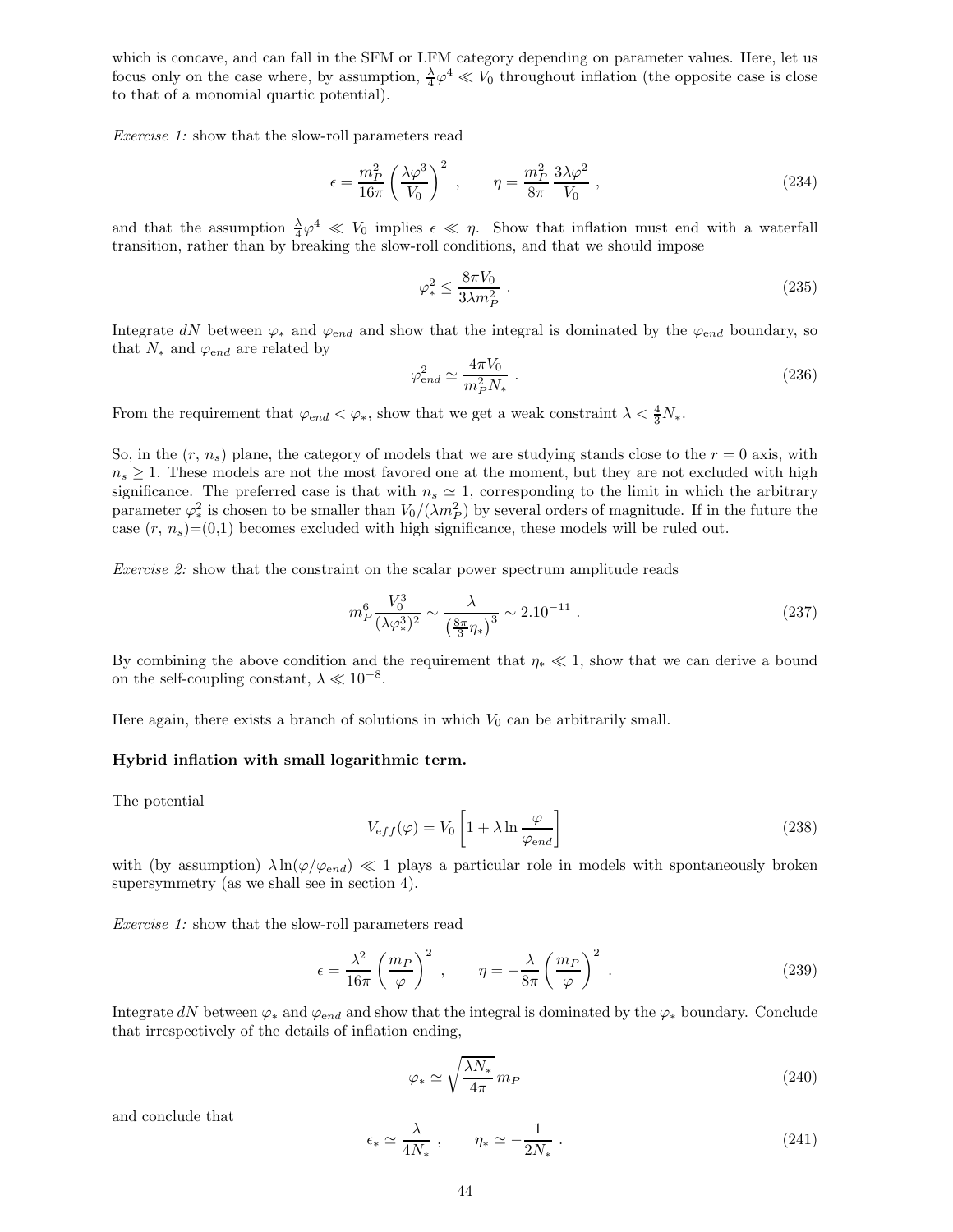*Exercise 2:* show that for SFMs we must assume  $\lambda \ll 1$ , obtaining

$$
n_s \simeq 1 - \frac{1}{N_*} \;, \qquad r \ll |n_s - 1| \; . \tag{242}
$$

Conclude that for  $30 \le N_* \le 60$ , all SFMs stand in the  $(r, n_s)$  plane very close to the  $r = 0$  axis with  $0.96 \leq n_s \leq 0.98$ .

Exercise 3: show that LFMs extrapolate between the above region and an asymptotic region close to the line  $r = -\frac{8}{3}(n_s - 1)$ .

We can see on Fig. 4 that this type of model is still allowed by observations, excepted in the large  $r$ region, which correspond to the large  $\lambda$  limit: actually, observations place an upper bound on  $\lambda$ , of the order of  $\lambda < 1$ .

Exercise 4: show that the constraint on the scalar power spectrum amplitude gives a relation between  $V_0$  and  $\lambda$ 

$$
\frac{V_0}{\lambda} \sim \frac{8\pi . 10^{-11}}{N_*} m_P^4 \t\t(243)
$$

and conclude that we obtain an upper limit on the energy scale of inflation

$$
V_0^{1/4} < \frac{4.10^{-3}}{N_*} m_P \tag{244}
$$

## 4 Connection with high-energy physics

## 4.1 Fine-tuning issues

Generically, it is difficult to build inflationary models based on a Lagrangian motivated by high-energy physics, mainly for two reasons:

1. in all the examples studied in the last section, some of the potential parameters (dimensionless coupling constants, or mass scales in units of the Planck mass) must be fixed to very small values. The generic reason is the smallness of the scalar spectrum amplitude, associated to the constraint

$$
m_P^{-6} \frac{V^3}{[\partial V / \partial \varphi]^2} \bigg|_{\varphi_*} \simeq 2.10^{-11} \ . \tag{245}
$$

Unavoidably, the small number on the right-hand side has to come from small parameters in the potential. In high-energy physics, the problem with small parameters is that they have to be justified by some symmetry or some special mechanism, otherwise they appear as the result of some unrealistic fine-tuning. In addition (and this is related to the next point), naked parameters often receive some radiative corrections (i.e. need to be renormalized) in such way that plausible values, related to some renormalization scale, are usually far too large for inflation. Therefore, one should investigate possible symmetries justifying the small parameters and protecting them from large radiative corrections.

2. if one writes an inflationary potential assuming that it represents a sector of the ultimate theory describing Nature, one can in principle choose any potential provided that the theory remains renormalizable. However, in the real world, we usually assume that the theory governing the physics at the scale where inflation takes place (i.e., at most the GUT scale, given the limit on the tensor mode amplitude) is only an effective theory, i.e. a low-energy approximation of some theory valid at higher energy (like string theory). In this case, one should assume assume that the effective potential contains a priori all terms in the Taylor expansion

$$
V(\varphi) = V_0 + \frac{1}{2}m^2\varphi^2 + \lambda^4\varphi^4 + \sum_{\alpha \ge 6} \lambda_\alpha m_P^4 \left(\frac{\varphi}{m_P}\right)^\alpha \,. \tag{246}
$$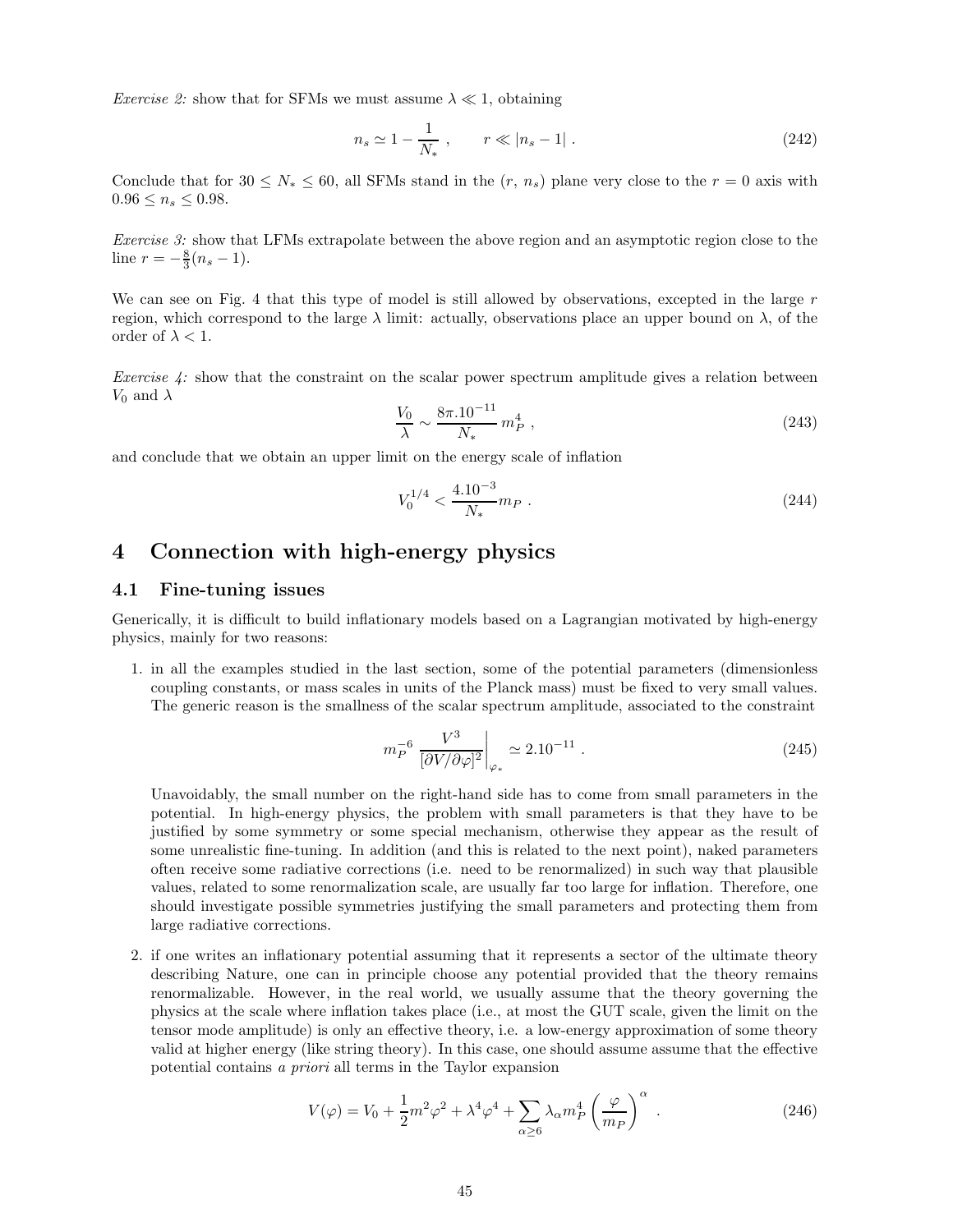Terms with  $\alpha \geq 6$  are non-renormalizable by construction but they do appear in the effective theory. In the above expansion, we can assume that the mass and/or some of the coupling constants are small –or exactly zero– if and only if this is justified by some symmetry or some argument based on the high-energy theory. We can then distinguish two cases:

- for Small Field Models (SFMs) with  $\varphi \ll m_P$  throughout inflation, the series formed by the non-renormalizable terms can converge in the large- $\alpha$  limit even if the coupling constant  $\lambda_{\alpha}$  are not particularly small. In that case, the theory can be kept under control, and the potential can match all inflationary criteria provided that a finite number of parameters are fine-tuned to small values. This can be eventually justified by some symmetry.
- for Large Field Models (LFMs) with  $\varphi \geq m_P$ , the series diverges and the potential is not appropriate for inflation, unless an infinite number of parameters  $\lambda_{\alpha}$  are tuned to very small values. The model is then completely unrealistic from the point of view of particle physics, unless a given symmetry has the power to keep all  $\lambda_{\alpha}$  couplings vanishingly small.

## 4.2 Global Supersymmetry models

Supersymmetry is a symmetry between fermions and bosons, introduced in order to solve various problems in particle physics, like the unification of gauge couplings for the electroweak and strong interactions, and the size of radiative corrections to the the Higgs mass. However, when imposed as a global symmetry, supersymmetry does not address the problem of the unification of gravity with other interactions: this is one of the motivations in favor of the more general theory called supergravity, in which supersymmetry is realized locally (like a gauge symmetry) rather than globally. In this section, we will assume that global symmetry is the "ultimate high-energy theory" and explore the consequences for inflation. In the next sections, we will adopt the more realistic point of view that supersymmetry is only an approximation of supergravity.

In "global SUperSYmmetry" (SUSY), the scalar potential is not a free function: it must be built in a very specific way, and can be split in two contributions called the F-term and D-term,

$$
V = V_F + V_D \tag{247}
$$

The F-term is related to a function called the superpotential  $W(\Phi_1, ..., \Phi_n)$ , which must be a holomorphic function of order at most three in the complex scalar fields  $\Phi_i$ :

$$
W(\Phi_1, ..., \Phi_n) = \mu^3 + \sum_i \mu_i^2 \Phi_i + \sum_{i,j} \mu_{ij} \Phi_i \Phi_j + \sum_{i,j,k} \mu_{ijk} \Phi_i \Phi_j \Phi_k.
$$
 (248)

In presence of additional symmetries (like gauge symmetries), the expression of the superpotential  $W$ is usually very constrained and depends only on a small number of free parameters. By definition, the F-term is equal to

$$
V_F = \sum_n \left| \frac{\partial W}{\partial \Phi_n} \right|^2 \tag{249}
$$

where the sum runs over all the scalar fields  $\Phi_n$  present in the theory. The D-term is related to symmetries. For instance, for a  $U(1)$  symmetry, one obtains a contribution

$$
V_D = \frac{1}{2}g^2 \left(\sum_n q_n |\Phi_n|^2\right)^2 ,\qquad (250)
$$

where  $q_n$  is the charge of  $\Phi_n$  under the U(1) symmetry. Actually, nothing prevents from adding a constant term  $\xi$  –called a Fayet-Illiopoulos term– inside the parenthesis,

$$
V_D = \frac{1}{2}g^2 \left(\sum_n q_n |\Phi_n|^2 + \xi\right)^2.
$$
 (251)

At the level of global supersymmetry, the motivation for  $\xi$  is the same as that for a cosmological constant from the point of view of Einstein: it is a term which can be put by hand, and respects the covariance of the theory.

It has been realized in the 1990's that global supersymmetry is an ideal framework for building inflationary models. The deep reason for that is twofold: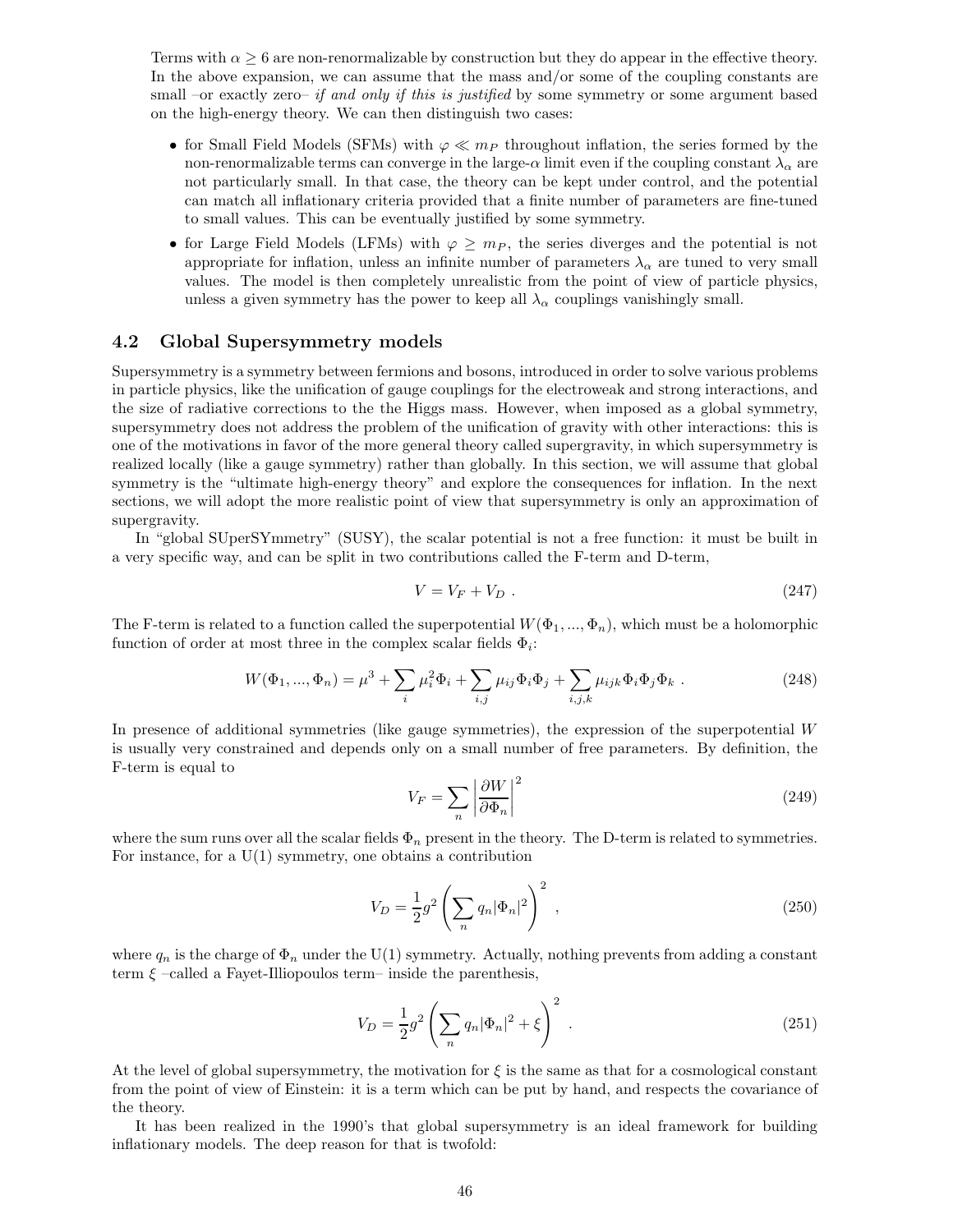- 1. in supersymmetry, the scalar potential generally exhibits some flat directions: this means that when one field is staying at its equilibrium value, the potential does not depend on the other fields. So, along some directions in field space, the potential is constant.
- 2. supersymmetry leads to a cancellation between bosonic and fermionic loops resulting in the absence of radiative corrections for the scalar field parameters: there is a consequence of the nonrenormalization theorem valid in SUSY.

Let us be a bit more precise:

- 1. when supersymmetry is realized in Nature, the cancellation between bosonic and fermionic loops is exact, leading to null radiative correction. Therefore, the flat directions are exactly flat. In addition, in this case, it can be shown that classically the fields must stand in a point where  $V = 0$ . So, flat directions appear as degenerate lines in field space where the potential exactly vanishes.
- 2. when supersymmetry is spontaneously broken, the difference between the mass of standard model particles and their superpartners leads to the apparition of small radiative corrections at the oneloop order. Flat directions are not exactly flat anymore. In addition, the tree-level contribution to the potential cannot be zero: SUSY breaking implies that classically the fields must stand in a point where  $V \neq 0$  at tree-level.

In our universe, in order to obtain masses for the superpartners compatible with observational bounds, we must assume that supersymmetry is broken in a very special way called *soft supersymmetry breaking*, involving a hidden sector. The breaking terms are such that the scalar potential does not offer a good framework for inflation. At high energy, supersymmetry is restored, and the scalar fields must be in an equilibrium configuration where  $V = 0$ : again this is not suitable for inflation. The general idea declined in the literature is that inflation describes the dynamics of the fields rolling to this minimum – assuming that they start e.g. from chaotic initial conditions. When the rolling takes place along flat directions where the tree-level potential is constant and non-zero, and the dynamics is governed by small loop corrections, inflation can take place. The non-renormalization theorem (i.e., the flatness at tree level) enforces very small value of the quantities  $(m, \lambda, \lambda_{\alpha})$  in the Taylor expansion of Eq. 246: in this way, in global supersymmetry, one can obtain inflation in a natural way, without severe fine-tunings.

**F-term inflation.** A famous toy-model for supersymmetric inflation is based on three scalar fields  $\Phi^+$ ,  $\Phi^-$  and S, assumed to have charges  $+1$ ,  $-1$  and 0 under a U(1) symmetry. The Fayet-Illiopoulos term is assumed to vanish. The most general superpotential  $W(\Phi^+, \Phi^-, S)$  compatible with the above U(1) symmetry, plus another simple symmetry often used in SUSY model building (a continuous R-symmetry) reads

$$
W = \alpha \Phi^+ \Phi^- S - \mu^2 S \tag{252}
$$

and leads to the following terms in the scalar tree-level potential

$$
V_F = |\alpha \Phi^+ \Phi^- - \mu^2|^2 + \alpha^2 |S|^2 (|\Phi^+|^2 + |\Phi^-|^2) , \qquad (253)
$$

$$
V_D = \frac{g^2}{2} \left( |\Phi^+|^2 - |\Phi^-|^2 \right)^2 \,. \tag{254}
$$

This potential appears to be perfect for implementing hybrid inflation. Indeed, when  $|S|$  is above some critical value,

$$
|S|^2 \ge \frac{\mu^2}{\alpha} \,,\tag{255}
$$

the charged fields remain in the equilibrium configuration in which

$$
\Phi^+ = \Phi^- = 0 \tag{256}
$$

and the tree-level potential is constant:  $V = \mu^4$ . This is a typical flat direction, lifted only by loop corrections. The Coleman-Weinberg formula predicts that, at the one-loop order, the effective potential reads

$$
V_{\text{eff}} = \mu^4 + \frac{\alpha^2 \mu^4}{16\pi^2} \left(\frac{3}{2} + \ln \frac{\alpha^2 |S|^2}{\Lambda^2}\right) \tag{257}
$$

where  $\Lambda$  is a renormalization scale, which should be taken of order  $\Lambda \sim \mu \sqrt{\alpha}$ . This is nothing but the previously considered potential of Eq. (238), with the role of the inflaton played by the canonically normalized modulus of S, defined to be  $\varphi \equiv \sqrt{2|S|}$ . The terms  $V_0$  and  $\lambda$  of Eq. (238) can be identified as

$$
V_0 \equiv \mu^4 \ , \qquad \lambda \equiv \frac{\alpha^2}{8\pi^2} \ . \tag{258}
$$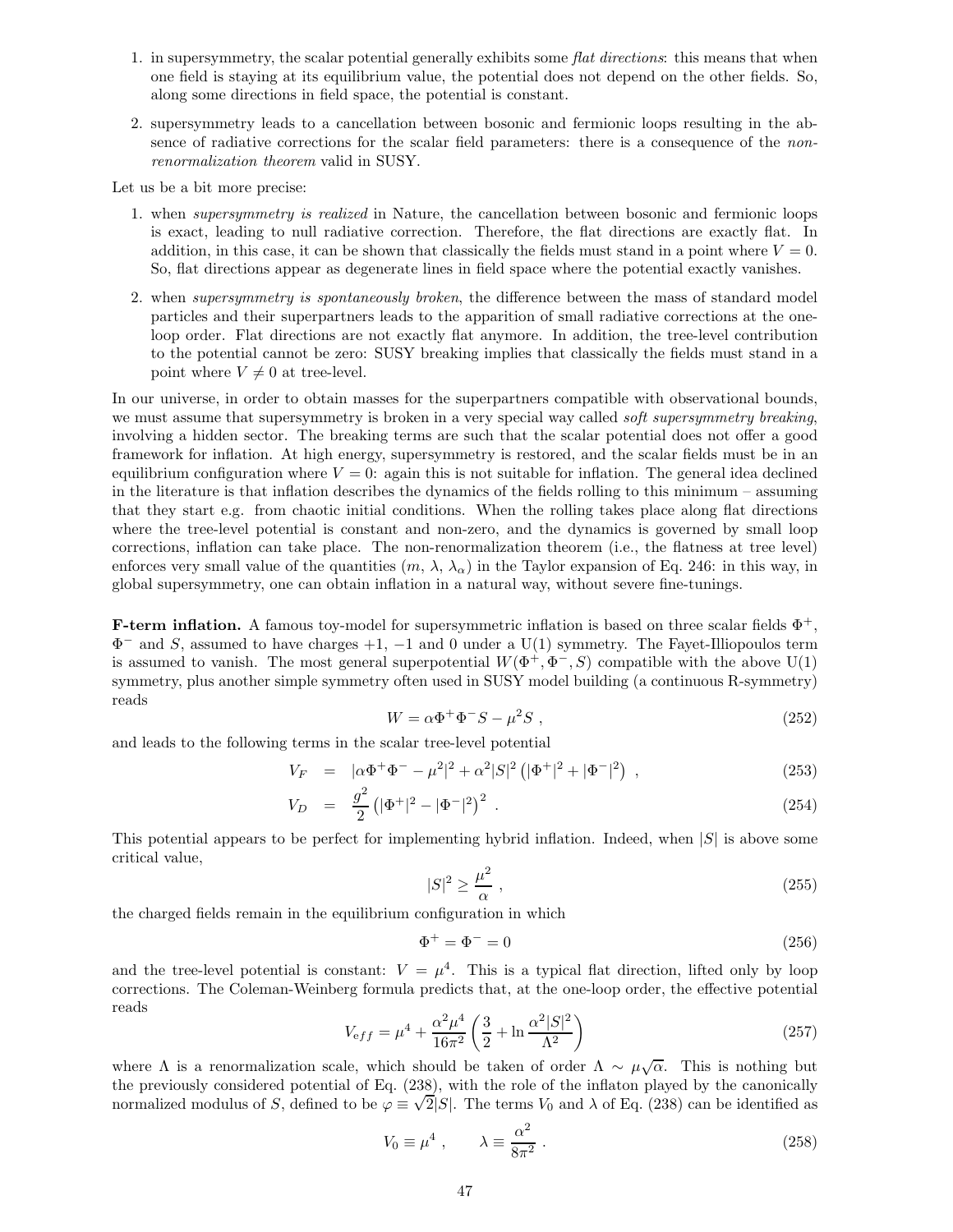At some point, the modulus of the S field will fall below the critical value

$$
|S|_{crit} = \frac{\mu}{\sqrt{\alpha}}\tag{259}
$$

triggering a "waterfall transition" to the true minimum

$$
\Phi^+ \longrightarrow \frac{\mu}{\sqrt{\alpha}} e^{i\theta} , \ \Phi^- \longrightarrow \frac{\mu}{\sqrt{\alpha}} e^{-i\theta} , \ S \longrightarrow 0 , \tag{260}
$$

where  $V = 0$  and SUSY is restored ( $\theta$  is an arbitrary phase). We already studied this model in subsection 3.4.4, and showed that it is compatible with observations for  $\lambda \leq 1$ , which just requires  $\alpha \leq 2\sqrt{2}\pi$  (this sounds like a natural condition), and

$$
\mu \sim \sqrt{\frac{\alpha}{2\sqrt{2}\pi}} \frac{4.10^{-3}}{N_*} m_P \ . \tag{261}
$$

Note that if we assume that  $\alpha$  is not very small with respect to one, the model belongs to the class of LFMs such that  $\varphi_* \simeq \sqrt{\lambda N_*/(4\pi)} m_P \sim m_P$ ,  $\mu \sim 10^{-3} m_P$  and inflationary gravitational waves could be detected with future experiments.

This toy model is a particularly simple illustration of SUSY F-term inflation. However, more complicated and better motivated scenarios have been built, relying sometimes on the breaking of the SUper-SYmmetric Grand Unified Theory (SUSY GUT) group, for instance SU(5); or involving more complicated schemes for breaking supersymmetry than the above spontaneous breaking (the one-loop potential can then be more complicated that above); or assuming that inflation takes place at low energy, around  $V^{1/4} \sim 10^{10}$  GeV, in order to get a unified description of the mechanisms responsible for inflation and for the SUSY breaking still realized in our observable universe.

We will see later that when supergravity corrections are included, the situation is not as promising as one could think from these lines.

**D-term inflation.** It is also easy to build global supersymmetric model in which the term  $V_0$  breaking supersymmetry is not contained in  $V_F$ , but in  $V_D$ . Taking the same three fields as in the previous toymodel, and assuming the same charges under the U(1) symmetry but a different R-symmetry, one is lead to the superpotential

$$
W = \alpha \Phi^+ \Phi^- S \tag{262}
$$

which is equal to the previous one with  $\mu = 0$ . However, we now put by hand a non-vanishing Fayet-Illiopoulos term  $\xi$  so that the two components of the scalar potential read

$$
V_F = \alpha^2 |\Phi^+ \Phi^-|^2 + \alpha^2 |S|^2 (|\Phi^+|^2 + |\Phi^-|^2) , \qquad (263)
$$

$$
V_D = \frac{g^2}{2} \left( |\Phi^+|^2 - |\Phi^-|^2 + \xi \right)^2 \,. \tag{264}
$$

Again, this potential is perfect for hybrid inflation. When  $|S|$  is above some critical value,

$$
|S|^2 \ge \frac{g^2 \xi}{\alpha^2} \,,\tag{265}
$$

the charged fields remain in the equilibrium configuration in which

$$
\Phi^+ = \Phi^- = 0 \tag{266}
$$

and the tree-level potential  $V = \frac{1}{2}g^2\xi^2$  is constant as a function of  $|S|$ . This is again a flat direction. The one-loop corrections which give a slope to  $V$  can be computed using the Coleman-Weinberg formula, and the effective potential along the (nearly) flat direction reads

$$
V_{\text{eff}} = \frac{g^2 \xi^2}{2} + \frac{g^4 \xi^2}{16\pi^2} \left(\frac{3}{2} + \ln \frac{\alpha^2 |S|^2}{\Lambda^2}\right) \tag{267}
$$

where  $\Lambda$  is a renormalization scale, which should be taken of order  $\Lambda \sim g\sqrt{\xi}$ . This is nothing but the previously considered potential of Eq. (238), with the role of the inflaton played by  $\varphi \equiv \sqrt{2}|S|$ . The terms  $V_0$  and  $\lambda$  of Eq. (238) can be identified as

$$
V_0 \equiv \frac{g^2 \xi^2}{2} , \qquad \lambda \equiv \frac{g^2}{8\pi^2} . \tag{268}
$$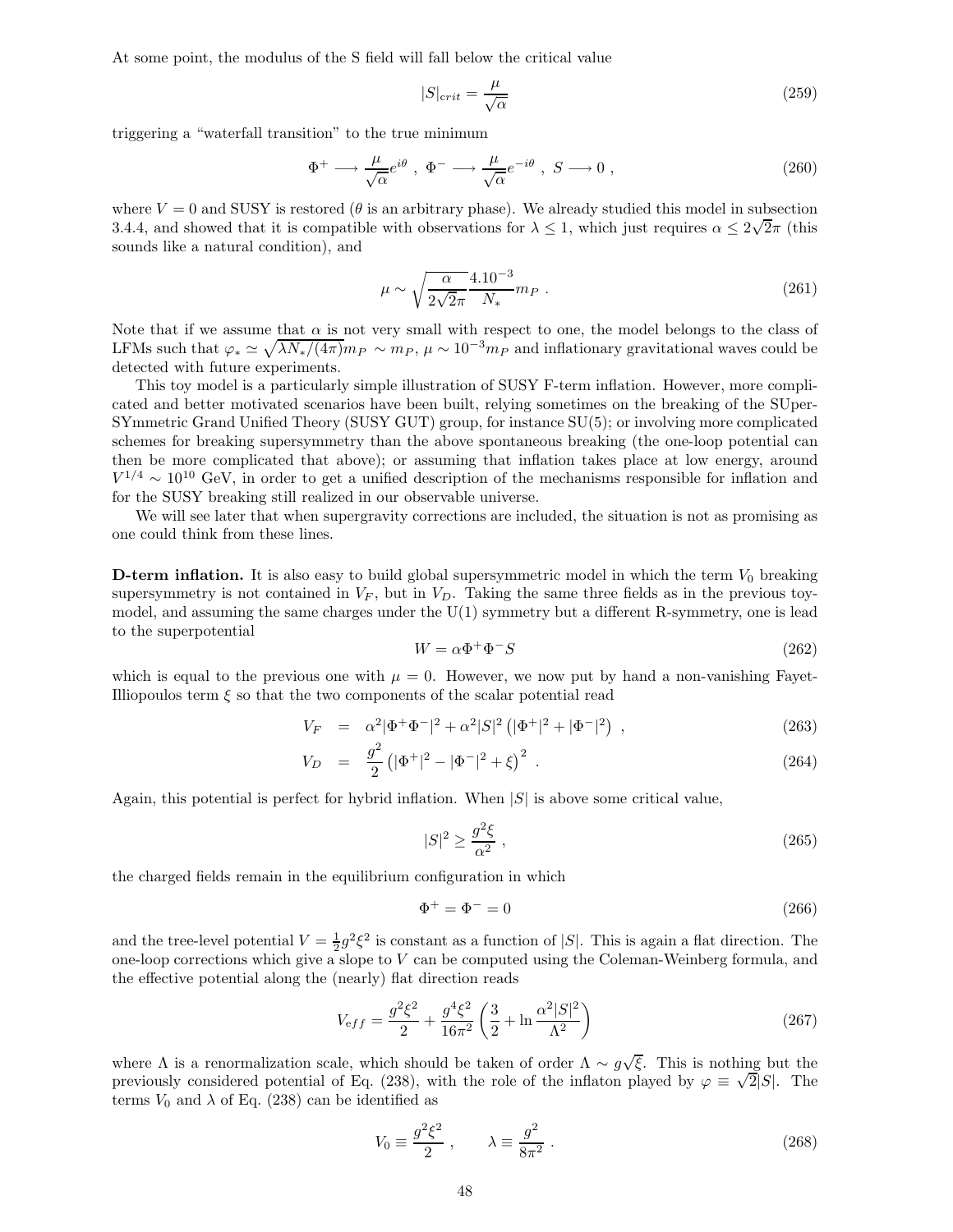At some point, the modulus of the S field will fall below the critical value

$$
|S|_{crit} = \frac{g\sqrt{\xi}}{\alpha} \tag{269}
$$

triggering a "waterfall transition" to the true minimum

$$
\Phi^+ \longrightarrow 0 \ , \ \Phi^- \longrightarrow \sqrt{\xi} e^{i\alpha} \ , \ S \longrightarrow 0 \ , \tag{270}
$$

where  $V = 0$  and supersymmetry is restored ( $\theta$  is an arbitrary phase). We already studied this model in subsection 3.4.4, and showed that it is compatible with observations for  $\lambda \leq 1$ , which just requires  $g \leq 2\sqrt{2}\pi$  (this sounds like a natural condition), and

$$
\xi^{1/2} \sim \left(\frac{20}{\pi N_*}\right)^{1/4} 10^{-3} m_P \tag{271}
$$

Note that if we assume that  $g$  is not very small with respect to one, the model belongs to the class of LFMs such that  $\varphi_* \simeq \sqrt{\lambda N_*/(4\pi)} m_P \sim m_P$  and inflationary gravitational waves could be detectable.

We will see in the next sections that this models resists better than F-term inflation to supergravity corrections, while from the point of view of string theory both models are under considerable pressure.

#### 4.3 Supergravity models

SUperGRAvity (SUGRA) is a generalization of SUSY in which supersymmetry is local. This theory naturally includes gravitons, and is considered as a very promising step forward in view of unifying gravity with other interactions. In particle physics, one often encounters situations in which the formalism of global supersymmetry is sufficient for deriving results which are good approximations of the exact supergravity problem. We will see that this is hardly the case for studying inflation.

In supergravity, the scalar potential can still be split into an F-term and a D-term, obeying to construction rules which are similar to those of global supersymmetry, although slightly more complicated. In particular, it is still necessary to start from a superpotential W which is a holomorphic function of the fields. In order to obtain a renormalizable theory, one should limit  $W$  to be of order three in the fields; however, if supergravity is only an effective theory, terms are present at all orders. In addition, one should specify two more functions: the gauge kinetic function  $f$ , which is also a holomorphic function of the fields, and the Kähler potential  $K$ , which can be an arbitrary real function of the fields and their complex conjugates (with the dimension of a squared mass).

Here, we will not write the full expression of the scalar potential as a function of  $W, f$  and  $K$ , because our goal is not to enter into a detailed discussion of SUGRA-motivated inflationary models. It is sufficient to point out a few salient features.

**F-term inflation.** In supergravity, the potential  $V_F$  is always of the form

$$
V_F = e^{8\pi K/m_P^2}[\dots],\tag{272}
$$

where the brackets contain a function of the fields related to  $(W, K)$  as well as their first and second order derivatives. Note that if we Taylor-expand the Kähler potential in the vicinity of the origin field space, we can always cancel the lowest-order terms through appropriate transformations and obtain without loss of generality

$$
K = \sum_{mn} K_{mn} \Phi_m \Phi_n^* + \text{higher order terms},\tag{273}
$$

where the coefficients of the matrix  $K_{mn}$  are typically of order one. Let us assume that the radial field  $\varphi \equiv \sqrt{2}|\Phi_1|$  plays the role of an inflaton. Then, the inflaton potential will start with

$$
V_F = e^{4\pi K_{11}(\varphi/m_P)^2 + \dots}[\dots] \tag{274}
$$

and its derivatives will include the terms

$$
\frac{\partial V_F}{\partial \varphi} = \frac{8\pi K_{11}\varphi}{m_P^2} V_F + \dots , \qquad (275)
$$

$$
\frac{\partial^2 V_F}{\partial \varphi^2} = \frac{8\pi K_{11}}{m_P^2} V_F + \dots , \qquad (276)
$$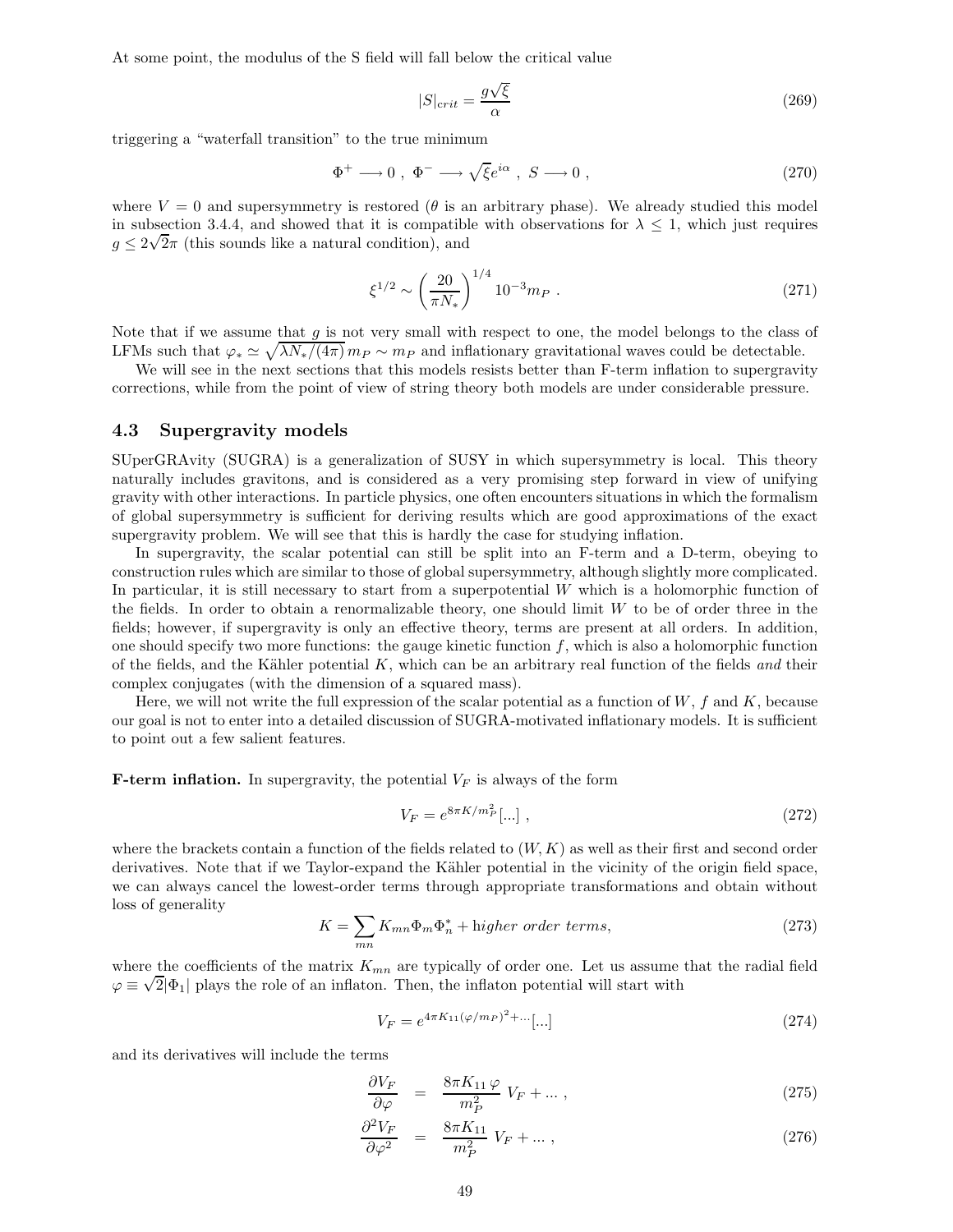with a contribution to the second slow-roll parameter of the form

$$
\eta = \frac{m_P^2}{8\pi} \frac{8\pi K_{11}}{m_P^2} + \dots = K_{11} + \dots \tag{277}
$$

Since  $K_{11}$  is generically of order one,  $\eta$  cannot be small. This very famous issue is called the  $\eta$ -problem. We conclude that in supergravity, the potential  $V_F$  violates the second slow-roll condition by construction, unless the expression of K and W is such that some extra terms cancel the one above almost exactly.

If supergravity is considered as the ultimate theory in Nature, rather than a low-energy effective theory, it is possible to choose a simple renormalizable superpotential, and to assume an arbitrary form for the Kälher potential. Then, it is not difficult to arrange for a cancellation leading to  $|\eta| \ll |K_{11}|$ . A famous example is called *minimal supergravity*, corresponding to the prescription  $K = \sum_n |\Phi_n|^2$ , i.e.  $K_{mn} = \delta_{mn}$ . In minimal supergravity and with the same superpotential as for global SUSY F-term inflation, the contribution to  $\eta$  of order one does vanish. So, at the level of supergravity, the problems affecting F-term inflation can be eliminated in a reasonable way; we will see however that they come back in all known string-motivated frameworks.

**D-term inflation.** In supergravity, the potential  $V_D$  receives corrections depending on the form of the Kähler potential and on the gauge kinetic function f. For instance, for a  $U(1)$  symmetry with a non-zero Fayet-Illiopoulos term,

$$
V_D = \frac{1}{2} (\text{Re} f)^{-1} g^2 \left( \sum_n q_n \frac{\partial K}{\partial \Phi_n} \Phi_n + \xi \right)^2 \,. \tag{278}
$$

We have seen that the Kähler potential tends to spoil F-term inflation; instead, it is completely irrelevant for D-term inflation (at the level of supergravity). Indeed, taking the same toy model as before with  $W = \alpha \Phi^+ \Phi^- S$  and a completely arbitrary function K, one finds that during inflation, when  $\Phi^+ = \Phi^- =$ 0, the superpotential and all its derivatives  $\partial W/\partial \Phi_n$  vanish, leading to  $V_F = 0$ : in other words, the flat direction is preserved in the F-term. Meanwhile, the D-term reads

$$
V_D = \frac{1}{2} (\text{Re} f)^{-1} g^2 \xi^2 \,. \tag{279}
$$

So, at tree level, the flat direction is only lifted by the gauge kinetic function  $f$ : the slow-roll parameters are given by  $(Ref)^{-1}$  and its derivatives with respect to the inflaton field. This is not as problematic as the role of K in F-term inflation, first because  $f$  is holomorphic and can be easily constrained with some symmetries, and second because the potential depends on  $f^{-1}$  instead of  $e^f$ , so the contribution to  $\epsilon$  and  $\eta$  is usually small provided that the inflaton field is slightly smaller than  $m_P$  during inflation. The order of magnitude of the inflaton is given by Eqs. (240, 268),

$$
\varphi_* \sim \frac{g \, m_P}{4\pi} \sqrt{\frac{N_*}{2\pi}} \,,\tag{280}
$$

so for g slightly smaller than one the f-correction is small and D-term inflation can take place like in global supersymmetry, with the same unique requirement

$$
\xi^{1/2} \sim \left(\frac{20}{\pi N_*}\right)^{1/4} 10^{-3} m_P \ . \tag{281}
$$

Again, we will see that problems come back in string-motivated frameworks.

## 4.4 Compatibility with string theory

If supergravity is an effective theory, i.e. a low-energy approximation of a more general theory like string theory, we expect that non-renormalizable terms will be present in  $W$  and  $f$ , and that the Kähler potential will include all terms compatible with the symmetries imposed by the underlying string theory.

**F-term inflation.** We have seen that this paradigm is plagued by the  $\eta$  problem, unless K and W have special forms leading to some exact cancellations (like, for instance, in minimal supergravity). People have searched for string theory constructions in which the low-energy SUGRA limit would have the required properties; however, it is very difficult to constrain the form of the effective Kähler potential,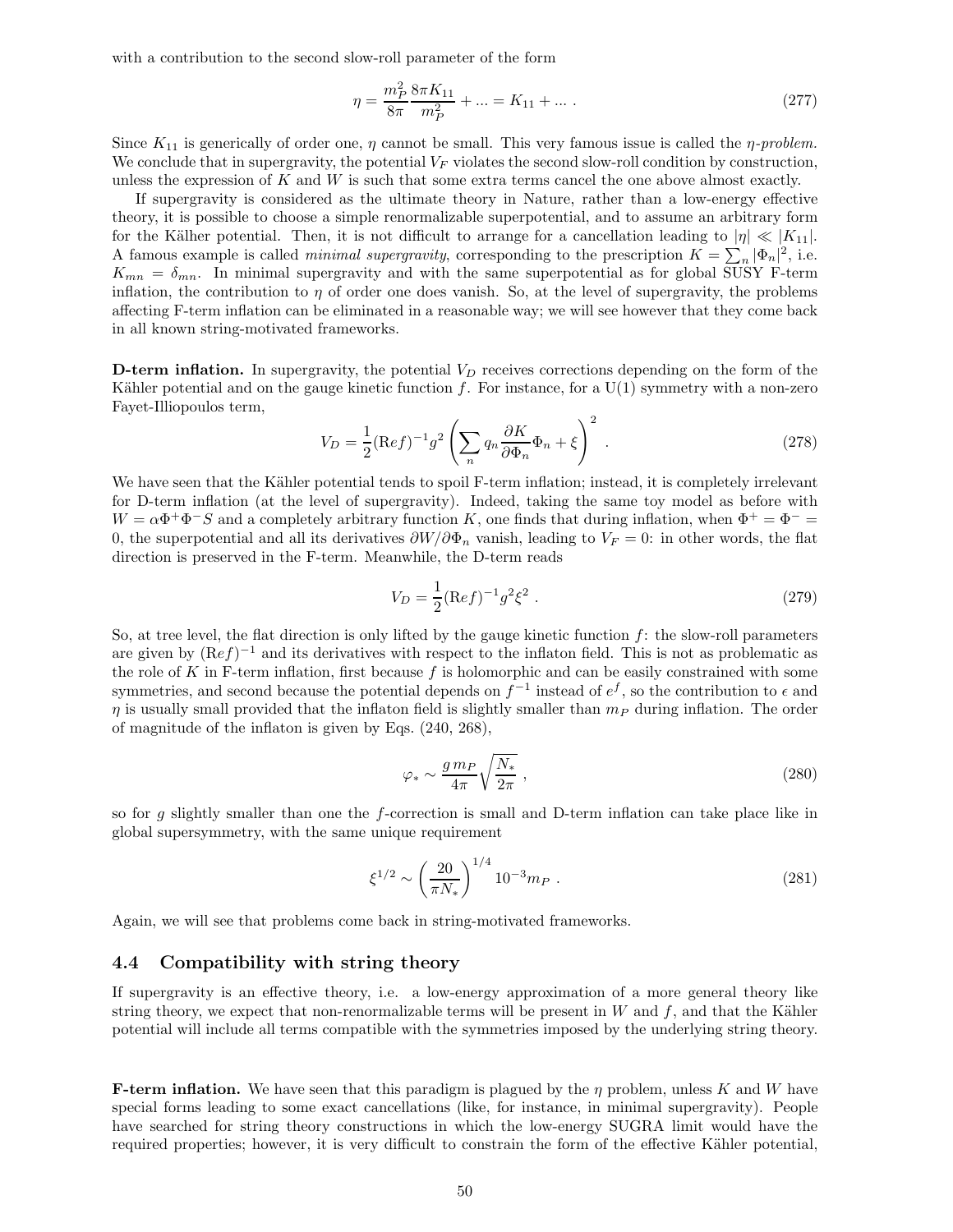and no natural framework for string-motivated F-term inflation has ever been proposed: in other words, the current understanding is simply that symmetries that would cure the  $\eta$  problem do not exist in string theory.

D-term inflation. If there are non-renormalizable terms in the gauge kinetic function, we must assume that inflation takes place for  $\varphi \ll m_P$  in order to avoid the resurrection of the problems that motivated the introduction of supersymmetric inflation: namely, the appearance of a polynomial tree-level potential for the inflaton, deriving from the  $(Ref)^{-1}$  factor in  $V_D$ , and requiring an infinite number of fine-tunings. The condition  $\varphi \ll m_P$  is fulfilled in our toy-model by requiring that g is slightly smaller than one. However, in more realistic examples, the one-loop potential often receives a correction of the type

$$
V_{\text{eff}} = \frac{g^2 \xi^2}{2} + C \frac{g^4 \xi^2}{16\pi^2} \left(\frac{3}{2} + \ln \frac{\alpha^2 |S|^2}{\Lambda^2}\right) \tag{282}
$$

where the correction factor  $C$  can be as large as one hundred or so. In this case,  $g$  must be fine-tuned by an extra factor  $\sqrt{C}$  in order to get  $\varphi \ll m_P$ , and this is difficult to motivate from string theory. Even more problematic is the origin of the Fayet-Illiopoulos term. There exists a known mechanism for generating  $\xi \neq 0$ . In string theory, one is often lead to introduce anomalous U(1) symmetry, i.e. symmetries with  $\sum_n q_n \neq 0$ . In that case, the so-called Green-Schwartz mechanism of anomaly cancellation generates a Fayet-Illiopoulos term slightly smaller than  $m_P^2$ . This term is generically a bit too large for satisfying the normalization condition of Eq. (283), but the small discrepancy could be solved in presence of the previously mentioned correction factor  $C$ , since in that case we just need to obtain

$$
\xi^{1/2} \sim \left(\frac{20C}{\pi N_*}\right)^{1/4} 10^{-3} m_P \ . \tag{283}
$$

This framework has been though for a while to be appropriate for inflation. Unfortunately, it was realized that in these models the dilaton field (which is always present in string theory) always get a runaway potential, and must be stabilized in order to avoid a large running of fundamental constants. The stabilization mechanism generically involves an F-term, and one is back to the original  $\eta$  problem of F-term inflation.

In order to avoid the runaway dilaton potential, one could try to introduce the Fayet-Illiopoulos term by hand, for a non-anomalous U(1) symmetry. In this case however,  $\xi^{1/2}$  is expected to be naturally of order  $m_P$ . Then, in order to match the normalization constraint, one should motivate a huge number C. So it is impossible to get the correct order of magnitude for  $\xi^{1/2}C^{-1/4}$  without invoking some strong fine-tuning.

In summary, all attempts to implement inflation in a string-motivated framework in which supersymmetry would preserve flat directions have failed (or require some non-negligible amount of fine-tuning). The generic problem is that the non-zero potential energy  $V_0$  necessary for inflation breaks supersymmetry in such a way that flat directions can be preserved at the level of SUSY or even SUGRA when these theories are regarded as fundamental ones, but not when they are derived as effective theories.

## 4.5 State of the art of inflationary model building

Currently, a fraction of the community still investigates new string theory frameworks in which supersymmetric flat directions could be preserved at inflationary energy scales in the low-energy, four-dimensional effective theory. However, many people are pessimistic about this direction, and retain that supersymmetry fails in imposing flat direction during inflation. So, it is more fashionable in these days to investigate the consequences of other types of symmetries for inflation. For instance, various symmetry breaking mechanisms lead naturally to the existence of Pseudo Nambu-Goldstone Bosons (PNGB). Usual Goldstone bosons appear when the scalar field potential has a degenerate minimum (in the case of a Mexican hat potential, the degenerate minimum is a circle). The minimum valley can be seen as an exactly flat direction. In the case of a PNGB, the symmetry of the potential is slightly broken, and the valley of degenerate minima receives small periodic corrections, typically of the form

$$
V = V_0[1 + \cos(\varphi/\mu)]\tag{284}
$$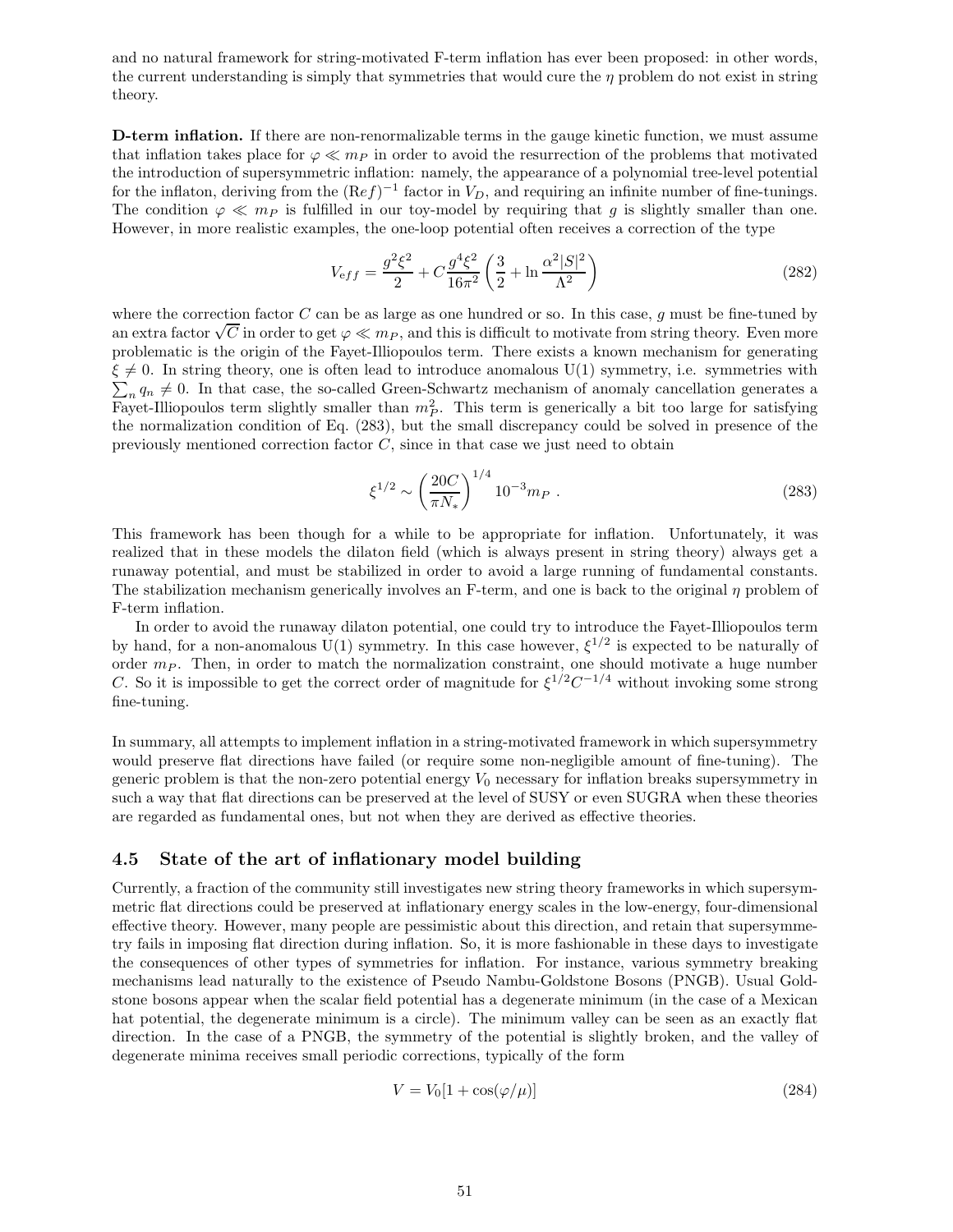where the scalar field  $\varphi$  is the phase of a complex field, and  $\mu$  is a mass scale. This potential is reminiscent of that of new inflation with a leading quadratic term,

$$
V = V_0 \left[ 2 - \frac{1}{2} \left( \frac{\varphi}{\mu} \right)^2 + \mathcal{O}(\varphi^4) \right] \tag{285}
$$

This framework opens an opportunity for slow-roll inflation, since the slope of the potential arises from a symmetry breaking term which is predicted to be small in many set-ups, ensuring a nearly flat potential. However, we have seen in subsection 3.4.4 that that "quadratic new inflation" falls necessarily in the category of large-fields models. Then, the flatness of the potential at tree-level tends to be spoiled by radiative corrections, and in particular by the infinite hierarchy of large, non-renormalizable terms.

A current direction of investigation is to find realistic models from the point of view of high-energy physics in which the inflaton is a PNGB, and in which, for some reason, the quadratic term vanishes. If this is the case, the model can be assumed to be a SFMs with negligible non-renormalizable terms. Some frameworks like the Little Higgs mechanism could lead to such a nice situation. On can also combine the advantages of PNGB and supersymmetry by building supersymmetric PNGB models. Finally, one can study PNGBs in the context of large extra dimension models. In that case, the interpretation of the Planck mass is radically different, and the fundamental scale of gravity can be lower than  $m<sub>P</sub>$ : then, the fact that a model appears as a large-field model in the effective theory does not necessarily imply large radiative corrections. Various inflationary models based on large extra dimension have been proposed; for instance, the inflaton could be a radion, i.e. a scalar field representing some inter-brane distance.

## 4.6 Prospects for observations and theoretical developments

The future of inflationary model building will depend very much on the observation of primordial gravitational waves. In summary, we can make the following statements. Future experiments are expected to detect gravitational waves provided that  $r \geq 0.01$  for future CMB experiments optimized for B-mode detection, i.e. beyond *Planck*, or provided that  $r \geq 10^{-3} - 10^{-4}$  for the next generation of spatial gravitational wave interferometers beyond LISA. We have seen that such levels correspond typically to LFMs where the inflaton expectation value is of the same order of magnitude as the Planck mass, either during observable inflation, or at least at the end of inflation. So, future experiments should be able to discriminate between SFMs and LFMs. Let us review the possible scenarios for the future, as well as their implications:

- primordial gravitational waves might never be detected. From the point of view of high-energy physics, this would sound like good news, because it would mean that inflation is implemented as a SFM and can be described with the laws of standard quantum field theory, with sub-Planckian fields and small radiative corrections. But in this case, we could never measure more than two inflationary parameters: the scalar tilt and the scalar amplitude, already constrained today. The inflationary energy scale could not be measured. Evidences for inflation would remain, like today, strong but indirect, and presumably, one could only make vague conjectures about the implementation of inflation in particle physics models.
- primordial gravitational waves might be detected. We can then distinguish too sub-cases:
	- either the gravitational waves are just around the corner, with  $r \sim 0.1$ , and we are about to see them. In that case it would be possible to measure also the tensor tilt with reasonable precision. That would be fantastic because we could compare the value of  $n_t$  with that of r. Single-field slow-roll inflation predicts a relation  $r = 16\epsilon = -8n_t$  called the *inflationary* self-consistency relation. By confirming this relation experimentally, one would have a very clear, direct proof of inflation. If  $-8n_t$  was found to be a bit different from r, there would be some evidence for multiple-field inflation. In any case this situation would be extremely rich and interesting for early universe physics.
	- either r is in the range between  $10^{-4}$  and  $10^{-2}$ , so that primordial gravitational waves will be detect but their tilt will be hardly measured. In this case, the self-consistency relation could not be probed, but still we would know the energy scale of inflation, and get independent measurements of  $V_*$ ,  $V'_*$  and  $V''_*$ .

So, in these two sub-cases we would get a lot of new information, but paradoxically inflationary model building could be stuck by the evidence for new physics. Indeed, we have seen that  $r$  can